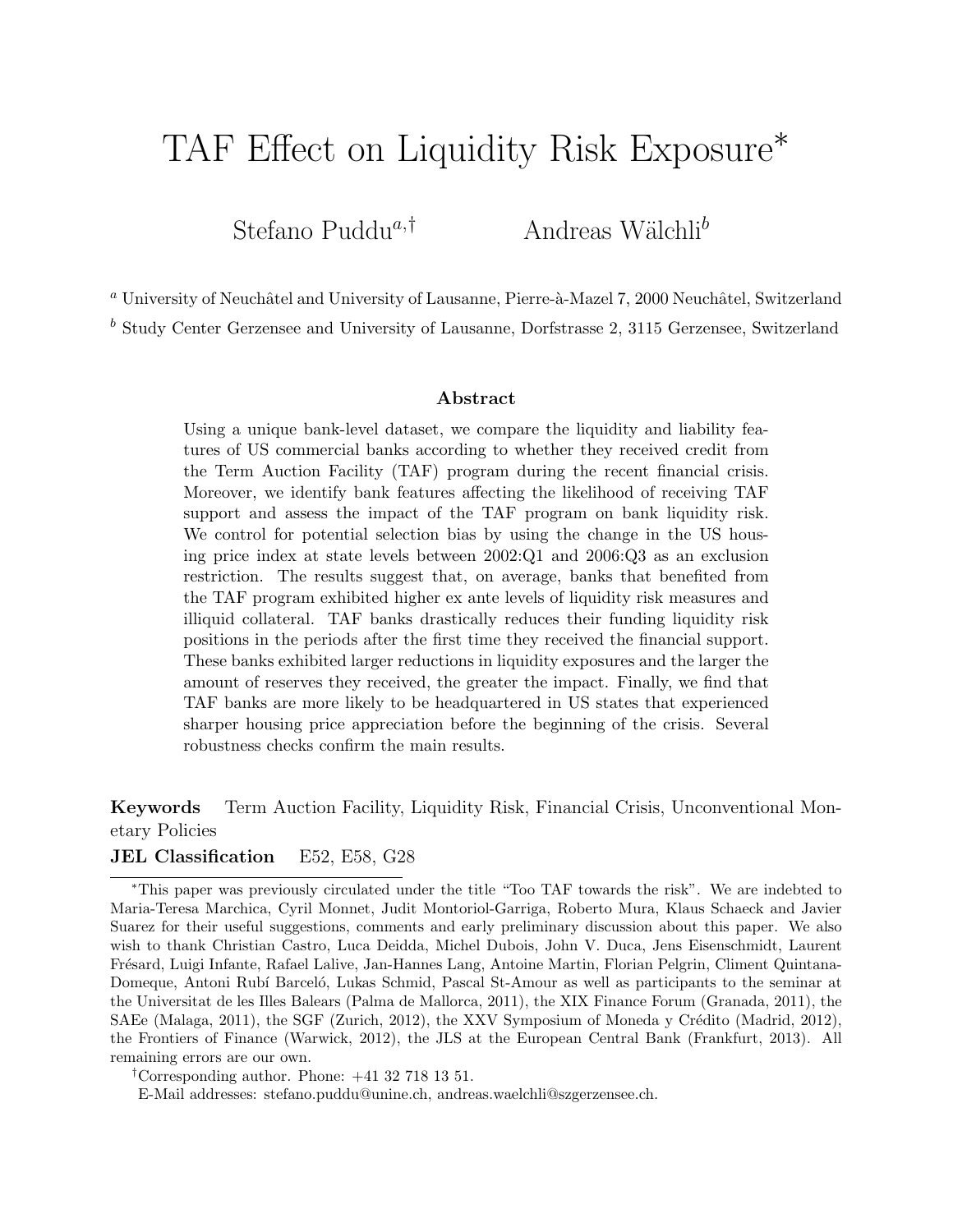# 1 Introduction

The bursting of the housing bubble in 2007 led to the most severe financial crisis since the Great Depression. As banks were forced to write down billions of dollars in bad loans, the interbank market for short-term funding froze, leaving several banks with severe liquidity problems. Although these banks were not able to roll over their short-term debt, they were also reluctant to use the Federal Reserve's traditional channel of the discount window (DW) credit programs. This aversion on the part of the banks was notably due to the fact that this strategy might have been interpreted by the market as a signal of being in financial trouble, which would intensify the pressure on the financial institution.

During the crisis the Federal Reserve carried out several extraordinary actions, including the creation of a number of new facilities. The Term Auction Facility (TAF) was based on auctioned short-term credit (with maturities between one and three months), with the general aim of supporting the financial sector and ensuring adequate access to liquidity for financial institutions. Among the programs promoted by the Federal Reserve, the TAF was the only that specifically addressed depository institutions. It was the most important with respect to the short-term credit provided and was available for the longest period. In fact, the Federal Reserve auctioned \$3.81 trillion between December 2007 and April 2010 through  $TAF.<sup>1</sup>$ .

According to the Federal Reserve, "[the TAF program] could help ensure that liquidity provisions can be disseminated efficiently even when the unsecured interbank markets are under stress"<sup>2</sup> . The Federal Reserve, through the TAF program, was injecting liquidity into the market, effectively substituting for the interbank credit market and thus trying to affect liquidity risk and spreads in the money markets.

<sup>&</sup>lt;sup>1</sup>After the collapse of Lehman Brothers in October 2008, the US Treasury launched the Troubled Assets Relief Program (TARP). The main differences between TAF and TARP lie in the goals of the programs (liquidity provision versus encouraging lending) and the instruments (short-term loans versus equity infusions).

<sup>2</sup>See http://www.federalreserve.gov/monetarypolicy/files/TAFfaqs.pdf.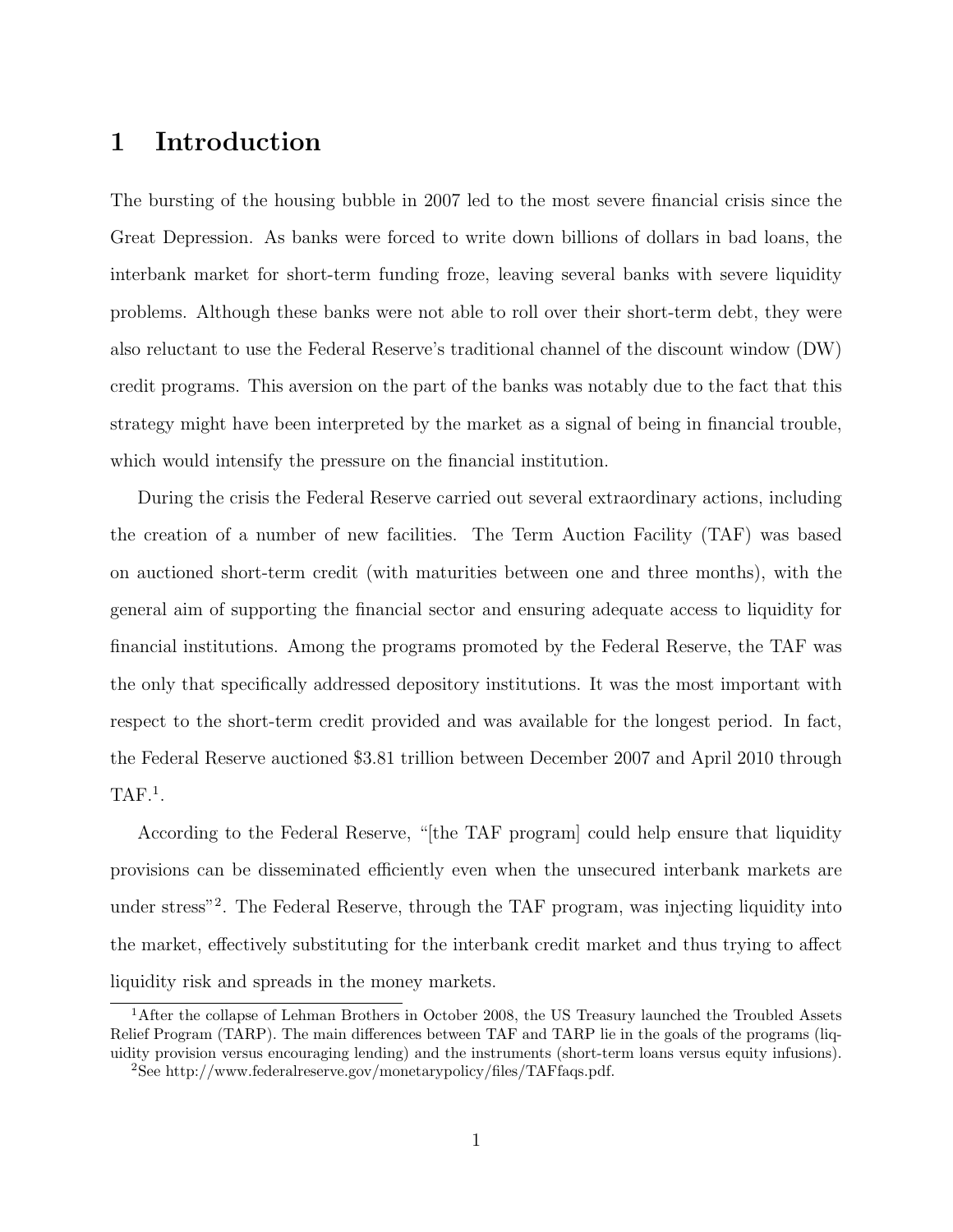The actions undertaken by the Federal Reserve and the Treasury are known as unconventional monetary policy measures. Their effects must still be clearly assessed and defined. As claimed by Gertler (2010) "We need to develop models that can trace the effects of these policies on the economy in the same manner we can trace out the effects of interest rate policies." Our paper contributes to the current debate (e.g. Taylor, 2009, 2010, 2012) on the appropriateness and effectiveness of this extraordinary measure and aims to analyse the main determinants that affected decisions to participate in the program, assess bank liability and liquidity features depending on their participation in the program, and quantitatively measure the effect of the TAF program on liquidity risk.

Using a unique bank-level dataset, constructed by merging TAF program information with bank balance sheet data, we provide a complementary point of view to the existing TAF literature. Instead of relying on aggregate price measures that proxy liquidity risk (see e.g. Taylor and Williams, 2009; McAndrews et al., 2008; Wu, 2008; In et al., 2012; Sarkar and Shrader, 2010), our study emphasises the importance of a maturity mismatch between bank assets and liabilities. Our main measure for liquidity risk is the logarithm of the ratio of shortterm liabilities to short-term assets.<sup>3</sup> This choice is consistent with the Basel Committee of Banking Supervision's definition of liquidity, that is "the ability to fund increases in assets and meet obligations as they come due". Due to the fact that the participation in the TAF program is not random, we control for the potential selection bias by employing a treatment effects model and use as exclusion restriction the change in the US housing price index at the state level from  $2002:Q1$  to  $2006:Q3<sup>4</sup>$ . This approach to controlling the selection bias is novel in the TAF literature. The housing price index at the state level from 2002:Q1 to 2006:Q3 helps explain likelihood of participation in the TAF program. This measure is a proxy for bank exposure to the local real estate bubble, and therefore indicates of how difficult it was

<sup>3</sup>Maturities of less than one year are defined as short-term.

<sup>4</sup>We choose these dates because 2002:Q1 marks the end of the recession following the dot-com bubble, while 2006:Q3 quarter is the fourth quarter before the beginning of the TAF program.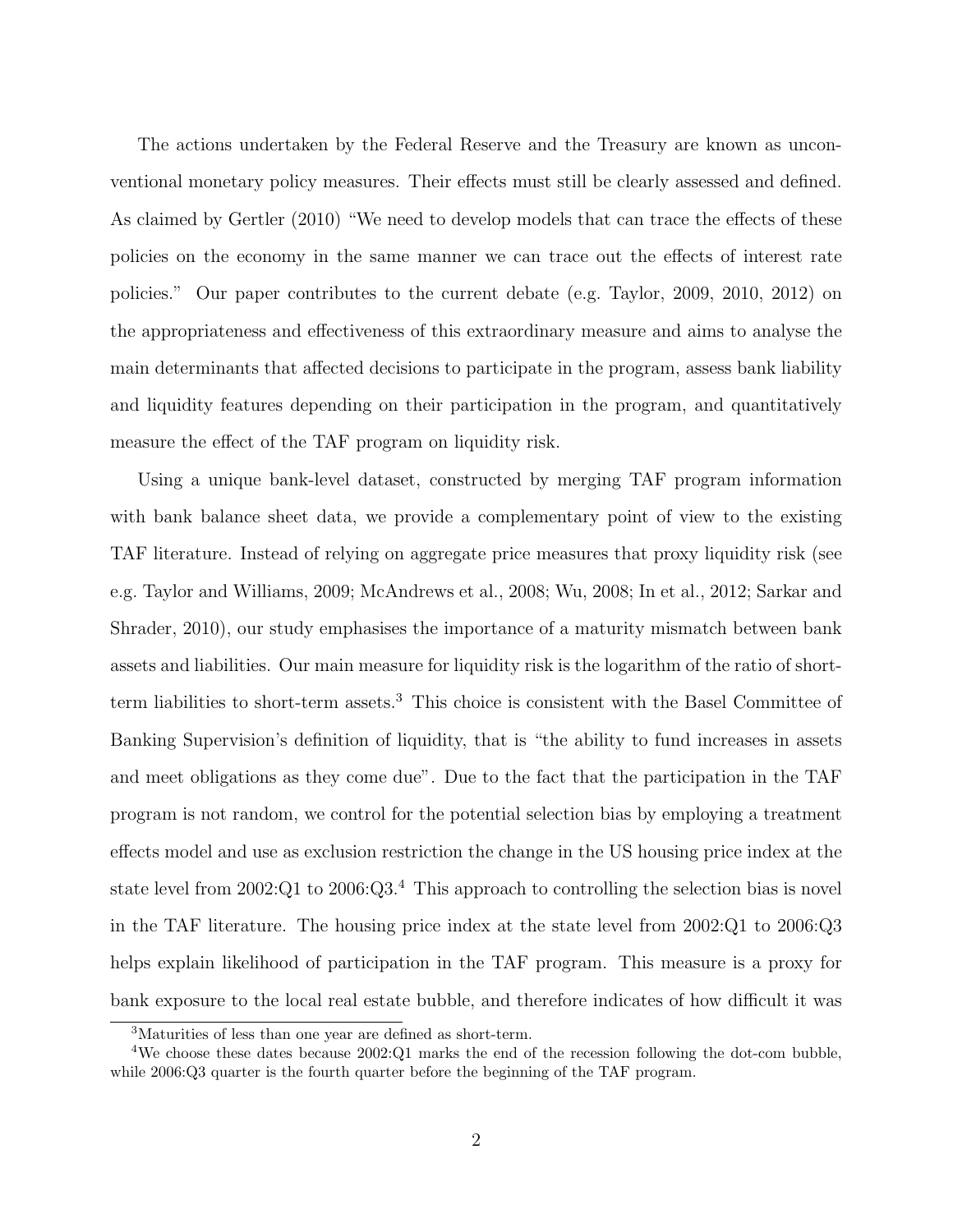for the bank to access the interbank credit market during the crisis due to the reluctance of other banks to lend to counterparts potentially under stress. We compare the liquidity and liability features of banks that received TAF reserves with those that did not. We document the liquidity risk behaviour of banks that received the financial support before and after the period they received the TAF funds for the first time. Finally, we assess the impact of the TAF program on liquidity risk changes, measured by the difference of the liquidity risk before and after the TAF program.

Our main findings are the following:

- Banks that benefited from the TAF program exhibited ex ante higher levels of liquidity risk. High liquidity risk measures indicate that banks had more severe maturity mismatches and were therefore more exposed to the freezing of the interbank market since they were unable to roll over their short-term liabilities during the crisis. As a consequence, they were more likely to participate in the TAF program,
- Normalizing the first time when banks benefited from the TAF reserves, liquidity risk decreased in the following periods. During the period 2007:Q3–2010:Q3, all banks reduced liquidity risk, but TAF support implied a larger contraction. The larger the amount of reserves received, the bigger the reduction in liquidity risk. In other words, TAF banks were able to more quickly adjust the structure of their debt maturity. The TAF program provided banks with the extra time needed to improve their balance sheets,
- Banks headquartered in states that experienced a significant appreciation of housing prices between 2002:Q1 and 2006:Q3 were more likely to receive TAF support. These findings are consistent with Doms et al. (2007). The probability of participating in the TAF program also increases when a bank shows higher ex ante levels of liquidity risk and illiquid collateral, such as asset-backed securities (ABSs) and mortgage-backed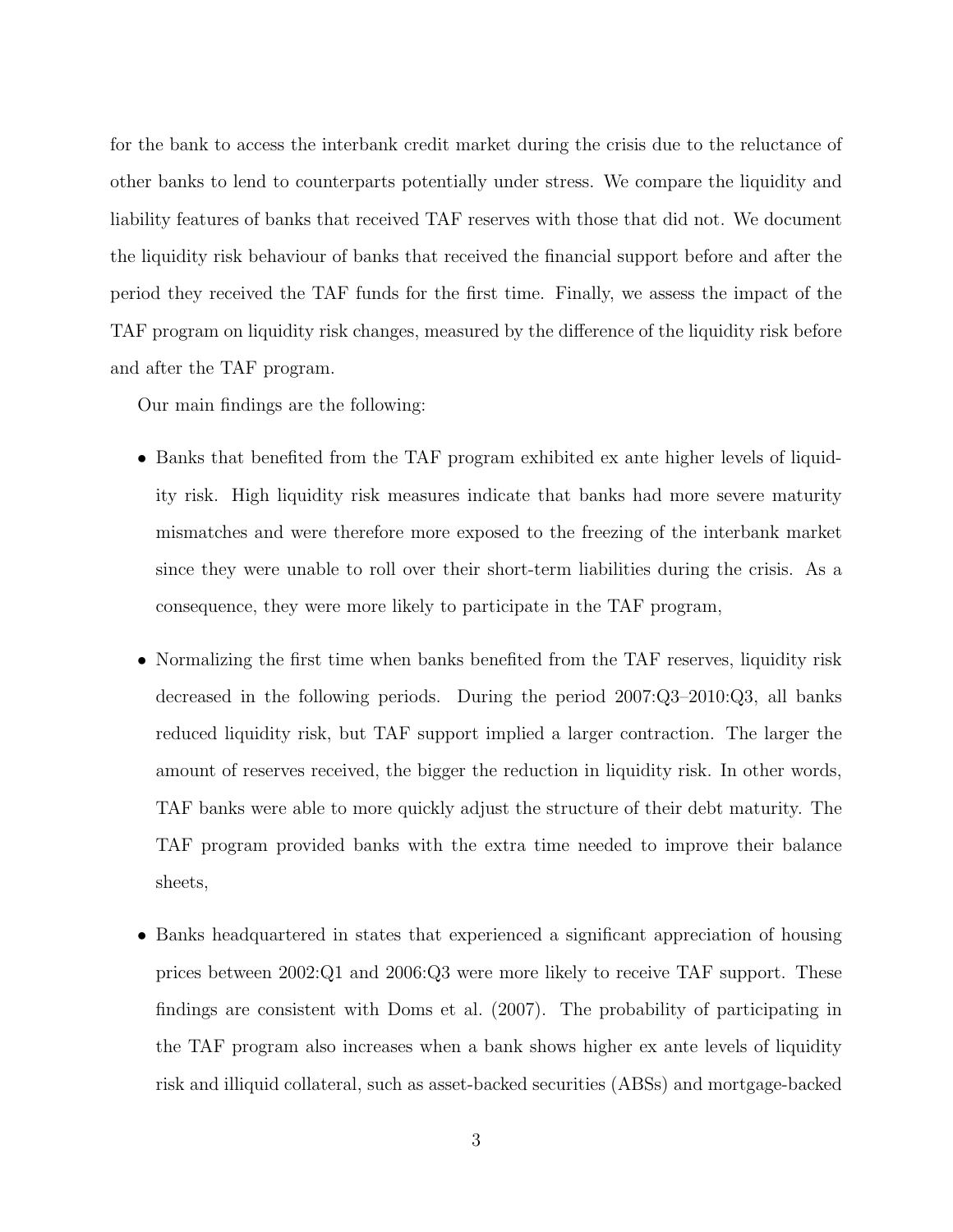securities (MBSs). These findings provide empirical support for Acharya et al. (2011).

Importantly, our findings highlight that banks that had significant liquidity mismatches and received TAF funds decreased liquidity risk faster than the rest of the banks. They were thus able to alleviate their short-term financing exposure. The TAF program provided the depository institutions with liquidity during the liquidity distress, giving them the time to restructure the liability side of their balance sheets. In this sense, the Federal Reserve, through the TAF program, acted as a lender of last resort (LOLR), providing liquidity to distressed banks. From a policy-making perspective, our results strongly support the Federal Reserve's choice to intervene in the banking sector, through the implementation of extraordinary monetary measures, with the aim of providing depository institutions with liquidity (e.g. Rochet and Vives, 2004; Segura and Suarez, 2012) in the periods of financial distress.

Our main results are robust to several different tests. Since TAF loans are also shortterm liabilities, our findings could be driven by an accounting effect. We avoid this issue by computing the change in liquidity risk between 2007:Q3 and 2010:Q3, after all the TAF loans were repaid.

The findings could be unrelated to the TAF program and, instead, driven by other measures promoted by the monetary authorities and operating at the same time as the TAF. We control for this issue by excluding from the dataset the banks that participated in the TARP program.

The results could also be driven by specific events that occurred during the period when the TAF was operating. In particular, the collapse of Lehman Brothers represents a tipping point in the context of the financial crisis that started in 2007. We control for this event in several ways. In particular, as suggested by Ivashina and Scharfstein (2010), we exclude from the dataset banks that had a large fraction of their credit lines co-syndicated with Lehman Brothers. We thus create a sub-sample of banks that received TAF funds for the first time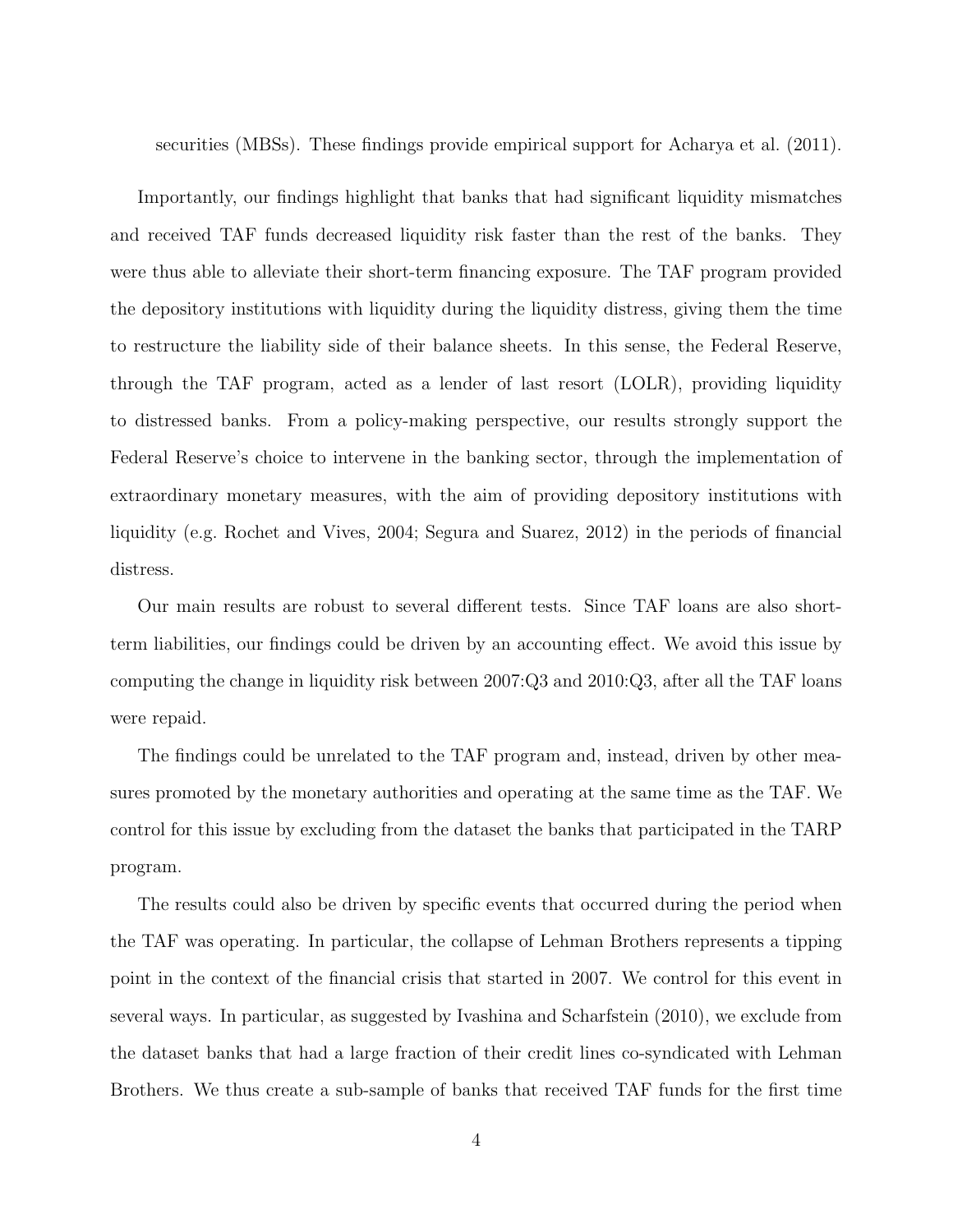before the collapse of Lehman Brothers. Finally, we study the behaviour of the average liquidity risk measures for the TAF banks after normalizing the first period when the banks received TAF support.

The TAF banks show higher levels of liquidity distress. This might imply that, in case of distress, they are forced to decrease their exposure faster than others. If this is true, our results are not capturing the TAF effect but, rather, they reflect a feature of the TAF banks. To control for this potential issue, we match TAF and NO TAF banks using liquidity risk indicators (short term liabilities to short term assets, short-term liabilities to total liabilities, short-term net liabilities, short-term liabilities to risk-free assets, short term liabilities and short term assets) measured in 2007:Q3.

Due to the sample's heterogeneous composition, which includes only a small fraction of TAF banks (3.49%), our results could reflect a sample feature instead of the effect of the TAF program. We control for this potential issue in different ways. On the one hand, we match TAF and NO TAF banks by using a set of control variables and the level of short term liabilities to short term assets measured in 2007:Q3. On the other hand, we run a bootstrap exercise. In each iteration, the sample includes all TAF banks and a randomly chosen subset of NO TAF banks, for a total of 1000 observations. We repeat the estimation 1000 times with different subsamples.

The results could also be driven by the sample period. To control for this potential issue we employ the difference in liquidity risk between 2006:Q3 and 2010:Q3 as dependent variable. We check whether our results hold for an alternative measure of liquidity distress. In particular, we focus on short-term liabilities to total liabilities, short-term net liabilities, and short-term liabilities to risk-free assets.

A potential source of attenuation bias for our findings is the fact that, during the crisis, some banks were not allowed to fail, due to their systemic relevance. To control for this effect on the impact of the TAF program on liquidity risk, we focus on banks belonging to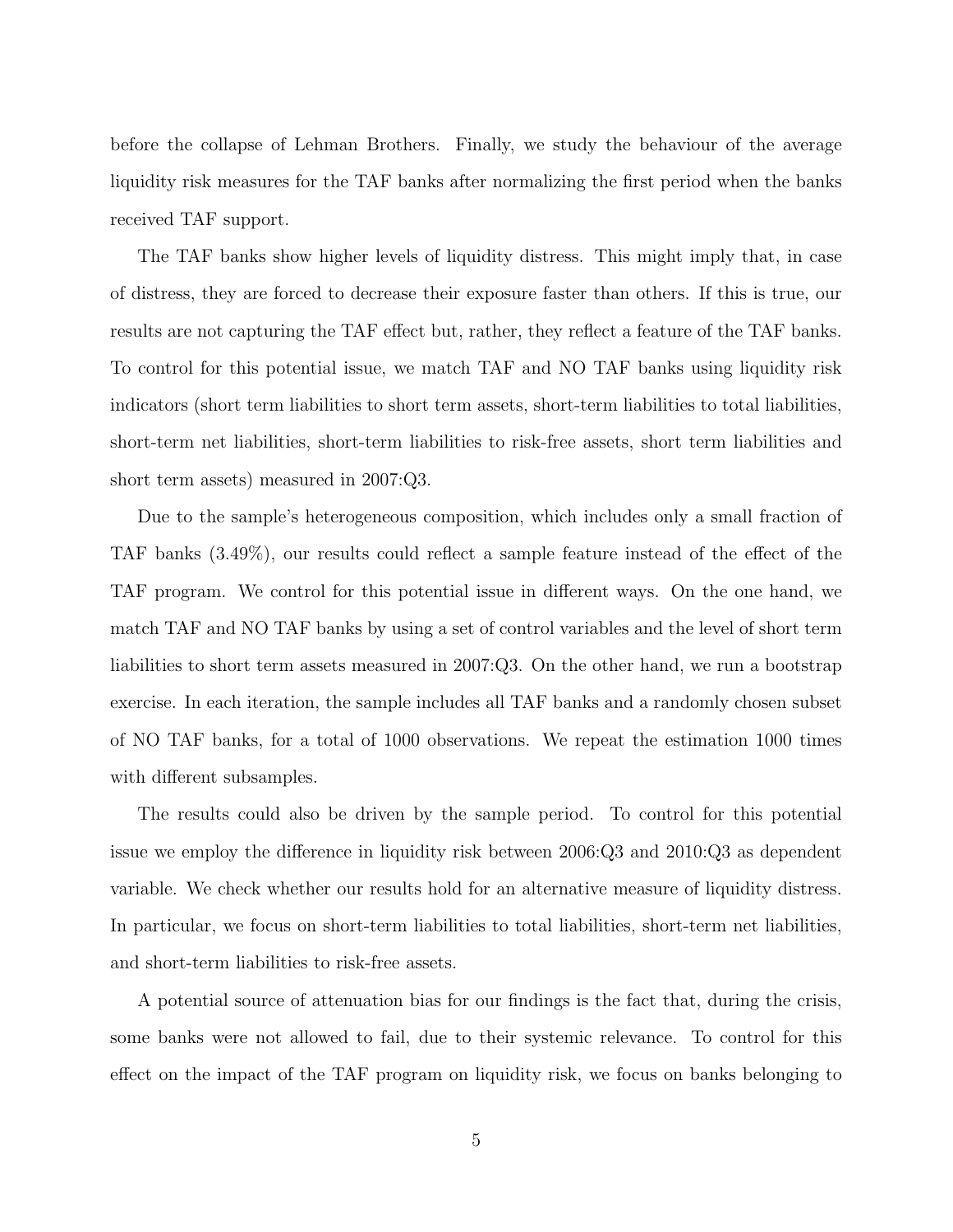the 75th, 90th and 95th percentiles in terms of size.

Finally, it could be that banks participated in the TAF program because of solvency problems instead of maturity mismatches. We address this potential problem by focusing only on TAF banks with fundamentals<sup>5</sup> above larger the median of the fundamentals of the TAF banks that failed.

The literature reports mixed results on the effectiveness of the TAF program on liquidity risk, measured by the spread between the London Interbank Offered Rate (LIBOR) and the overnight indexed swap (OIS). Taylor and Williams (2009) and McAndrews et al. (2008) obtain different results from the same set of explanatory variables<sup>6</sup> but using as a dependent variable the level of liquidity risk and the first difference in liquidity risk, respectively. Specifically, the former study finds no impact of the TAF program, while, according to latter study, finds the TAF program had a negative impact on the liquidity risk spread.

Wu (2008) expands the specification employed in previous contributions by adding a new set of explanatory variables and assuming that the TAF program had a permanent effect on LIBOR-OIS spreads. Wu (2008) shows that the TAF program decreased liquidity risk spreads. However, these findings are subject to the criticisms of Taylor and Williams (2008), that the TAF program did not have a permanent effect on spreads.

In et al. (2012) distinguish between short and long-run TAF effects. They find that the LIBOR-OIS spread decreased when the TAF was announced, but the effect is not maintained over time. Moreover, according to their results, the TAF only affected three-month spreads. Sarkar and Shrader (2010) study the impact of TAF changes on three-month LIBOR-OIS spread changes by augmenting the specification employed in previous contributions on this topic. Their results show that changes in the TAF issuance volumes had a negative impact on

<sup>5</sup>Fundamentals variables are capital buffer, portfolio risk, cash and short term liabilities over risk free assets

<sup>6</sup>The variables included refer to the asset-backed commercial paper spread, the credit default swaps for major banks, the Tibor-Libor spread, the Libor-Repo spread, and a TAF dummy variable, which is one on each of the TAF bid submission dates and zero elsewhere.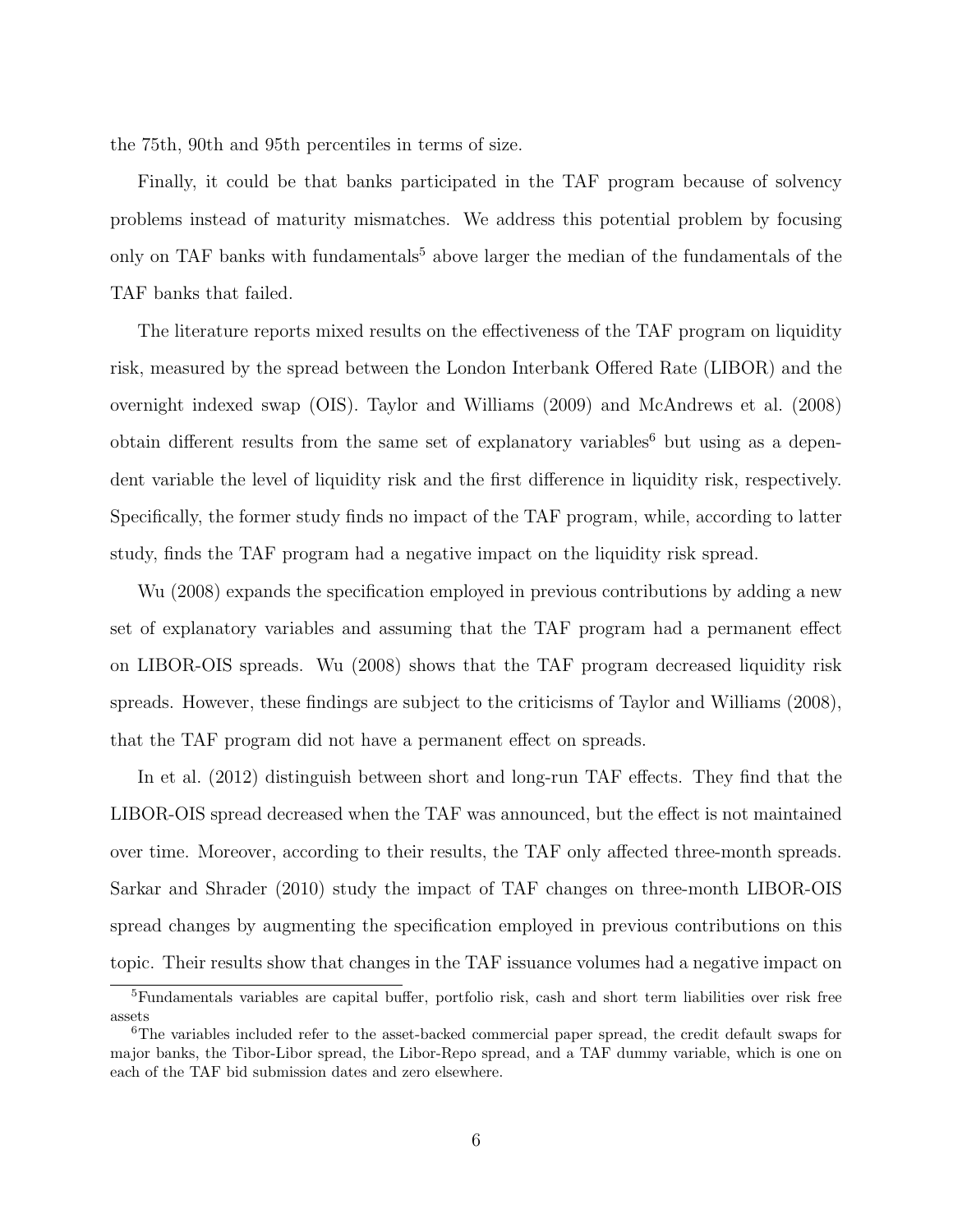the changes in the LIBOR-OIS spread. Moreover, the authors find that the spread changes depend on the amount of reserves provided.

Angelini et al. (2011) use the long-term interbank spread as dependent variable and distinguish between the period before and after the collapse of Lehman Brothers. They identify the unconventional monetary policy measure by using a dummy variable that takes the value of one on the day of the announcement of the extraordinary measure and zero otherwise. The authors find that the monetary policy measures decreased the spread by about 10 to 15 basis points, but only after Lehman's collapse.

Contrary to our results, the findings of previous contributions are not robust to the dependent variable chosen, the specification employed, or the distinction between short- and long-run effects associated with the TAF program.

Our study contributes to the literature in a number of ways. We use a unique bank-level data set that allows us to analyse the effect of the TAF program on liquidity distress from the individual bank's perspective. Indeed, we focus on bank *funding liquidity* instead of market liquidity,<sup>7</sup> specifically focusing on the effect of the TAF program on bank quantities instead of on liquidity risk spreads. The micro-level data have the additional advantage of mitigating any potential aggregation effects. We also avoid the criticism related to using the LIBOR spread as a measure of liquidity risk. More precisely, Michaud and Upper (2008) show that prices were also impacted by factors other than liquidity risk such as uncertainty and the higher dispersion of credit quality. Moreover, as stressed by Drehmann and Nikolaou (2012) "The spread between interest rates in the interbank market and a risk free rate is purely a price measure and it does not reveal anything about market access, which maybe severely impaired during crisis, nor the volume of net-liquidity demand [...]". Finally, Abrantes-Metz et al. (2012) document the suspicion that the LIBOR was misreported by banks during the

<sup>7</sup>For further details on funding versus market liquidity, see Brunnermeier and Pedersen (2009), Fontaine and Garcia (2012), and Allen et al. (2010).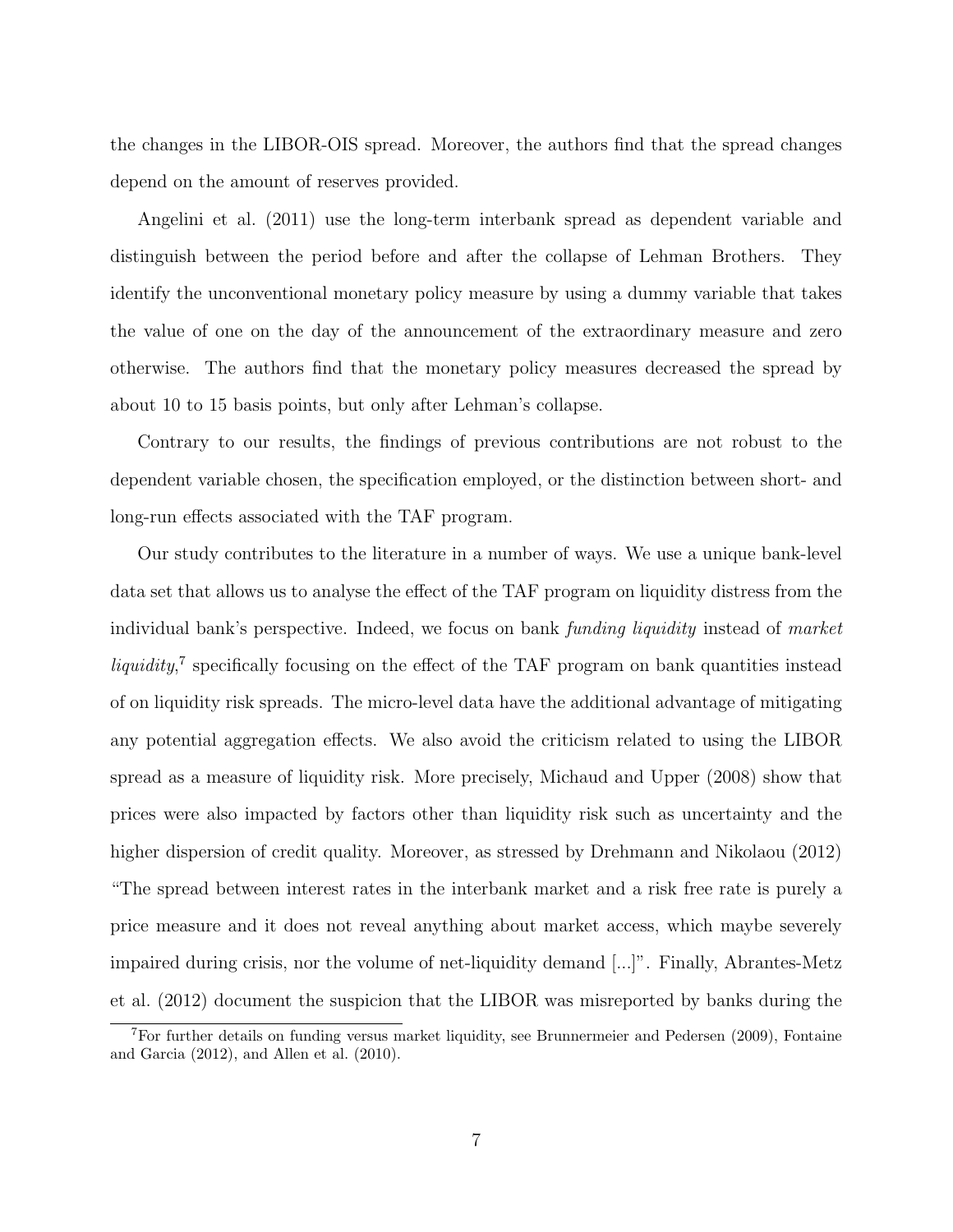crisis such that its informative power was severely diminished.<sup>8</sup>

Since we exploit the cross section instead of the time series dimension, we do not incur the criticism of Taylor and Williams (2008) about the assumption of the long-run effect of the TAF program adopted by Wu (2008).

In our approach, we distinguish between banks that at some point received the reserves provided by the TAF program and the other banks and we also take into account the amount of funds received by each bank. This perspective raises the question whether we are able to distinguish between the treatment effects model of the program and the selection effect of the banks. We control for this potential source of bias by using a treatment model to estimate the model. The pre-crisis  $(2002:Q1-2006:Q3)$  percentage change in housing prices is the exogenous determinant of the probability of asking for TAF support. This variable affects bank participation in the program without affecting the variation of the liquidity risk measures during the period  $2007:Q3-2010:Q3<sup>9</sup>$ .

The rest of the paper is organized as follows. Section 2 discusses the TAF program. Section 3 discusses the data set, while Section 4 describes the econometric model. Section 5 discusses the results and Section 6 concludes the paper.

## 2 How the Term Auction Facility program works

According to the Federal Reserve's definition, "The TAF is a credit facility that allows a depository institution to place a bid for an advance from its local Federal Reserve Bank at an interest rate that is determined as the result of an auction".<sup>10</sup> The aim of the TAF was to compensate for the collapse of the short-term funding market by ensuring liquidity provisions

<sup>&</sup>lt;sup>8</sup>Generally, it is important to note that the LIBOR is not a market interest rate, but rather the average of the answers of large banks to the question, "At what rate could you borrow funds, were you to do so by asking for and then accepting interbank offers in a reasonable market size just prior to 11 a.m.?" (see http://www.bbalibor.com/bbalibor-explained/the-basics).

<sup>&</sup>lt;sup>9</sup>This intuition is supported by the empirical evidence, see column  $(6)$  of Table C.3 in Appendix C.

<sup>10</sup>See http://www.federalreserve.gov/monetarypolicy/taffaq.htm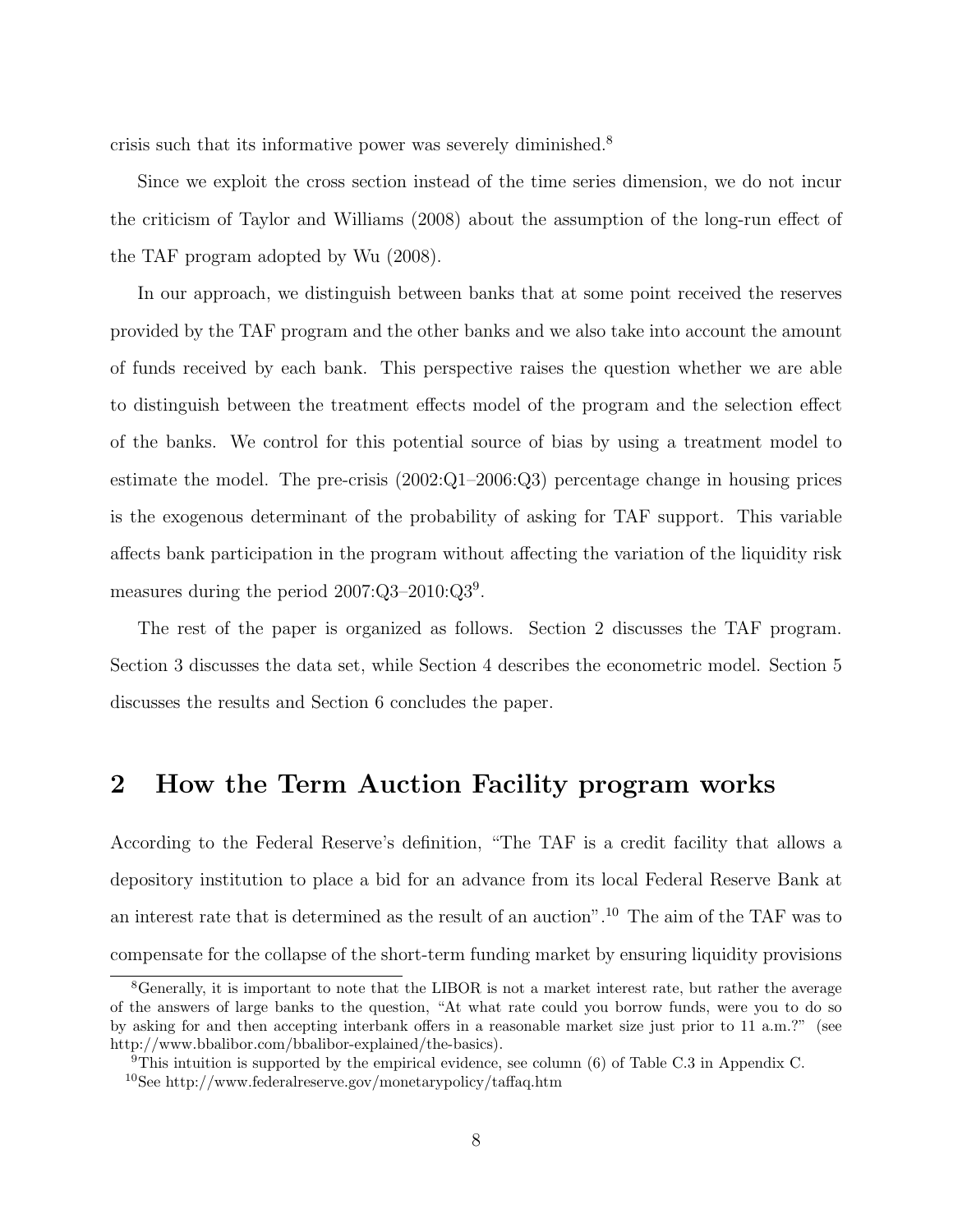when the inter-bank credit market was under stress.

All banks eligible for the discount window credit programs at the moment of the auction and during the term of the TAF loans were also eligible for participation in TAF.<sup>11</sup> The reserves provided in the TAF program had a maturity of 28 days or 84 days, and had to be fully collateralized. Banks were allowed to have more than one loan at the same time so facilities with different maturities could overlap. The information about banks bidding and receiving funds was private. For each auction the Federal Reserve fixed the total amount to supply, the maximum amount an individual bank was allowed to obtain, and the minimum bid interest rate. For each auction, eligible banks had the possibility of making two rate amount offers. Specifically, the bid was characterized by the amount asked by the bank and a repayment interest rate. Bids were ordered according to the repayment interest rate bid. The Federal Reserve then began to accept bids, starting with the highest interest rate bids. It would continue to do so until the offered amount was reached; otherwise, all the bids were accepted. In the former case, the interest rate that had to be paid by all successful bidders was determined by the stop-out rate, that is, by the interest rate of the last accepted bid. If the supply exceeded the demand, the equilibrium interest rate would simply be equal to the minimum bid rate.

During the last financial crisis the normal instruments, such as the discount window credit programs, employed by the Federal Reserve to provide liquidity to depository institutions were less effective because of the so-called stigma effect. Depository institutions were concerned about the fact that the market would interpret benefiting from loans provided by the Federal Reserve by the normal discount window credit programs as a bad signal (stigma). Armantier et al. (2008) and Armantier et al. (2011) find that in the third quarter of 2008, banks preferred to pay, on average, at least 34 basis points more to borrow from the TAF program than from the DW. Ashcraft et al. (2010) confirm these findings. They show that af-

<sup>&</sup>lt;sup>11</sup>To be eligible, banks had to be "in sound financial condition". The soundness of a particular bank had to be certified by its local reserve bank and depended on solvency, liquidity, and profitability.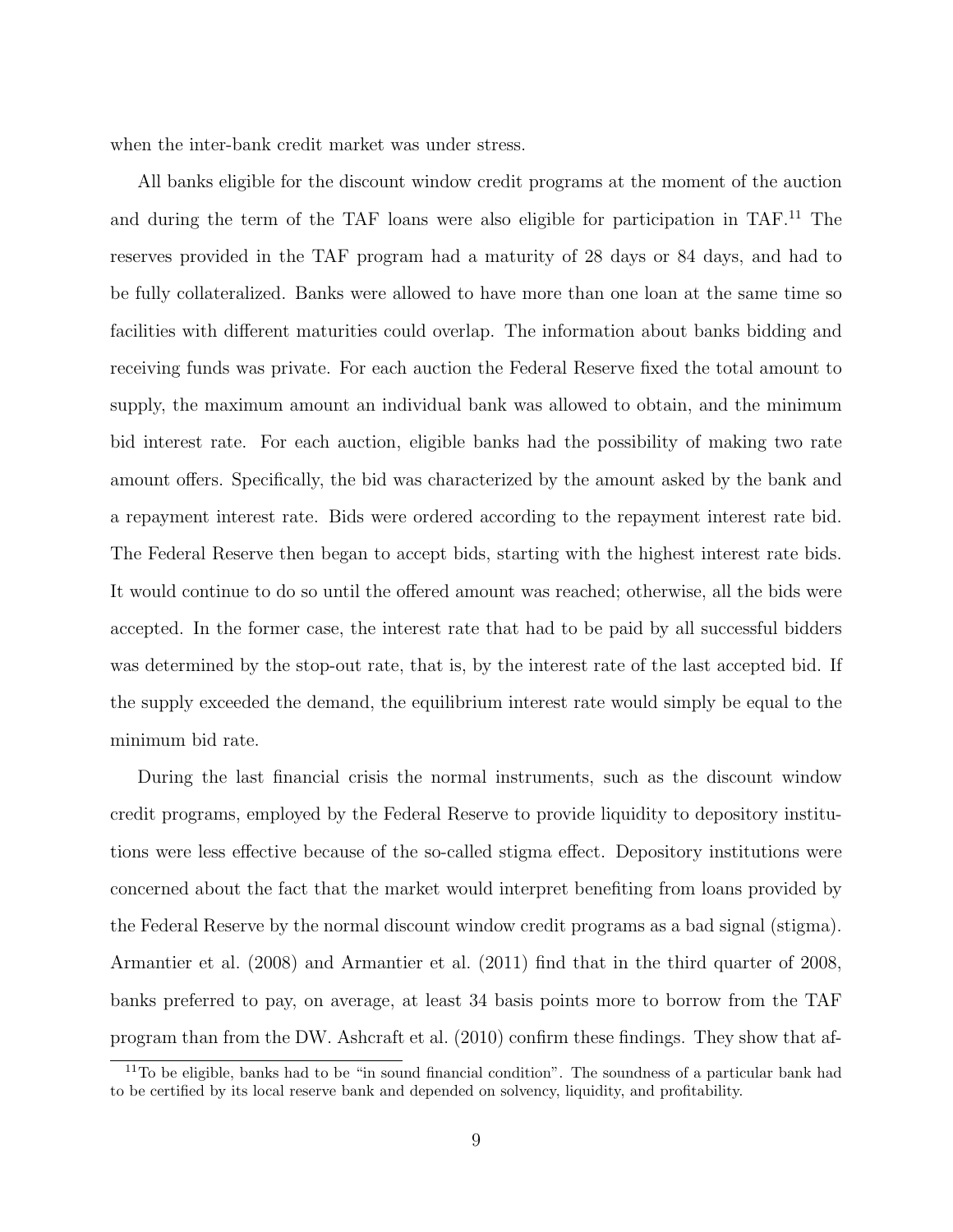ter February 2008 depository institutions preferred to receive TAF support and pay a higher rate than to benefit from the discount window at a cheaper price. To avoid or minimize the stigma effect, the Federal Reserve decided to keep the information regarding the institutions that benefited from the loans in the TAF program framework confidential; at the same time, it adopted an auction mechanism to determine which institutions would obtain the reserves and to establish the repayment interest rate. An auction mechanism such as that described above has several important advantages in decreasing the potential stigma effect. First, the interest rate is determined through a market mechanism instead of being imposed by the authorities; second, banks approach the Federal Reserve collectively instead of individually.



Figure 1: TAF reserves, market events, policy measures and liquidity risk

Notes: The left-hand scale shows the reserves offered and effectively provided in the context of the TAF program. Moreover, the squares (triangles) refer to market (policy) events. The right-hand scale shows the average levels of short-term liabilities over short-term assets for the TAF and NO TAF bank groups.

Figure 1 shows the reserves supplied by the Federal Reserve and those effectively provided to the depository institutions each quarter under the TAF program (left-hand scale). The graph highlights that before the collapse of Lehman Brothers, the auctions were competitive. Following the Lehman Brothers collapse, this was no longer the case for the auctions: All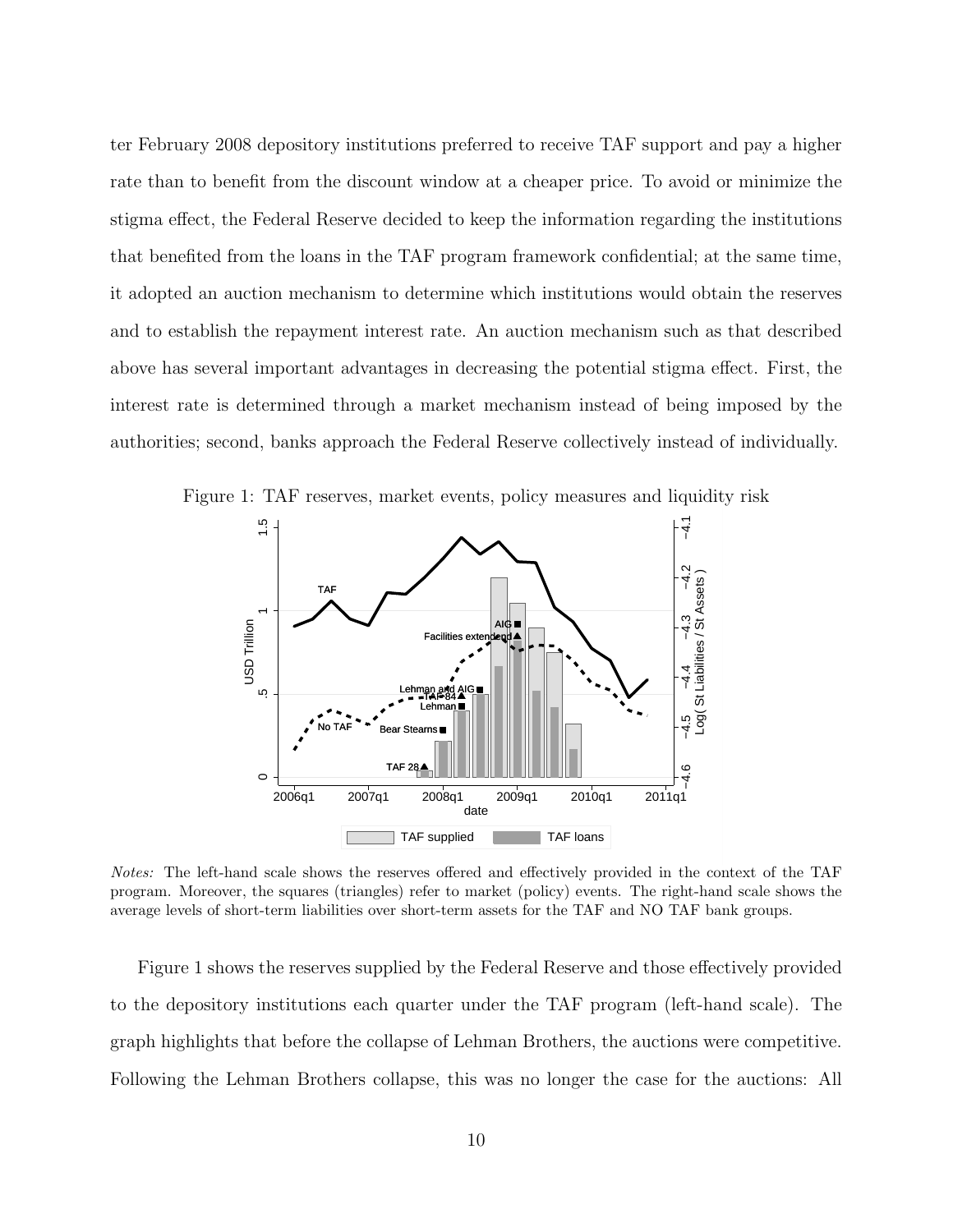depository institutions that asked for TAF facilities obtained them, since the Federal Reserve doubled the amounts supplied.

Figure 1 also reports several market events (squares) and policy measures related to the TAF program (triangles). The program was announced on December 12, 2007. The initial reserves had a maturity of 28 days. The amount provided was increased in the first quarter of 2008, after Fannie Mae and Freddie Mac requirements were eased to allow for increases in lending and Bear Stearns received emergency loans from the Federal Reserve. Reserves with longer maturities were established in 2008:Q2, after Lehman Brothers reported losses of \$2.8bn. The amount of reserves provided kept rising after the Lehman Brothers bankruptcy and the downgrade of AIG debt. The maximum amount was supplied during 2009:Q1, when Fannie Mae and Freddie Mac reckoned a need for \$51bn to continue operations and AIG announced large losses. From 2009:Q2 on, new facilities decreased to a level that persisted until March 8, 2010, when the last auction took place.

The graph (right-hand scale) also shows the average level of short-term liabilities over shortterm assets for two groups of banks: TAF banks, that is, banks that received reserves at least once, and NO TAF banks, which did not. Before the beginning of the TAF program the two groups of banks showed similar (increasing) patterns, although TAF banks had higher levels of liquidity risk. Just after the collapse of Lehman Brothers, both groups started decreasing their liquidity exposure. However, the graph shows that TAF banks adjusted their exposure faster, to such an extent that these differences were no longer significant once the TAF program was over. These features of the series hold when the quartiles (25th, 50th, and 75th) of the series for the two groups of banks are compared, as highlighted in Figure D.1, reported in Appendix D.

During the last financial crisis, apart from the TAF program, the Federal Reserve and the US Treasury put in place other facilities<sup>12</sup> for auctioning short-term credit, with the general

 $12$ Appendix A discusses in detail the main features of the other programs launched by the Federal Reserve during this period to underline the common points and main differences.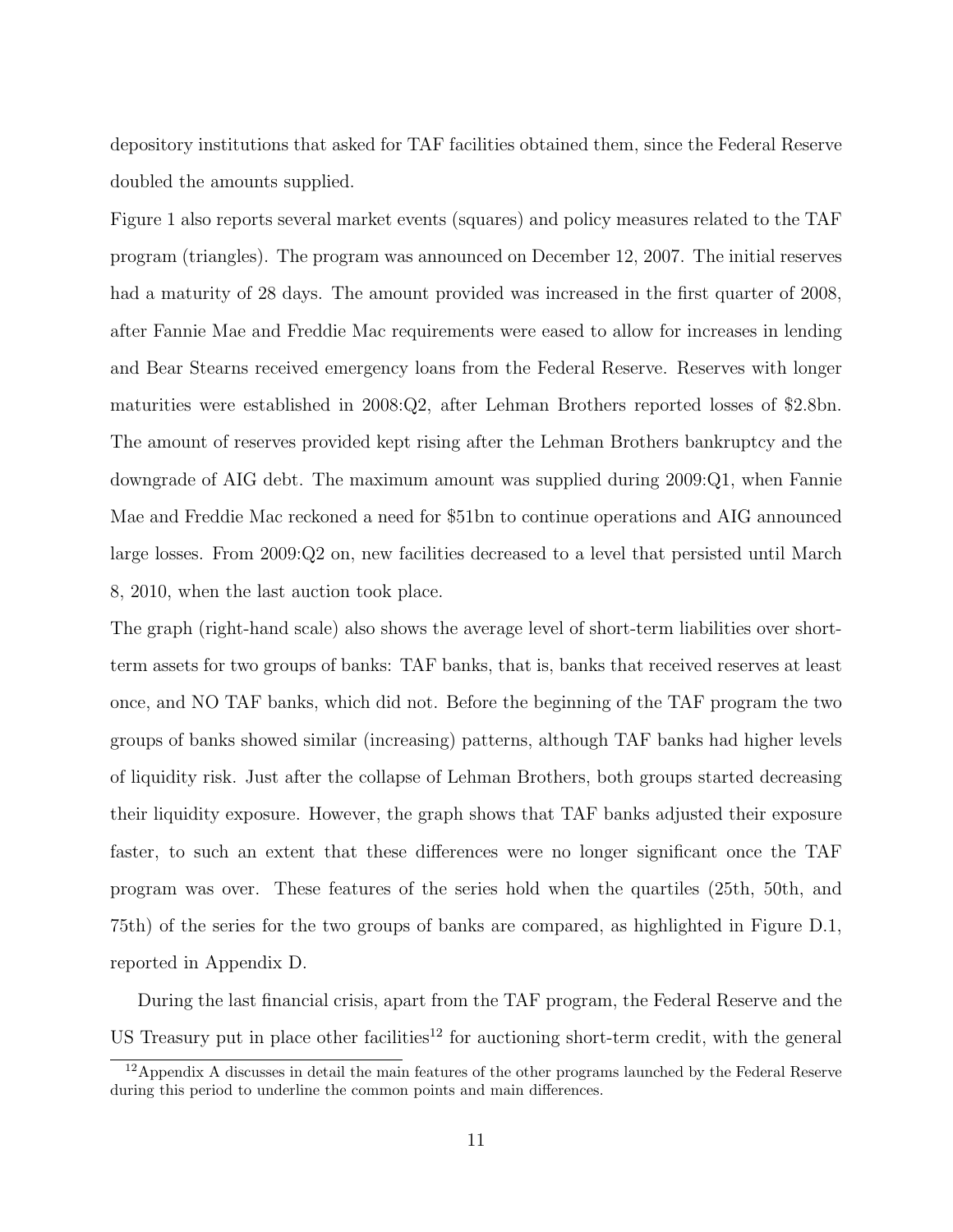aim of supporting the financial sector and ensuring adequate access to liquidity for financial institutions. Figure 2 shows the Federal Reserve's weekly outstanding lending to financial institutions through the different programs. The graph highlights the importance of the TAF program in the context of the measures launched by the Federal Reserve during the financial crisis, with respect to both the amounts employed and the duration of program operation.



Figure 2: Federal Reserve lending during the financial crisis

Notes: This figure shows the Federal Reserve's weekly outstanding lending to financial institutions through the different programs operating during the last financial crisis. Commercial Paper Funding Facility (CPFF), Term Asset-Backed Securities Loan Facility (TALF), Primary Dealer Credit Facility (PDCF), and Term Securities Lending Facility (TSLF).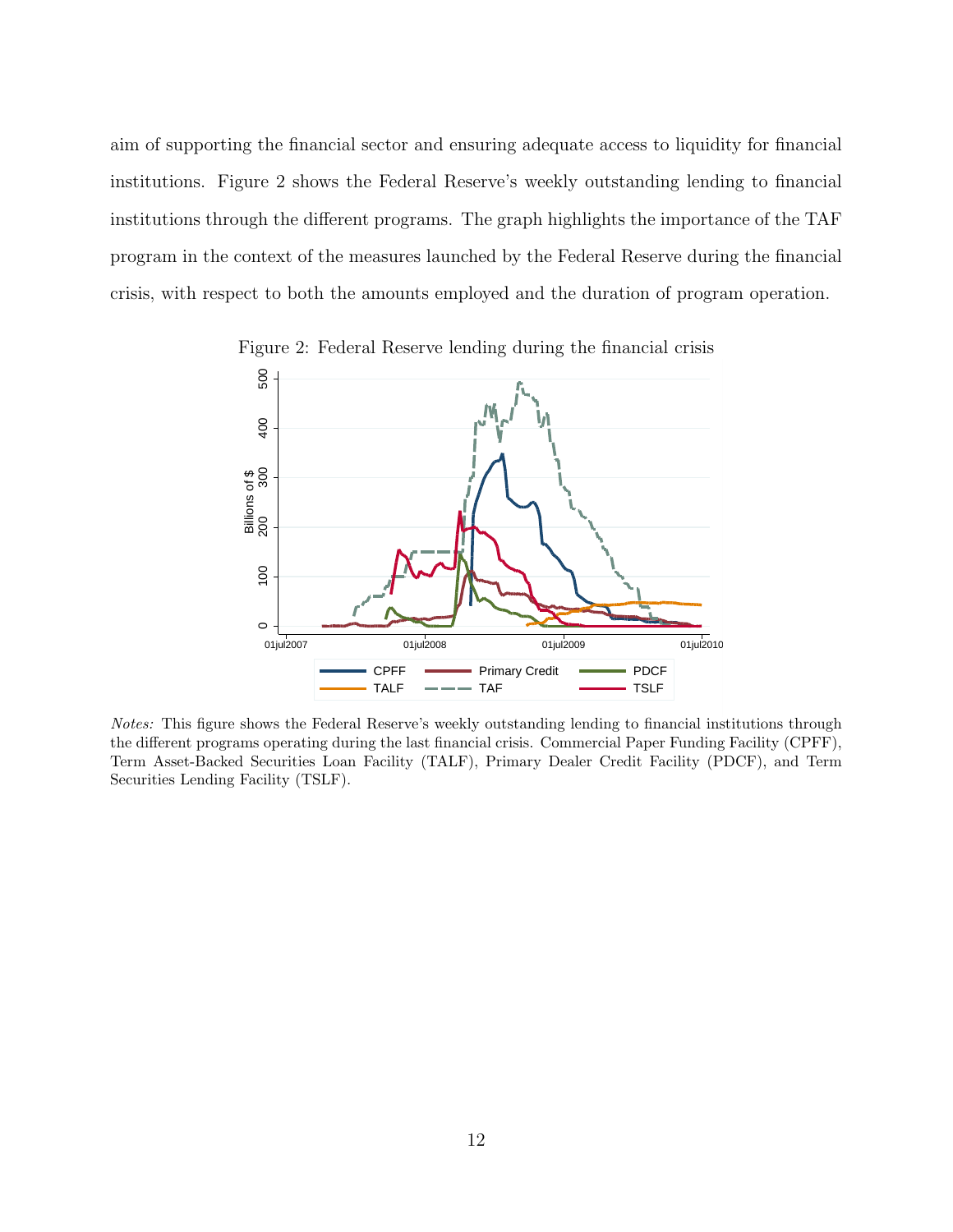## 3 Data and descriptive analysis

In this section we carry out a detailed analysis of the dataset employed in this study and summarise our main results.

## 3.1 Data

We create a unique dataset by merging several different sources. The data concerning bank balance sheets is a combination of the Report of Condition and Income (generally referred to as the Call Report) and the Uniform Bank Performance Report (UBPR). US banks are required to submit these reports to the Federal Financial Institutions Examination Council (FFIEC). The specific reporting requirements depend on the size of the bank and whether it has foreign offices. We accessed the Call Report data through the Federal Reserve of Chicago website and the UBPR data through the FFIEC website.<sup>13</sup> The period in question runs from 2006:Q3 to 2010:Q3. The data on the TAF auctions are from the Federal Reserve Board. The sample covers the period from 2007:Q4 to 2010:Q1. Although information regarding the TAF was kept private during the financial crisis, it had to be disclosed in December 2010, after Bloomberg won a federal lawsuit. Finally, the House Price Index (HPI) dataset was obtained from the Federal Housing Finance Agency website. The period covered is from 1991:Q1 to 2012:Q3 and the information is reported at the state level. We merged the datasets and transformed them into a cross-sectional dataset. The dependent variables are generated by taking the difference of the liquidity risk measures between 2007:Q3 and 2010:Q3, while the control variables are measured in 2007:Q3 and between 2002:Q1 and 2006:Q3, depending on the case.

Our final sample includes 7591 banks. Among them, 265 banks obtained TAF program

<sup>13</sup>A known issue of the Call Report data we cannot control for is the so-called window dressing effect: The day before the report, banks adopt virtuous behavior so that their balance sheets look particularly good on the day of the report.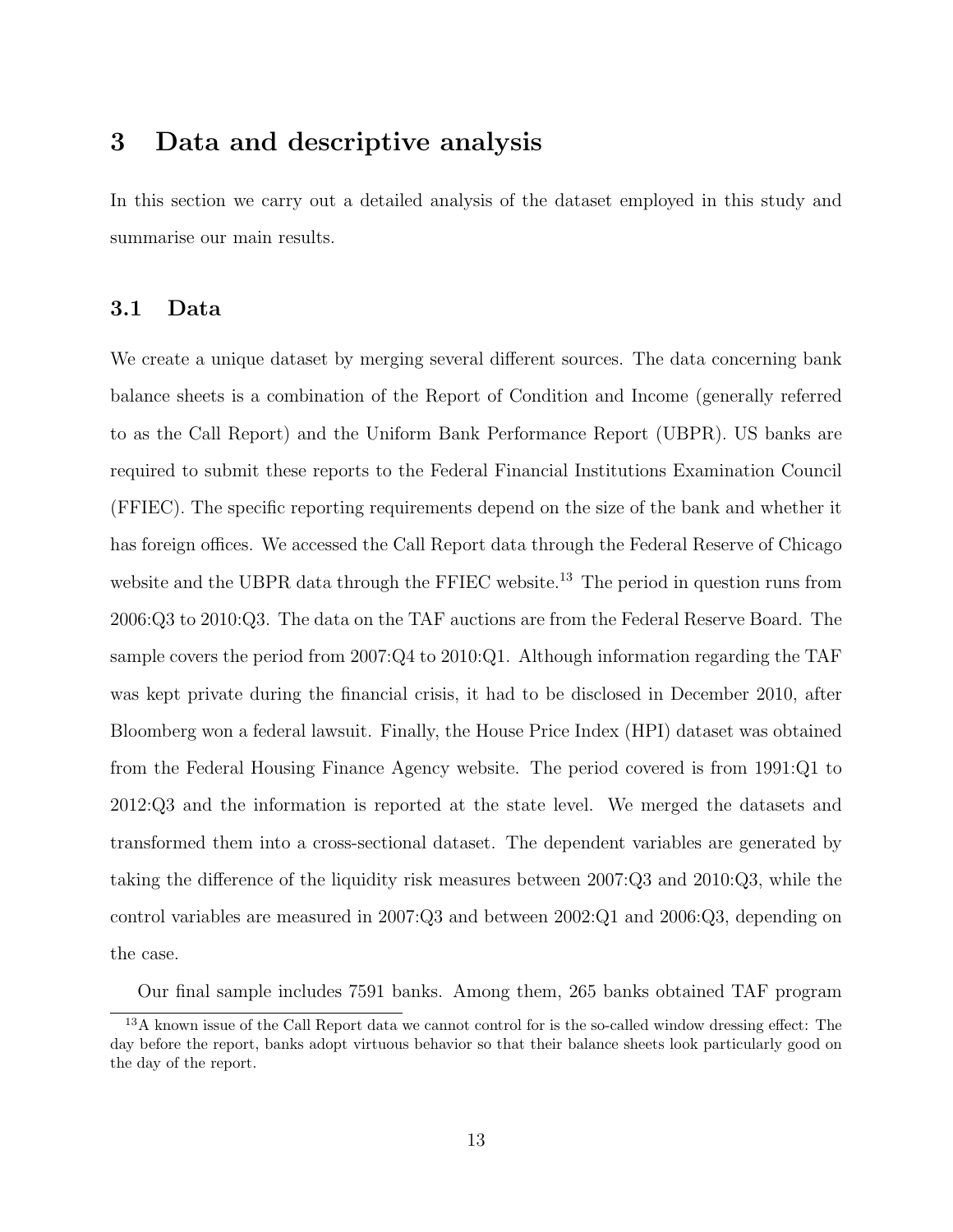reserves at least once. These banks represent approximately 3.49% of the banks in the sample.<sup>14</sup> We exclude all US branches of foreign banks and agencies of foreign banks from the final sample that were initially included in the TAF dataset because we have no comparable balance sheet data for these banks. Moreover, the sample includes failed, acquired, and surviving banks, so the results do not suffer from a survivorship bias.<sup>15</sup> Specifically, 804 banks disappeared (we consider them failed or acquired) before 2010:Q3. Among them, 27 obtained TAF program reserves.

## 3.2 Description of the variables

Since we are interested in the TAF program's effect on the change of banking funding liquidity risk, we distinguish between banks that obtained reserves through the TAF program at least once and those that did not. The dummy variable labelled TAF takes on the value of one if a bank received TAF reserves at least once and zero otherwise. We also focus on funds received by each bank through the TAF program. Specifically, we define  $TAFAMOUNT$  1 as the log of one plus the overall amount of TAF funds received by each bank and TAF AMOUNT 2 as the log of one plus the ratio of the overall amount of TAF funds received by each bank and the total loans measured in 2007:Q3. Finally, AVG TAF AMOUNT is defined as the log of one plus the ratio of the overall amount of TAF funds received by each bank to the corresponding number of times the bank received TAF reserves.<sup>16</sup>

In the baseline analysis, we approximate the liquidity risk of funding by the log of the short-term liabilities over short-term assets  $(STLLAB/STASS)$ . Larger values of this ratio

<sup>&</sup>lt;sup>14</sup>In the robustness checks, we control for the fact that the dataset is characterized by an uneven distribution of banks between the two groups.

<sup>&</sup>lt;sup>15</sup>A survivor bias could arise if the sample included only surviving banks, disregarding those that failed or were acquired while the program was operated by the Federal Reserve. If this were the case, the results would not take into account the information associated with failed institutions, leading to biased results.

<sup>&</sup>lt;sup>16</sup>The impact of the amounts received on liquidity risk should be studied at the margin. That is, by considering bank liquidity needs at the moment of receiving the funds. Unfortunately, the dataset precludes this type of analysis. In the cross-sectional context, we think that the alternative measures proposed above are the best approximation to capture the effect of TAF amounts on liquidity risk.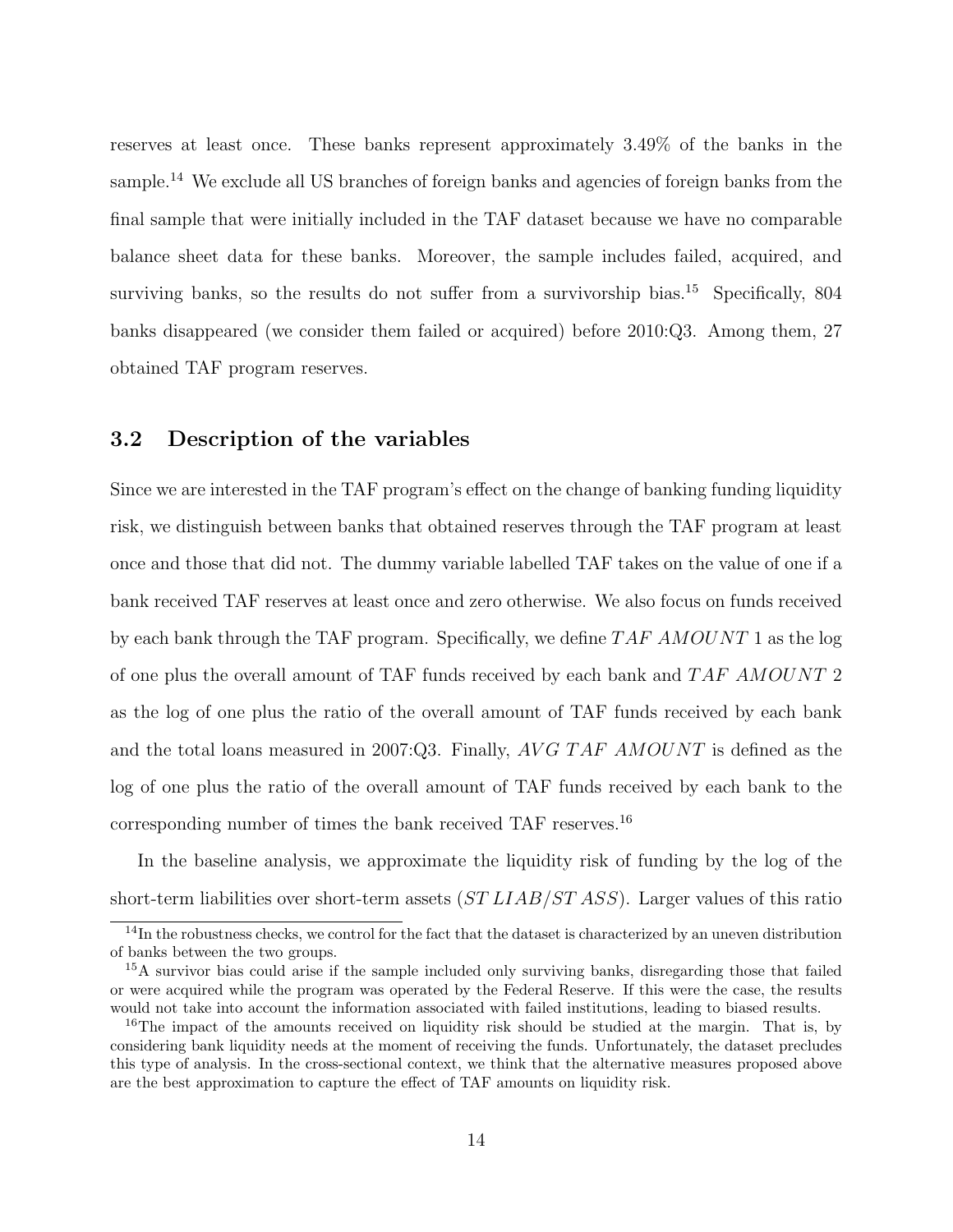imply a higher level of funding liquidity risk.

Our robustness checks employ different measures of liquidity risk, such as the ratio of short-term liabilities to total liabilities  $(STLLAB/TLLAB)$ , short-term net liabilities  $(STNETLIAB)$ , and the ratio of the log of short-term liabilities to risk-free assets  $(STLIAB/PFRISK0$ These proxies show how important short-term liabilities are with respect to different measures of liquid assets or with respect to the total volume of liabilities.

Control variables include bank liquidity capacity, portfolio composition, loan structure, loan losses, different types of collateral assets, capital capacity, profitability, and features of the US state where the bank has its headquarters. As a proxy for liquidity capacity, we employ two alternative measures:  $LIQUIDITY$  is defined as the sum of total trading assets, total securities available for sale, and total securities held to maturity over total assets, while CASH is determined by cash and balances due from depository institutions over total assets.

We also consider bank features regarding capital capacity and profitability as controls. Specifically, *CAPBUFFER* is obtained by taking the difference between the tier 1 capital ratio and the minimum requirement established by the banking authorities, $^{17}$  return on assets (ROA) is equal to the ratio of income before taxes and extraordinary items and other adjustments to total assets,  $SIZE$  is measured by the log of total assets, the ratio of nonperforming loans to total loans  $(NPL)$  is defined as loans past due at least 30 days or that are on a non-accrual basis, and provisions for non-performing loans  $(PROV)$  equal the ratio of loan loss provisions to total loans.

To account for the portfolio composition of bank assets, we calculate the ratio of riskweighted assets to total assets  $(PF\ RISK)$ .<sup>18</sup> This measure can be interpreted as a proxy for the portfolio risk: The higher this ratio, the higher the fraction of assets considered risky

 $17$ In the period under analysis the minimum capital requirement was equal to 6%.

<sup>&</sup>lt;sup>18</sup>The weights  $(0\%, 20\%, 50\%, \text{ and } 100\%)$  are ascribed according to Basel I. On- and off-balance sheet items are summed when total assets are computed.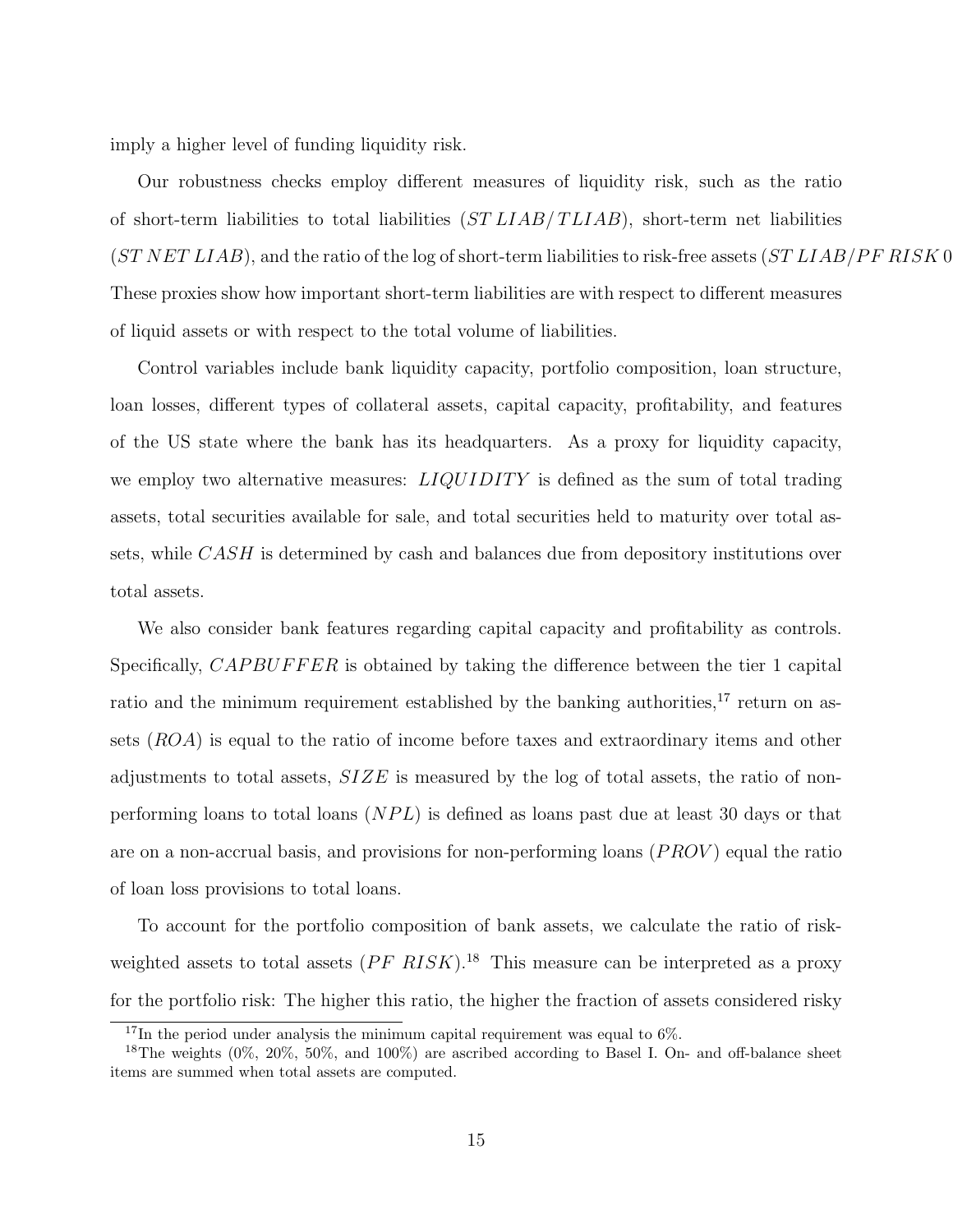by the regulatory authorities. Another set of control variables includes the fraction of each asset risk category, according to Basel I.

For explanatory variables, we also take into account measures of bank loans. We consider total loans to total assets  $(TLOANS)$ , as well as the ratio of different loan types over total loans. Specifically, we focus on commercial and industrial, real estate, individual, and agricultural loans (CI LOANS, REST LOANS, INDIV LOANS, and AGRI LOANS, respectively). The percentage variation of the housing price index during the crisis is included among the explanatory variables of the change in liquidity risk.

We add variables that serve as proxies for the amount of illiquid collateral. The quality of the collateral may have affected the likelihood of participation in the TAF program. More precisely, we take into account the Asset-Backed Securities and other types of Mortgage-Backed securities. They are defined as the ratio of asset-backed securities to total assets  $(ABS)$ and the ratio of other types of mortgage-backed securities to total assets  $(MBS\,OTHER)$ . These measures assume that securities are held to maturity or are available-for-sale at their fair value. As a determinant of bank participation in the TAF program, we also include the percentage change in housing prices, at the US state level, during the period between the end of the dot-com bubble (2002:Q1) and the four quarters before the beginning of the TAF program (2006:Q3). The value ascribed to each bank refers to that of the US state where the bank is headquartered. A detailed analysis of the sources and definitions of the variables are reported in Table C.8 in Appendix C.

## 3.3 Descriptive statistics

Table C.1 reports the descriptive statistics before (in 2007:Q3) and after (in 2010:Q3) the TAF program. Within each sub-period, we also provide separate descriptive statistics for the sub-sample of banks that received TAF support and for those that did not. With a focus on liquidity risk measures, the main findings highlight that before the beginning of the program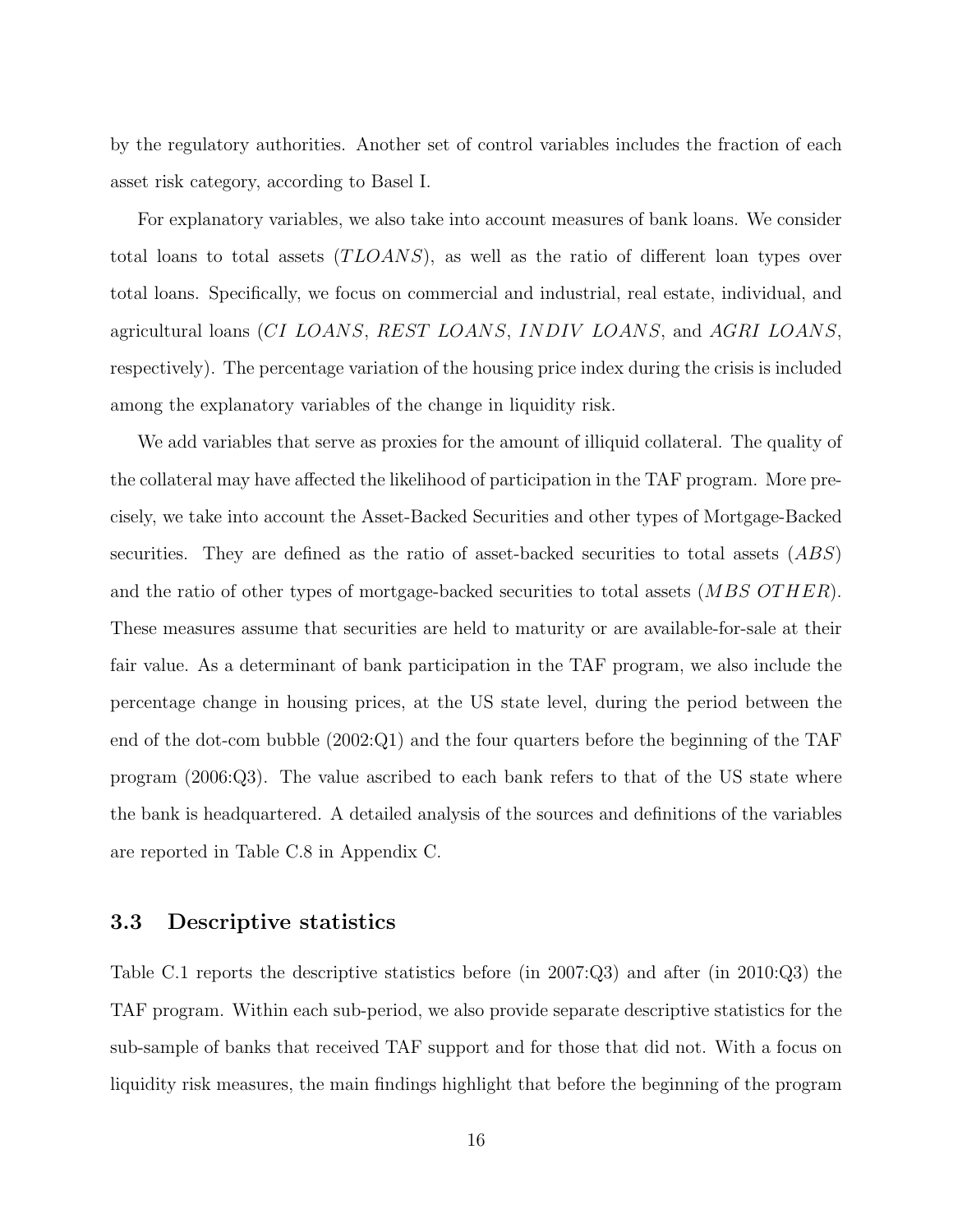(2007:Q3), TAF banks reported higher levels of funding liquidity risk than those of other banks (column (3) vs. column (1)) and that these differences decreased once the program is over (column  $(9)$  vs. column  $(7)$ ). Liquidity risk volatility was higher for TAF banks than for the other banks. This is true for the two periods analysed. Focusing on the components of the baseline measure of liquidity risk,<sup>19</sup> we find TAF banks had larger values before and after they received TAF funds. Moreover, these banks increased short-term assets and decreased their exposure in short-term liabilities after the end of the program compared to before. Once the program was over, NO TAF banks experienced a decrease in ST ASS and an increase in ST LIAB. The other relevant result is that although all banks lowered their funding liquidity exposure, TAF banks did so to a greater extent. The only measure that does not follow this pattern is CASH. Specifically, banks that did not receive reserves under the TAF program increased CASH more than the other banks. A plausible explanation for this result is that NO TAF banks would have employed cash as a substitute for TAF reserves. To meet their liquidity needs, they would have increased their cash holdings, given that they chose not to benefit from alternative financial aid.

In Table C.2, we test whether, on average, there exist differences within groups across time and within time across groups. The results confirm previous intuitions: Ex ante, TAF banks exhibit higher levels of liquidity risk. Moreover, these differences decreased after the end of the program. Focusing on ST LIAB and ST ASS, in both cases we find evidence that TAF banks compared to NO TAF banks show higher levels of the two variables both before and after they receive funds. Fixing the bank group, the results also highlight that there are no differences for the TAF banks across time, while NO TAF banks show a positive difference that is statistically significant. Finally, regarding liquidity measures, the results confirm that before and after the program TAF banks had less cash or liquidity than NO TAF banks, while the within-group analysis shows that only TAF banks experienced a significant

<sup>&</sup>lt;sup>19</sup>Specifically, *ST LIAB* and *ST ASS* are defined as the log of short-term liabilities and the log of shortterm assets, respectively.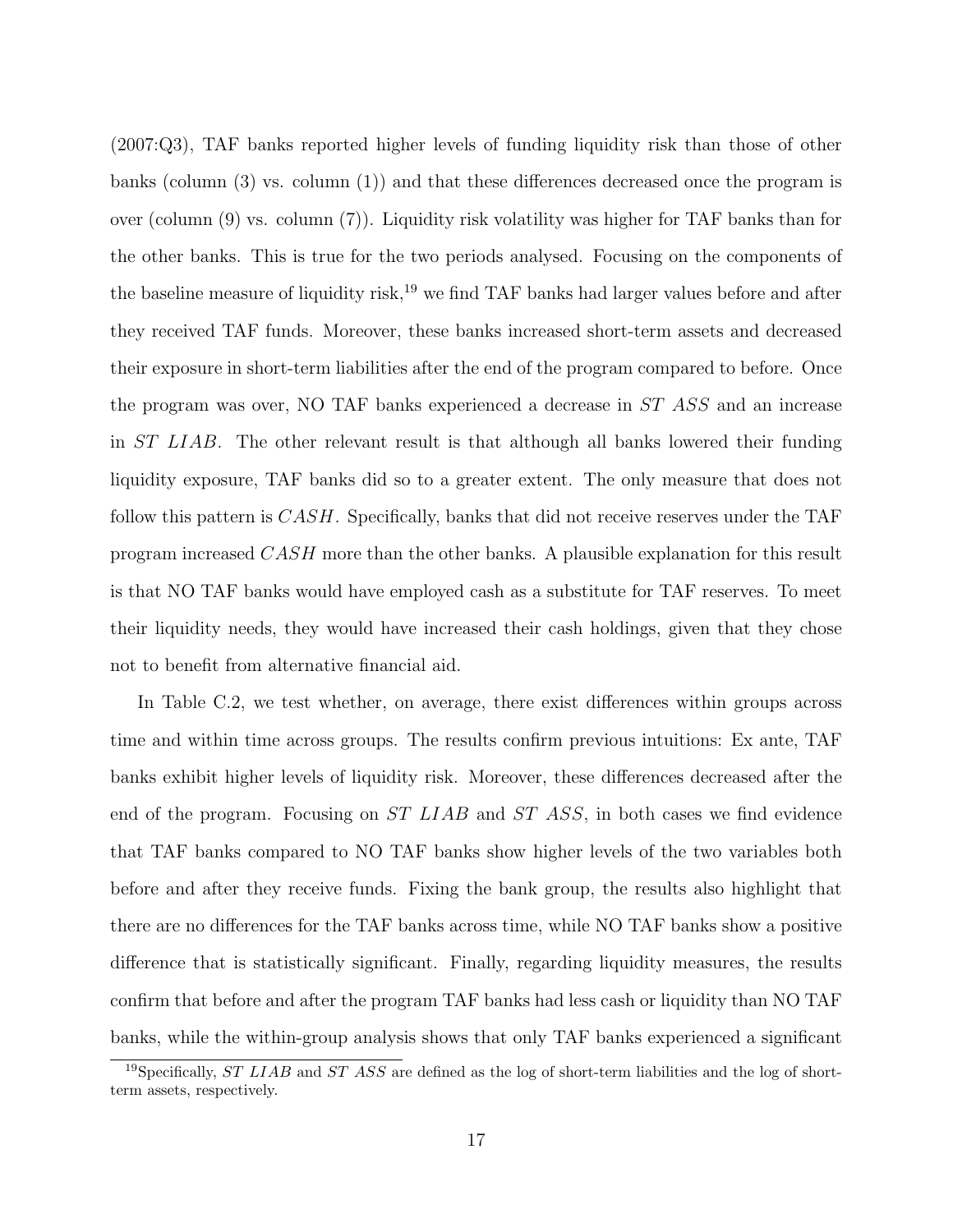increase in cash between the two periods.

The descriptive analysis highlights that both groups of banks adjusted the quantities that refer to liquidity risk, as indicated by liabilities and liquidity indicators. Moreover, in the majority of the cases, TAF banks changed these amounts more than the NO TAF banks. These changes also imply that the differences between the groups decreased or disappeared once the program was over. Previous patterns are illustrated in Figure 3. On average, bank liquidity risk levels between the groups were different just before the program began, while these differences decreased after the program ended. These results are confirmed by distinguishing bank quartiles (see Figure D.1 in Appendix D).



Figure 3: Bank average liquidity risk measures, by quarter



(d) ST Liabilities / PF Risk 0%

(c) ST Net Liabilities / Total Assets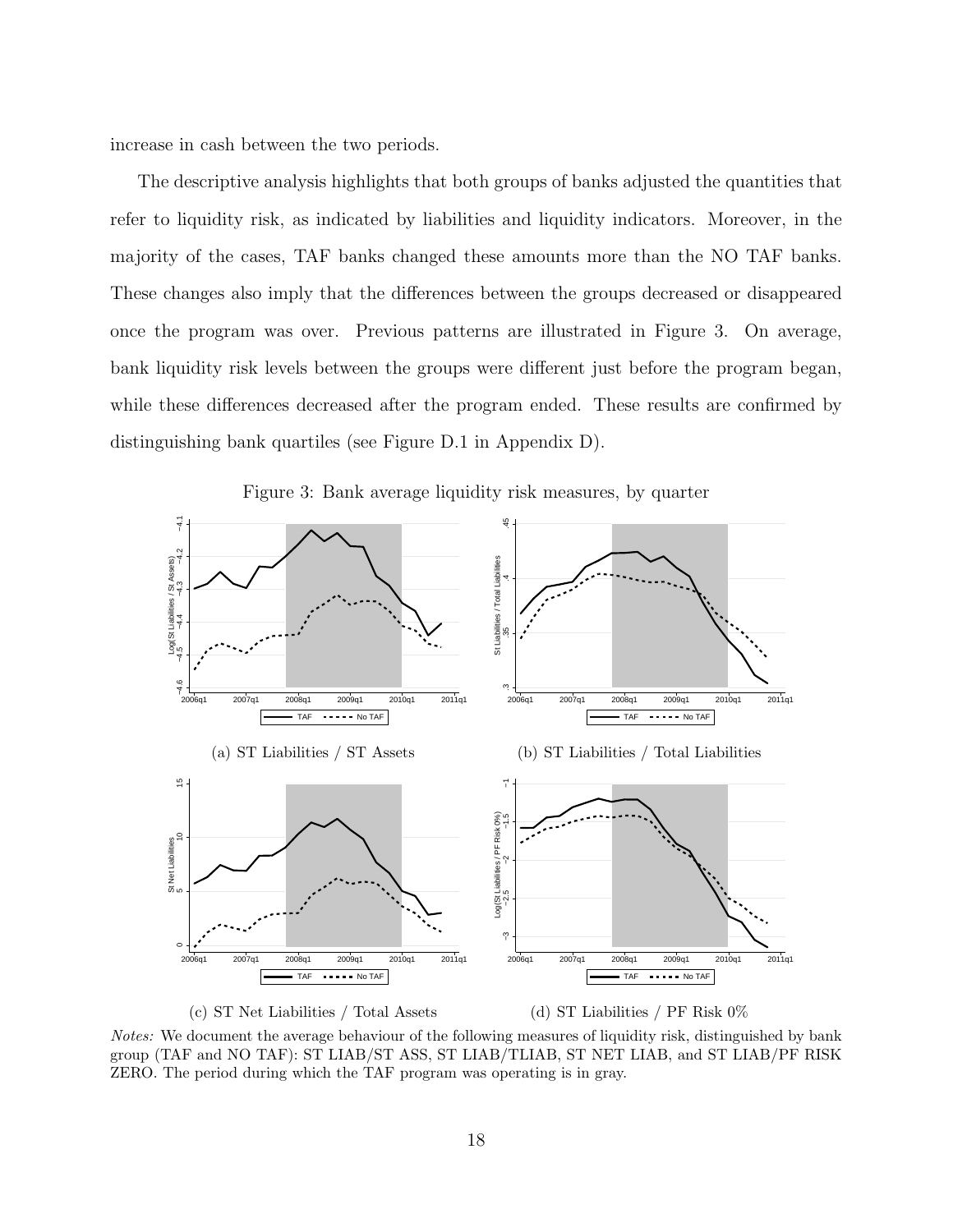

Notes: For TAF banks only, we document the average behaviour of the following measures of liquidity risk from 15 quarters before to 10 quarters after the first time the banks obtained reserves: ST LIAB/ST ASS, ST LIAB/TLIAB, ST NET LIAB, and ST LIAB/PF RISK ZERO.

Figure 4 plots different measures of liquidity risk between 15 quarters before and 10 quarters after the first time banks received reserves under the TAF program. For all measures of liquidity risk, on average, the banks decreased their funding liquidity risk positions once they received the reserves. The graphical analysis suggests that the TAF program was effective and useful and that it especially improved the funding liquidity exposure of recipient banks.

One potential criticism could be that trends in previous graphs may be driven by the fact that banks received TAF support during a specific period. Therefore, if this is the case, it follows that what previous graphs are capturing does not refer to the effect of the TAF program but, rather, to other time-based events. Figure 5 shows the distribution of the quarters when banks received TAF support for the first time. The results highlight that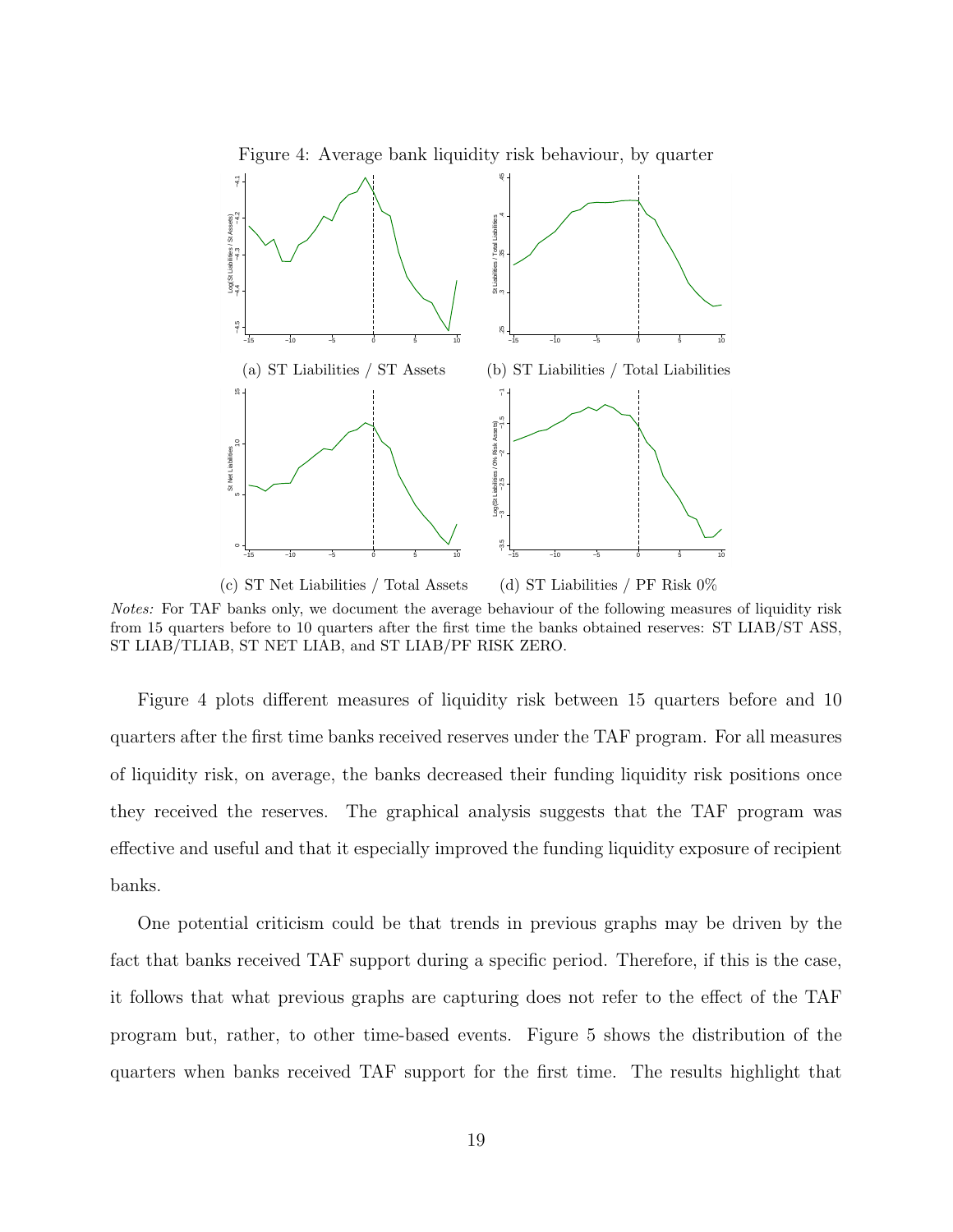about 50% of the TAF banks received the support for the first time in the two quarters after the collapse of Lehman Brothers. The other 50% of the observations are spread around the rest of the quarters when the program was operating.

Figure 5: Distribution of quarters when banks received TAF support for the first time



Notes: This figure shows the distribution of the quarters when banks received TAF support for the first time. The vertical axis reports the frequencies. At the top of each bar is displayed the corresponding fraction of banks that received TAF support to the total number of TAF banks in a specific quarter.

To check whether the results summarized by Figure 4 are robust to this potential issue, we drop from the sample banks that received TAF support for the first time in the two quarters after the collapse of Lehman Brothers. The new findings reported in Figure 3 of the Appendix D do not change: The average liquidity risk per quarter decreases around the period zero. This is true for all the measures of liquidity risk employed.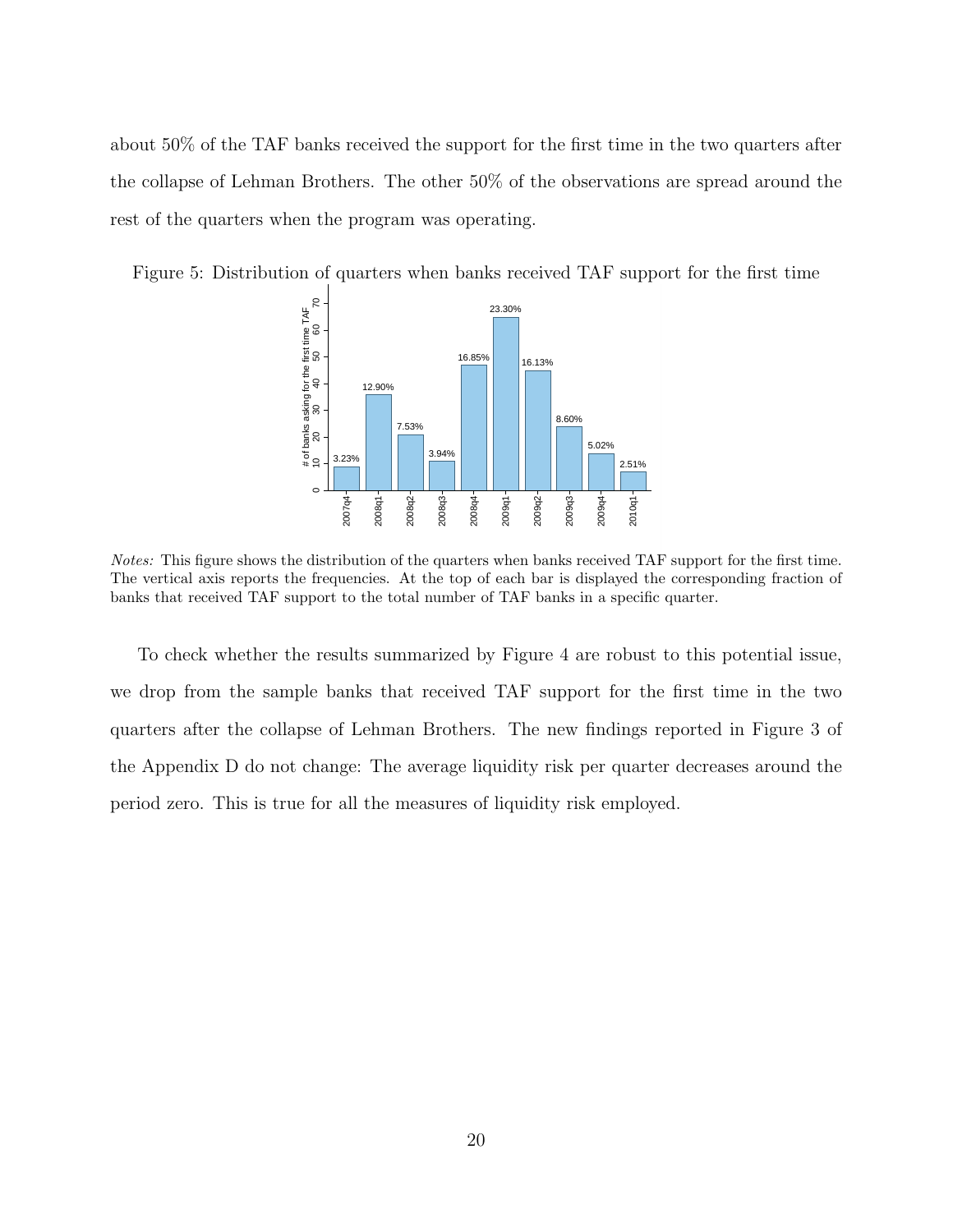## 4 Empirical strategy

### 4.1 Selection

Participation in the TAF program was not random. Therefore, it is crucial to isolate the effect related to the voluntary choice of banks to ask for TAF funds, in order to assess the effect of the TAF program on the change in funding liquidity risk. We control for this selection issue by using the housing price index change at the US state level for the period 2002:Q1–2006:Q3 as an exogenous determinant of the probability to request TAF support.

More precisely, we claim that the 2002:Q1–2006:Q3 HPI percentage change is expected to positively affect participation in the TAF program. The reason is that US states that experienced a significant increase in housing prices for the period 2002:Q1–2006:Q3 were also those that, during the crisis, were hit by a relevant drop in housing prices (Figure 6.a) and a substantial increase in loan delinquency rates<sup>20</sup> (Figure 6.b). Therefore, banks headquartered in states where the HPI showed the patterns described above, were more likely to have suffered from the real estate collapse. These banks, in case of liquidity needs, could have found it more difficult to raise funds in the interbank credit market because of other banks' reluctance due to the risk related to the bursting of the real estate bubble. As a consequence, they should have been more likely to participate. It is important to note that the change in housing prices for the period 2002:Q1–2006:Q3 directly affects bank participation in the TAF program but does not affect bank strategy in changing liquidity risk during the period 2007:Q3–2010:Q3. Previous intuitions are supported by the results reported in column 6 of Table C.3.

Further information about the relationship between housing price changes and TAF participation is reported in Figure D.3 of Appendix D. More precisely, for each US state, we report the percentage change in housing prices during the period  $2002:Q1-2006:Q3$  (green), the size (by asset value) of the banks whose headquarters lie in a specific state (blue pie), and

<sup>&</sup>lt;sup>20</sup>The latter result is in line with those obtained by Doms et al.  $(2007)$ .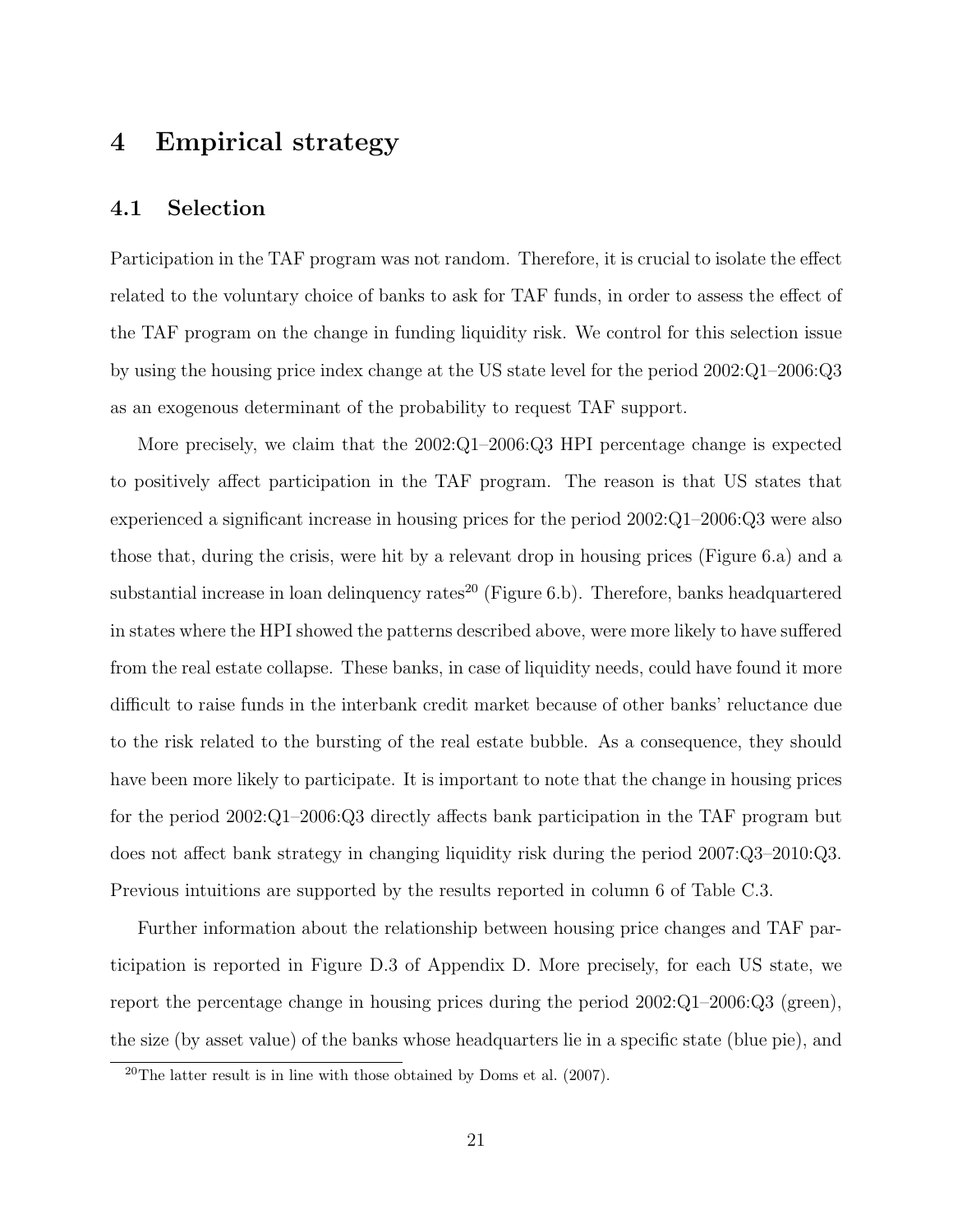

Figure 6: Relation between changes in HPI and NPL before and during the crisis

Notes: In this figure, before the crisis (bc) is 2002:Q1–2006:Q3, and during the crisis (dc) is 2007:Q3–2010:Q3. Analysis at the state level (i). Figure 6.a: We document the relationship between the HPI percentage change before the crisis and that during the crisis. The line refers to the regression  $\Delta\%HPI_{i,dc} = \alpha + \beta \Delta\%HPI_{i,bc} +$  $\epsilon_i$ . Figure 6.b: We document the relationship between the HPI percentage change before the crisis and the NPL percentage change during the crisis. The line refers to the regression  $\Delta\%NPL_{i,dc} = \alpha + \beta \Delta\%HPI_{i,bc} + \epsilon_i$ .

the fraction (by asset value) of banks that received TAF support (red). This figure highlights how the fraction of TAF banks is larger in US states that experienced greater appreciation of the housing price during the period 2002:Q1–2006:Q3.

#### 4.2 Econometric model

To assess the impact of the TAF program on bank liquidity risk, we use a treatment effects model with a binary endogenous explanatory variable. This type of model is estimated simultaneously using maximum likelihood (ML) to provide consistent, efficient, and asymptotically normal estimators under the assumption that the error terms follow a bivariate normal distribution.<sup>21</sup>

We are interested in fitting the treatment effects model:

<sup>21</sup>We test joint normality following Lee (1984), Pagan and Vella (1989), Bera et al. (1984), and Gallant and Nychka (1987). The null hypothesis of joint normality is never rejected at a reasonable significance level. The results are available upon request.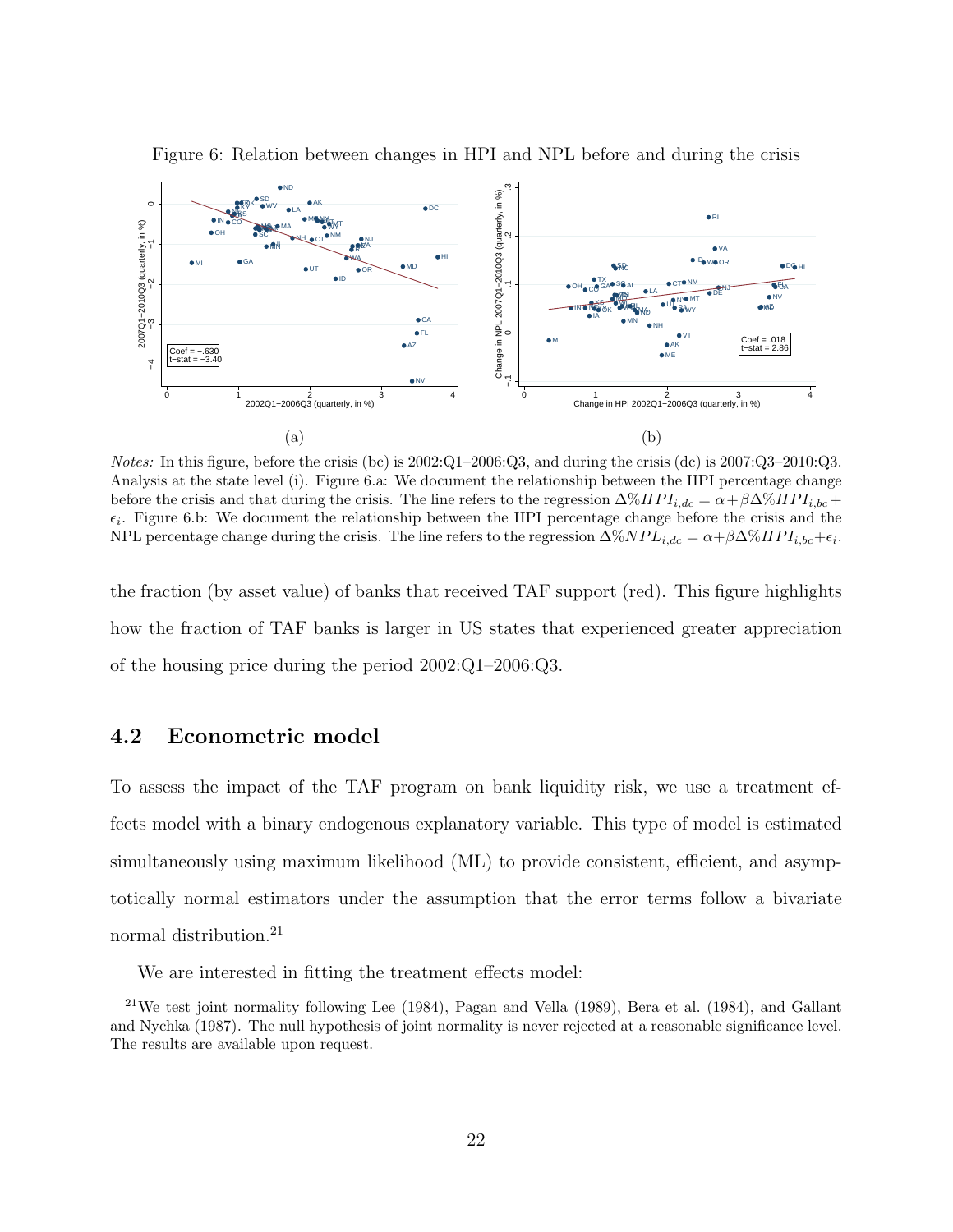$$
\Delta ST LIAB/STASS_i = \alpha TAF_i + \beta_1 LIQUIDITY_i + \beta_2 CAPBUFFER_i + \beta_3 ROA_i
$$
  
+ 
$$
\beta_4 SIZE_i + \beta_5 PFRISK0_i + \beta_6 PFRISK20_i
$$
  
+ 
$$
\beta_7 PFRISK50_i + \beta_8 PFRISK100_i + \beta_9 \Delta HPI_{i,2007:Q3-2010:Q3} + \xi_i
$$
  
(1)

$$
TAF_i = \begin{cases} 1 & \text{if } TAF_i^* > 0 \\ 0 & \text{otherwise} \end{cases}
$$
 (2)

where the unobserved latent variable follows the specification below:

$$
TAF_i^* = \pi_0 + \pi_1 ST\ LIAB/ST\ ASS_i + \pi_2 CASH_i
$$
  
+  $\pi_3 MBS\ OTHER_i + \pi_4 ABS_i + \pi_5 \ \Delta HPI_{i,2002:Q1-2006:Q3} + \nu_i$  (3)

In the outcome equation (1), the change of funding liquidity risk,  $\Delta LIQ RISK$ , depends on a set of explanatory variables and on  $TAF$ , a binary endogenous covariate that captures the TAF program's impact on the dependent variable. Moreover, in equation (3) the latent variable determines the values of the binary variable  $TAF$ , according to equation (2). Equations (2) and (3) represent the participation part of the model. The  $TAF$  dummy can be interpreted as a participation indicator: It equals one if bank i received the funds at least once, and zero otherwise.

#### 4.2.1 Outcome equation

All the variables included in equation (1), except the change in housing price index, are measured in 2007:Q3, prior to the beginning of the program. The dependent variable in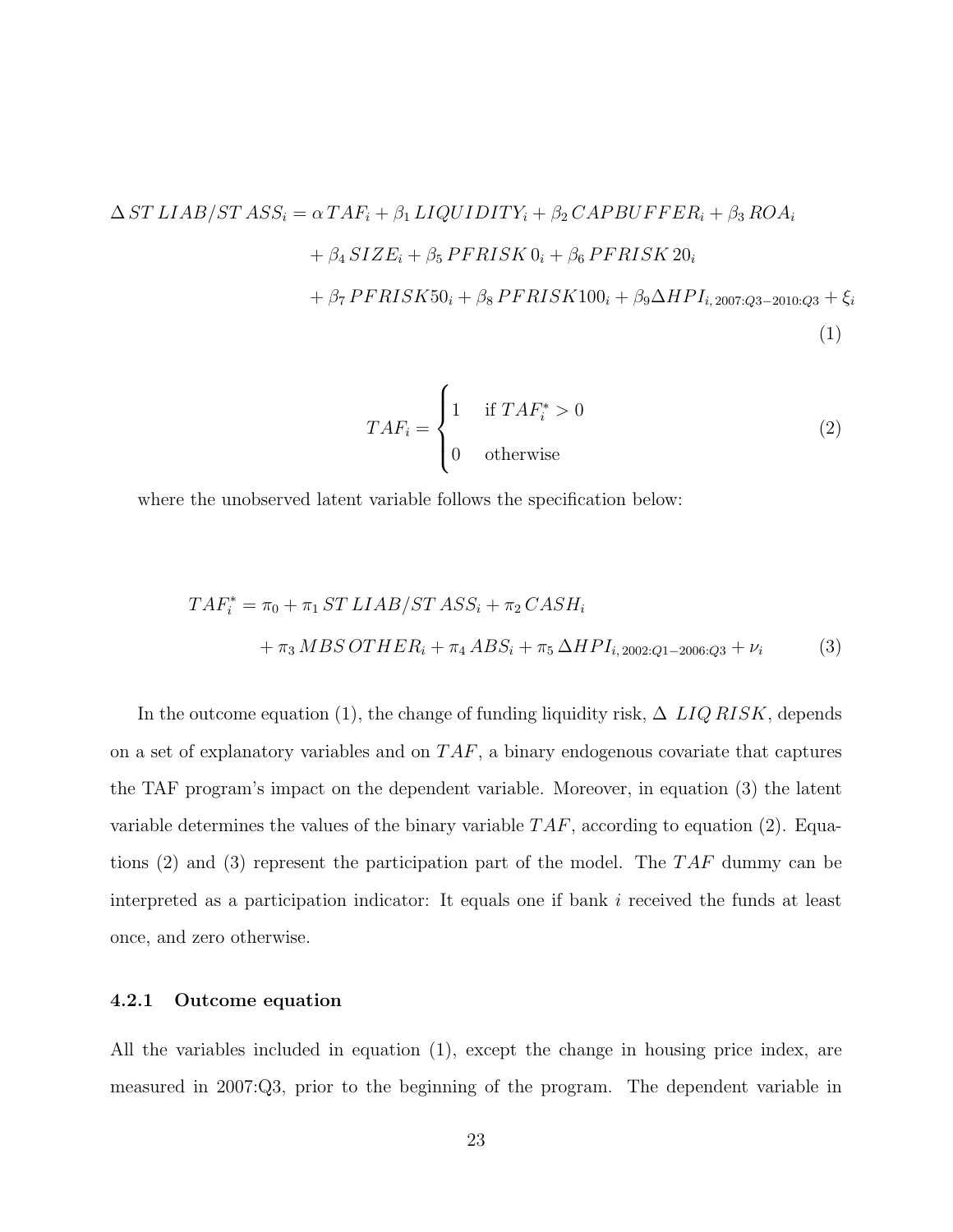equation (1) refers to the change in funding liquidity risk between 2007:Q3 and 2010:Q3. Once selection bias is controlled for, the  $TAF$  variable is expected to negatively affect the change in funding liquidity risk. If this is the case, the TAF program is effective in the sense that it allows banks in funding liquidity distress to adjust and improve their funding liquidity exposure.

Several additional controls are added to equation (1). More precisely, we focus on  $LIQUIDITY$ , the level of  $CAPBUFFER$ , the  $SIZE$  of the banks, and the ROA. The variable  $LIQUIDITY$  captures potential liquidity distress associated with bank liquidity needs. The higher the liquidity level, the smaller the change in funding liquidity risk. The inclusion of  $CAPBUFFER$  is useful for assessing the impact of capital cushions on the level of liquidity risk. More precisely, higher capital buffer implies that banks are prone to adopt more aggressive investment strategies, so we expect that capital buffer positively affects the change of funding liquidity risk. We explicitly take into account the  $SIZE$  of the banks, because banks of different sizes have different abilities to manage liquidity risk. In particular, big banks can more easily adjust funding liquidity mismatches, so SIZE is expected to have a negative impact on the change in liquidity risk. Finally, return on assets is a measure of investment returns. A higher return on assets implies that some banks invest more efficiently and therefore may easily reduce their funding liquidity exposure. We assess the effects of portfolio composition on the change in funding liquidity risk by including in the baseline specification the different types of assets held by  $banks^{22}$ . We do not have an a priori expected sign for the effect of this second set of explanatory variables on the change in funding liquidity risk. Finally, the specification is completed by including the change of the housing price index,  $\Delta HPI$ , for the period when the program was operating. We expect that more important drops in housing price at the US state level during the period 2007:Q3–2010:Q3 positively increased bank liquidity distress.

<sup>22</sup>The type of assets refers to their riskiness, consistent with Basel I.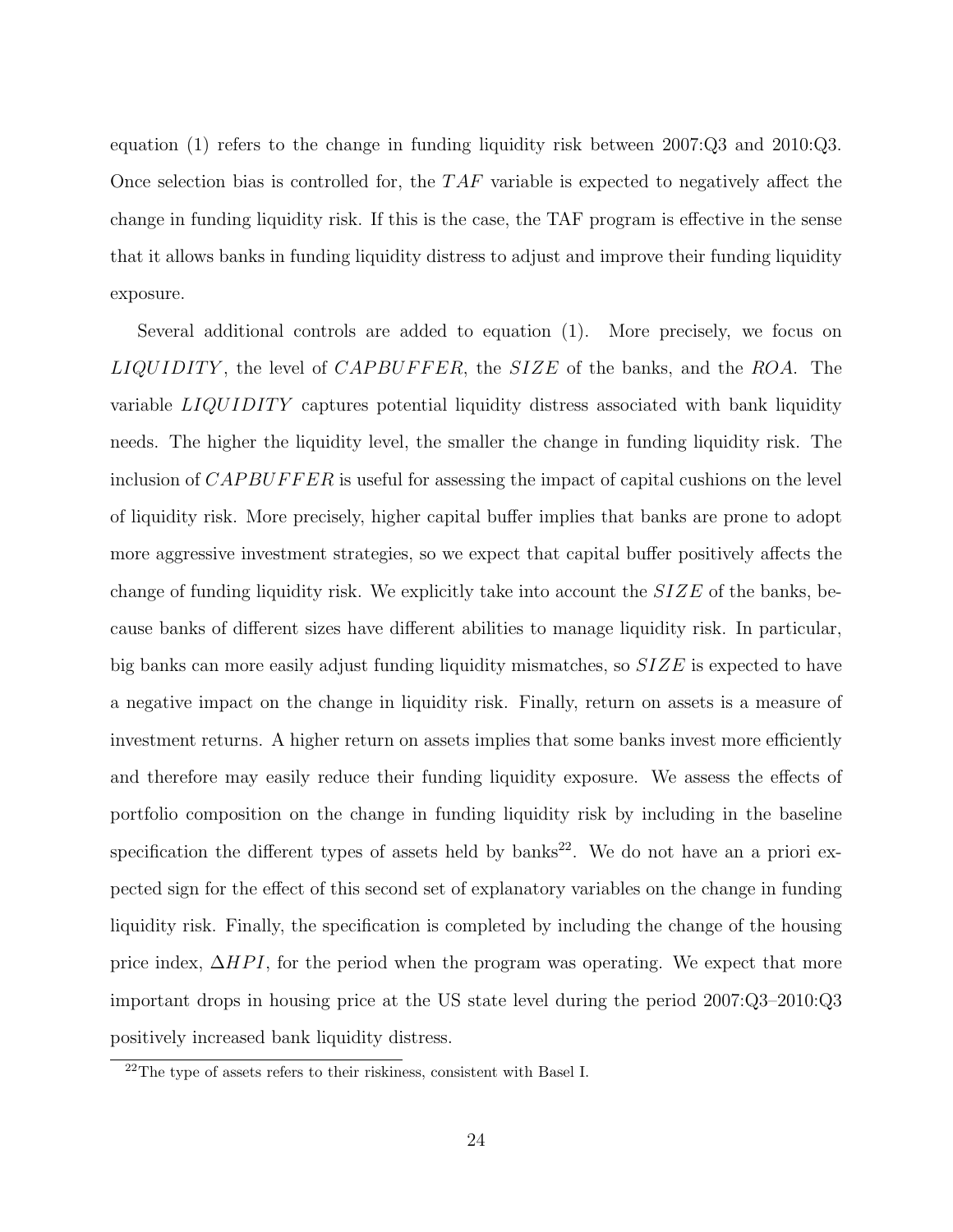The potential effect on liquidity risk of other Federal Reserve programs is not taken into account in the specifications. The reason is that the financial institutions that benefited from the other programs promoted by the Federal Reserve were not depository institutions.<sup>23</sup> The only programs directly affecting depository institutions are the primary, secondary, and seasonal credit discount window, but, as previously mentioned, during the crisis these programs were less effective due to the fact that depository institutions were concerned about the stigma effect. Accordingly, the TAF program effects captured in our analysis appear unlikely to have been driven by other programs not explicitly taken into account in the specifications. This view is also supported by the information highlighted by Figure 2, which plots the Federal Reserve's weekly outstanding lending to financial institutions through the different programs operating during the last financial crisis. This figure shows the relevant role played by the TAF program in terms of the amounts provided, as well as the length of the period when the program was operated by the Federal Reserve.

#### 4.2.2 Participation equation

Equations (2) and (3) capture the probability of obtaining the reserves. As previously mentioned, the key variable included among the covariates to explain a bank's probability to request TAF support is the percentage change in the housing price index between 2002:Q1 and 2006:Q3. The impact of this variable on bank participation is expected to be positive. Moreover, we include funding liquidity risk, cash, and illiquid collateral assets such as ABSs and MBSs, all measured in 2007:Q3. We expect that banks with higher levels of funding liquidity risk were more likely to participate in the program. The level of cash is expected to negatively affect the probability of receiving funds because banks with sufficient levels of cash were better able to manage liquidity distress. Banks showing high levels of illiquid collateral, reflecting greater maturity mismatch, are expected to be more likely to have participated in

<sup>23</sup>More details are provided in Appendix A.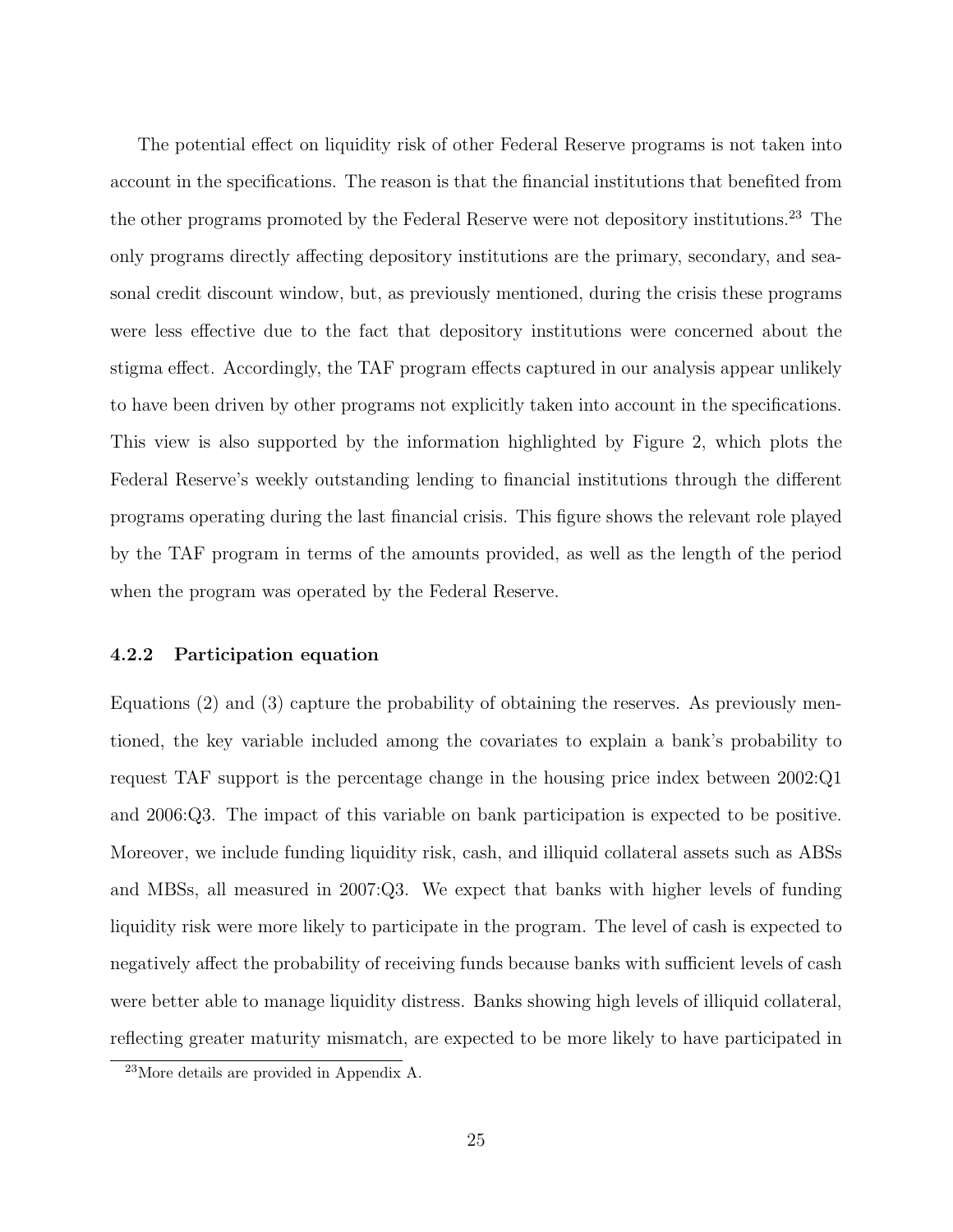the TAF program, as predicted by Acharya et al.  $(2011).^{24}$  These banks were solvent, but temporarily illiquid, because they were unable to increase liquidity by selling some of their assets. Due to a lack of trust in the inter-bank credit market, these banks could not obtain liquidity from other banks, and only the Federal Reserve accepted their illiquid collateral assets in exchange for reserves.

## 5 Hypotheses and results

## 5.1 Participation effect on liquidity risk

Based on the findings of Section 3.3, our first hypothesis is that

H1: Banks that benefited from the TAF program decreased their liquidity risk exposures more quickly .

The results reported in Table C.3 confirm our hypothesis. The  $TAF$  dummy is always negative and statistically significant. This means that banks that received TAF reserves decreased funding liquidity exposure more quickly than those that did not. This effect is not only statistically significant but also economically substantial. Receiving TAF loans has an average extra effect on the quarterly growth rate of the funding liquidity exposure between  $-6.55$  and  $-6.95$  percentage points, depending on the case.<sup>25</sup> These results support the intuition that TAF reserves were crucial to reduce bank exposure and control for the funding liquidity risk of those banks with more severe maturity mismatches, which were most exposed to the freezing of the interbank market and unable to roll over their short-term

 $^{24}$ In a model of debt capacity, under specific assumptions about the tenor of the debt (shorter than that of assets), the frequency (high) of rolling over the debt; the liquidation cost (small) in case of default, and the probability (low) of finding potential borrowers in the market without short-term debt finance issues, Acharya et al. (2011) find sufficient conditions for a market freeze. A market freeze is more likely for banks holding important amounts of ABSs, assets with little trading liquidity.

<sup>&</sup>lt;sup>25</sup>To interpret the dependent variable as a quarterly growth rate we have to divide the estimated coefficient of the dummy variable TAF by 12, the number of quarters between 2007:Q3 and 2010:Q3.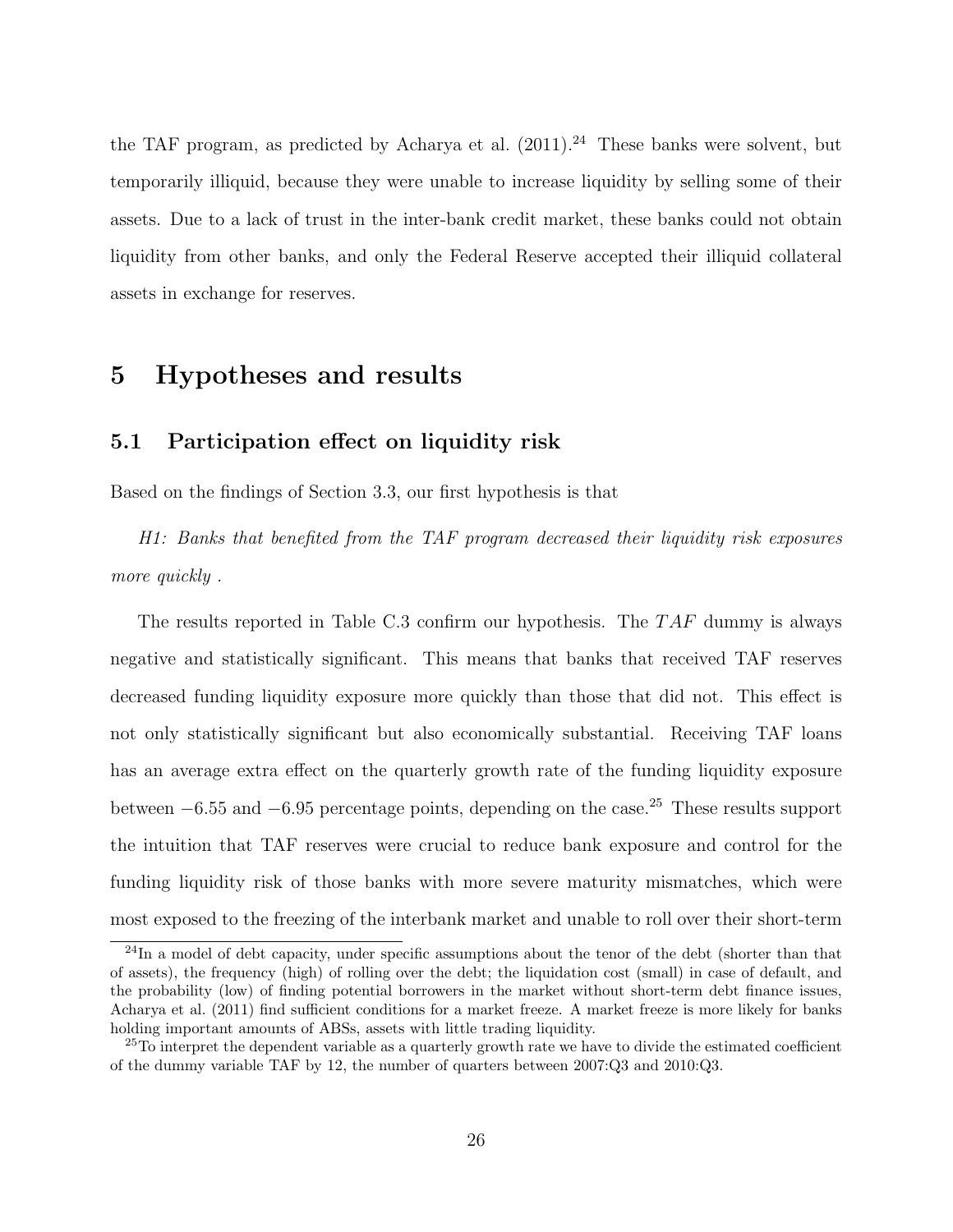liabilities during the crisis. This finding suggests that the TAF program provided banks with extra time to adjust the liability side of their balance sheets.

The results hold regardless of the specification. More precisely, column (1) of Table C.3 reports the results of the baseline model. In column (2) we replace the different risk type shares by the weighted asset risk  $PF RISK$ . In column (3) we use the different types of loans instead of banks assets classified by risk category. In column (4) we estimate a reduced form of the baseline specification by dropping the different types of assets, while in column  $(5)$  we augment the previous specification by adding  $PROV$  and  $NPL$  to capture the impact of expected future and current distress due to bad loans on liquidity risk.

The findings also confirm our intuition about the impact of the covariates, included in the different specifications, on liquidity risk change. Finally, the  $\lambda$  parameter is never statistically different from zero. We can therefore conclude that our results do not suffer from selection bias.<sup>26</sup>

### 5.2 Effect of reserves amount on liquidity risk

Another element affecting the change in liquidity funding is the amount of reserves that banks received within the TAF program framework. We expect that the larger the support received (proportional to the bank's size), the greater the effect on decreasing liquidity risk exposure. More precisely, we propose the following hypothesis.

H2: The larger the amount of reserves received, the higher the impact of the TAF program on liquidity risk change.

We employ three different measures of the total amount of reserves received by each bank. Specifically, we focus on the amount received, TAF AMOUNT 1; the amount received weighted by the level of total loans measured in 2007:Q3,  $TAFAMOUNT2$ ; and the average

<sup>&</sup>lt;sup>26</sup>The null hypothesis is no selection bias. In all cases, we reject the null hypothesis at the 1% significance level (see the corresponding  $\chi^2$  statistics).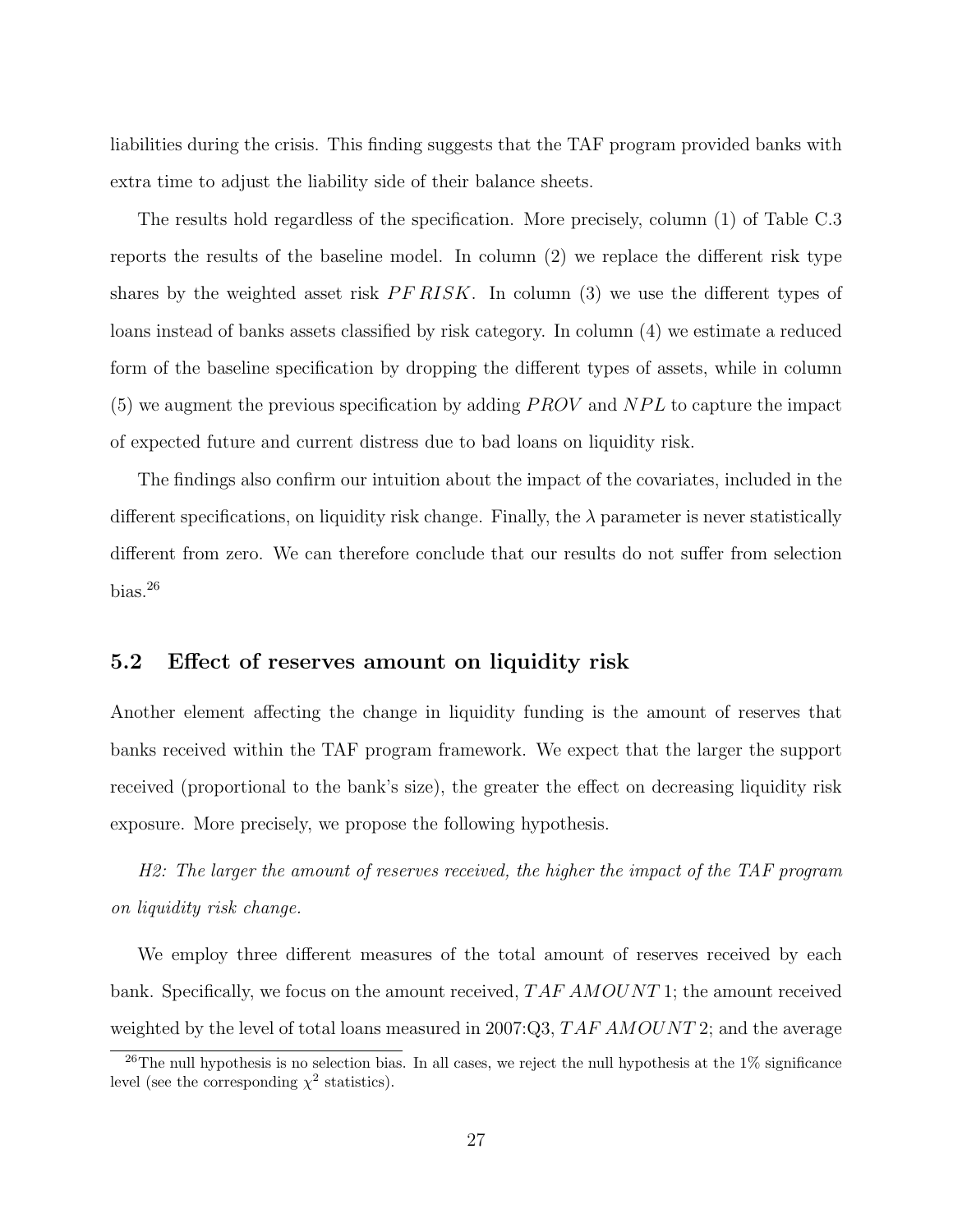amounts received by each bank,  $AVGTAFAMOUNT$ , that is, the total amount divided by the number of successful bids.

Due to the nature of these alternative measures, specifically that they are continuous and left censored at zero, we modify the econometric model described in Section 4.2. More precisely, equations (2) and (3) are estimated using a Tobit model instead of a probit model. The explanatory variables used do not change with respect to the baseline model.

The results, reported in Table C.4, confirm our hypothesis. The findings highlight a negative relationship between the amount of reserves received and the adjustment of the funding liquidity risk. According to the results in column (1), a 1% increase in reserves received leads to a drop in the liquidity risk growth rate of 0.099%. The impact is reduced to about one-third if we focus on the fraction of amounts received with respect to the total loans the bank holds, as reported in column (2). Finally, as highlighted in column (3), an increase of 1% of the average amount of reserves received leads to a 0.147% decrease in the growth rate of the liquidity risk measure. This finding implies that the amount received through the TAF program matters in reducing exposure to liquidity risk. This holds regardless of the alternative measures of TAF benefits used, as documented by columns (1) to (3). Moreover, we test whether the results hold when an alternative dependent variable is employed. As shown in columns (4) to (6), the findings do not depend on the proxy for liquidity risk.

## 5.3 HPI change and the probability of receiving TAF support

As thoroughly discussed in Section 4.1, we employ the change in housing price index between 2002:Q1 and 2006:Q3 at the US state level as an exclusion restriction in the first-stage regression. More precisely, US states that experienced a huge increase in HPI during the period 2002:Q1–2006:Q3 are also those that showed a drastic drop in the same variable during the period 2007:Q3–2010:Q3. These states particularly suffered from the bust of the real estate boom. This variable can explain the difficulties banks located in these US states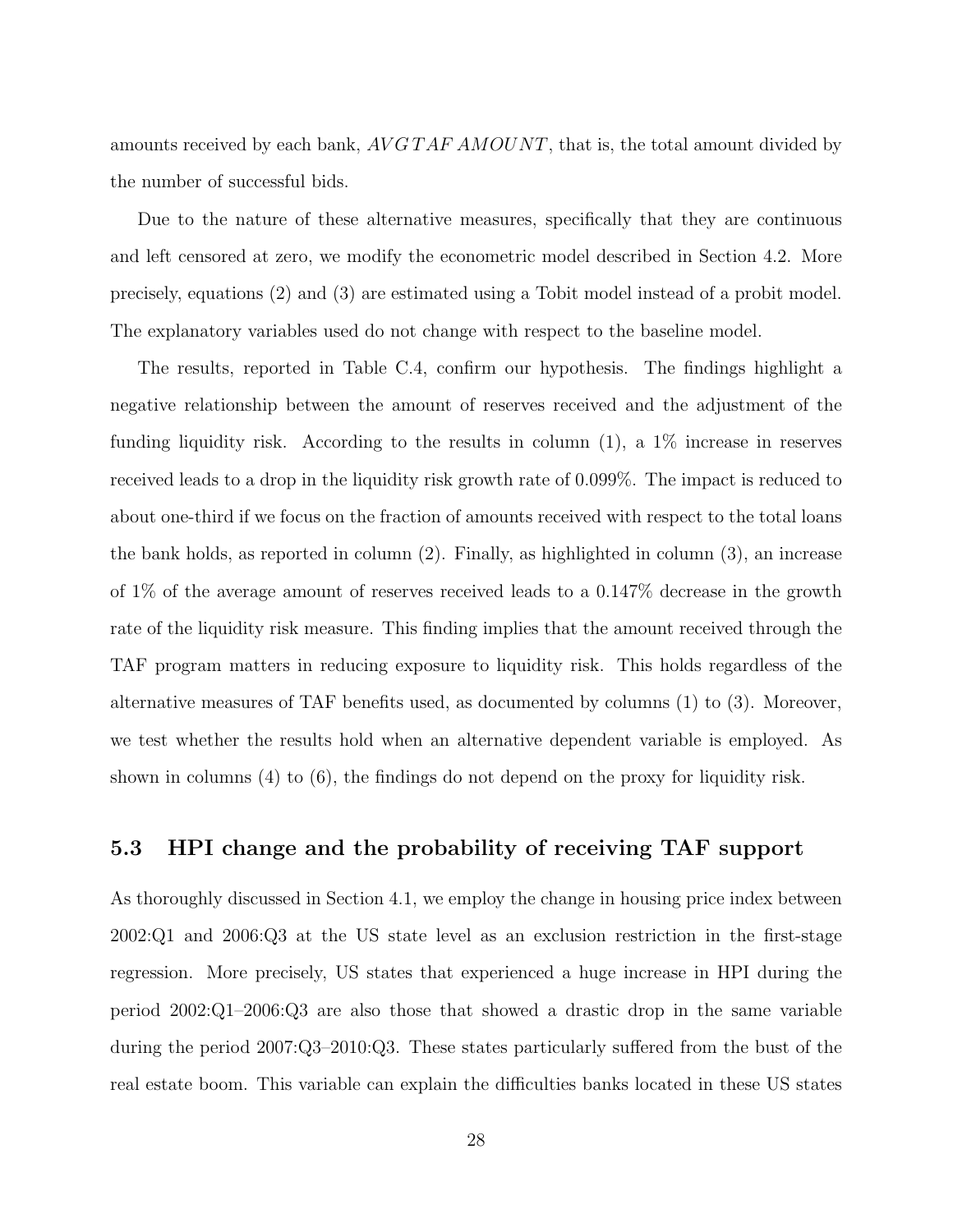had in accessing to the interbank credit market due to the reluctance of the other banks to lend. Accordingly, we propose the following hypothesis.

H3: Banks with headquarters in US states that experienced a larger appreciation in HPI during the period 2002:Q1–2006:Q3 are more likely to have received TAF funds.

The results support our hypothesis. As highlighted in Table C.3, in the participation equation the change in HPI between 2002:Q2 and 2006:Q3 is always significant and positive. This result does not depend on the specification. In our opinion, this variable is crucial in fixing the selection effect, and therefore in isolating the effect of the TAF program. More precisely, the change in HPI from 2002:Q2 to 2006:Q3 affects the probability of receiving TAF support but does not directly affect the decision of the bank to decrease liquidity exposure during the period 2007:Q3–2010:Q3.

### 5.4 Illiquid collateral and the probability of receiving TAF support

The last hypothesis tested refers to the assessment of the impact of illiquid collateral on the probability of receiving TAF support. During the crisis, collateral such as MBSs or ABSs was revealed to be illiquid. Therefore, banks with important fractions of these types of collateral were more likely to be in need of liquidity. However, other banks were reluctant to lend them money because they thought that they were suffering from liquidity distress. Therefore, banks with higher fractions of MBSs and ABSs were more likely to have received TAF support. More precisely, we propose the following hypothesis.

H4: Banks with higher fractions of illiquid collateral such as MBSs and ABSs are more likely to have received TAF funds.

The results reported in Table C.3, confirm our hypothesis. This holds regardless of the specification. The results support the theoretical model by Acharya et al. (2011). The findings hold in several robustness checks, as documented in Tables C.7, C.5, and C.6.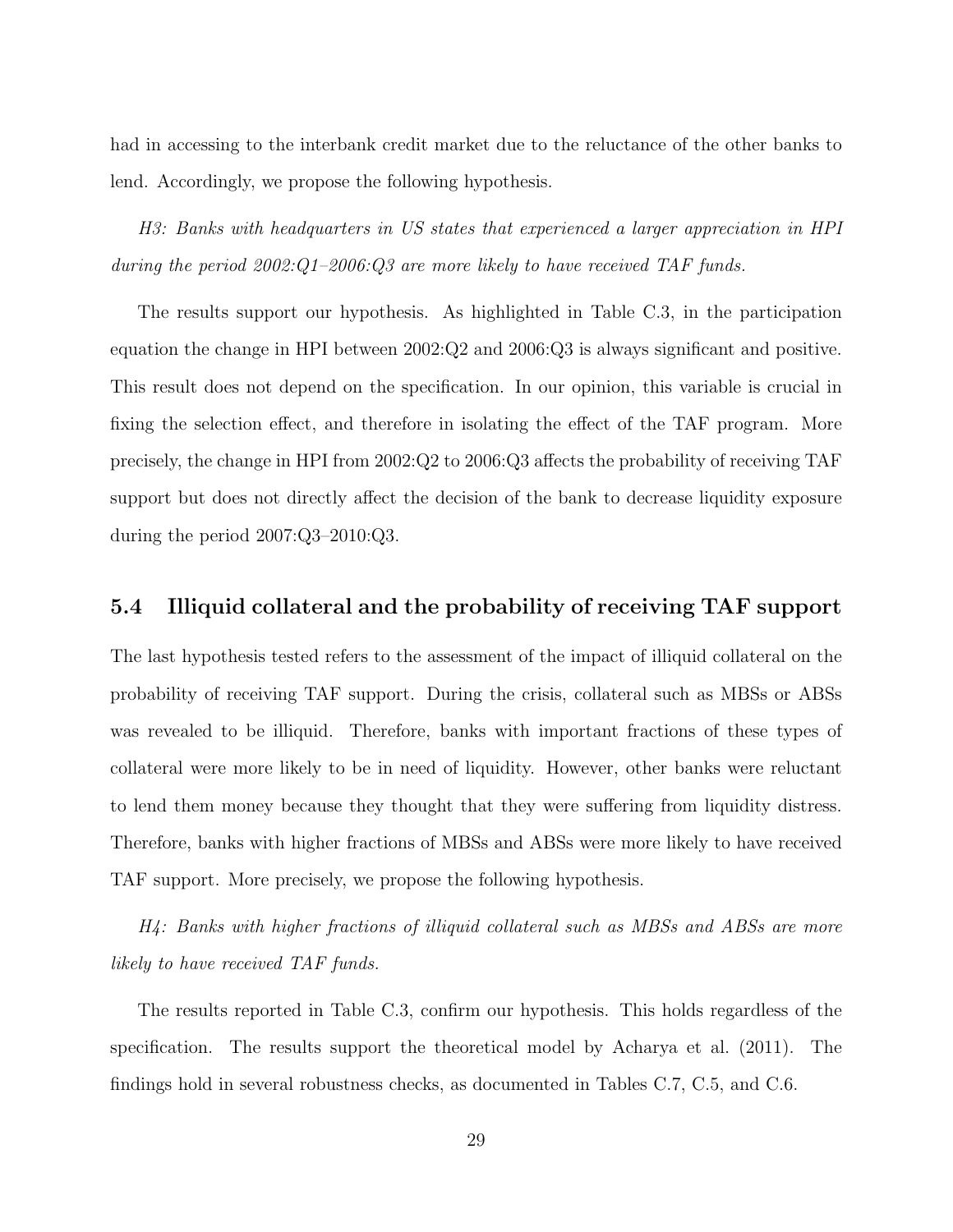### 5.5 Robustness

We perform several robustness tests and the results are reported in Tables C.5 to C.7.

#### 5.5.1 Competitive auctions and the pre-Lehman period

Our result could suffer from an omitted variable bias because other events occurred contemporaneously to the TAF program and were not explicitly taken into account.<sup>27</sup> One relevant episode was the failure of Lehman Brothers in 2008:Q3. We already controlled for the Lehman event by dropping all banks that had a large fraction of their credit lines co-syndicated with Lehman Brothers, as reported by Ivashina and Scharfstein (2010). For comparison reasons, the results of the baseline model are reported in column (1) of Table C.5. Moreover, in column (2) we verify the results by limiting our sample to the pre-September 2008 TAF auctions. The results show that the TAF coefficient is statistically different from zero and has the expected negative sign. The results of the competitive auctions are consistent with the baseline findings in terms of the direction of the effect (negative) of the TAF program and with respect to the size of the effect (4.68 percentage points in the competitive auctions versus 6.55 percentage points for the overall sample). Despite these common elements, we can capture differences in the amounts received by the two groups of TAF banks, those that benefited from the program for the first time before Lehmans collapse and those that benefited from the program afterward. Figure 7 shows the average amounts of reserves received by all the banks, by banks that received the reserves for the first time before the collapse of Lehman Brothers, and by banks that received the reserves for the first time after the collapse of Lehman Brothers. The majority of the funds were ascribed to depository institutions that received the facilities for the first time before the collapse of Lehman Brothers. Moreover, for these banks, the maximum average amount received was obtained after three periods, and

<sup>&</sup>lt;sup>27</sup>As previously discussed, we do not control for the effect of the other extraordinary programs promoted by the Federal Reserve since depository institutions were not eligible for those programs.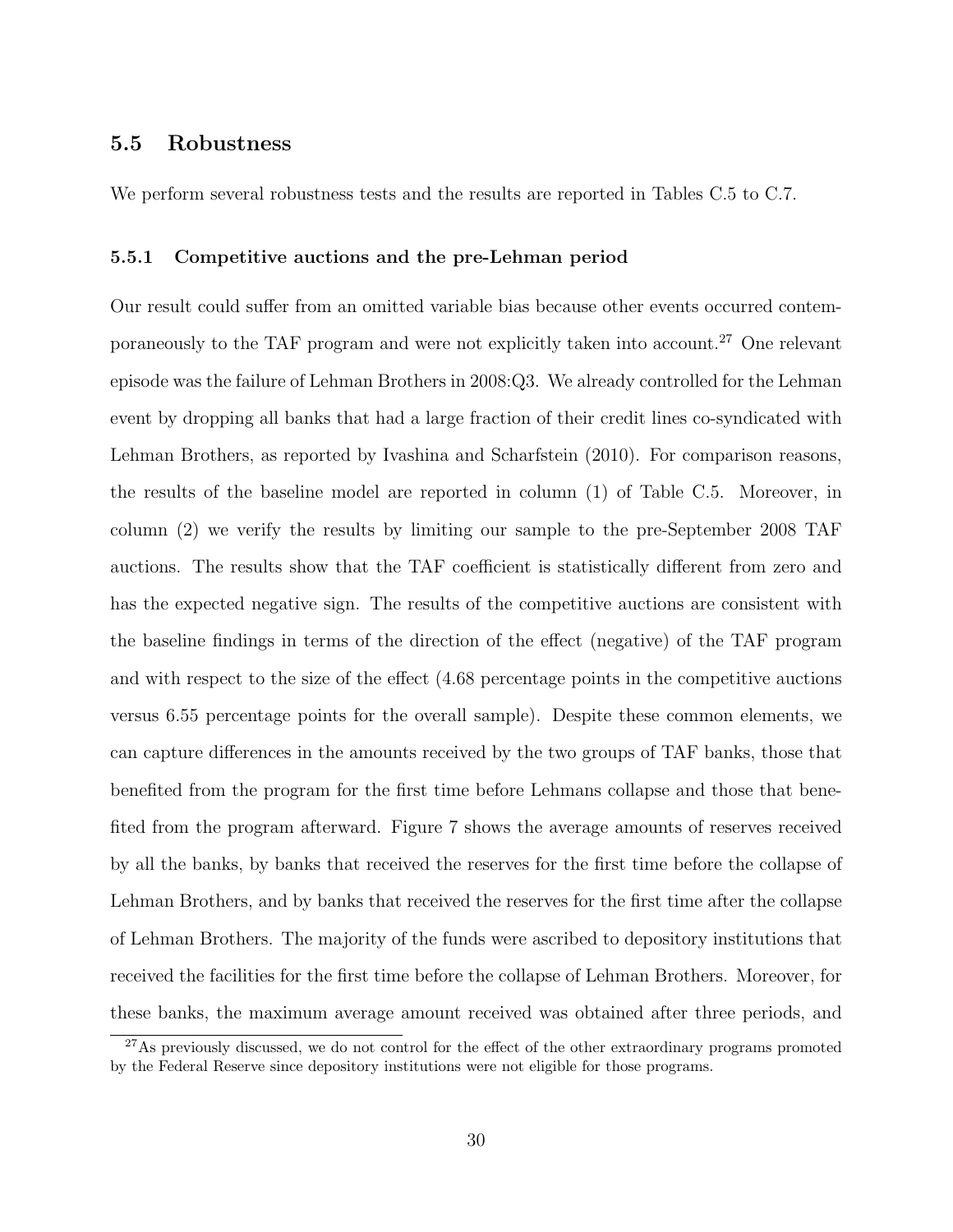they benefited from the program for a longer period than the depository institutions that obtained the reserves for the first time after the collapse of Lehman Brothers.



Notes: This figure shows the average amounts of reserves received by all banks, by banks that received the reserves for the first time before the collapse of Lehman Brothers, and by banks that received the reserves for the first time after the collapse of Lehman Brothers.

#### 5.5.2 Controlling for TARP

Another event that could affect our results is the Troubled Asset Relief Program (TARP)<sup>28</sup> promoted by the US Treasury in October 2008. Among the banks in our sample, only seven received both TAF reserves and equity through the TARP program. However, we found that 89 banks received TAF and participated in the TARP program through their bank holding companies. To control for the TARP effect on liquidity risk, we exclude from the sample the 96 banks that participated in the TARP program. The results, reported in column (5) of Table C.5, remain unchanged. Therefore, we can conclude that our findings are not driven by the TARP program.

<sup>&</sup>lt;sup>28</sup>In October 2008, the US Treasury launched the TARP. One part of it was the Capital Purchase Program (CPP), an equity infusion program created by the US Treasury in favour of credit institutes. Specifically, the US Treasury bought preferred non-voting stocks of U.S. financial institutions for a total value of \$250 billion.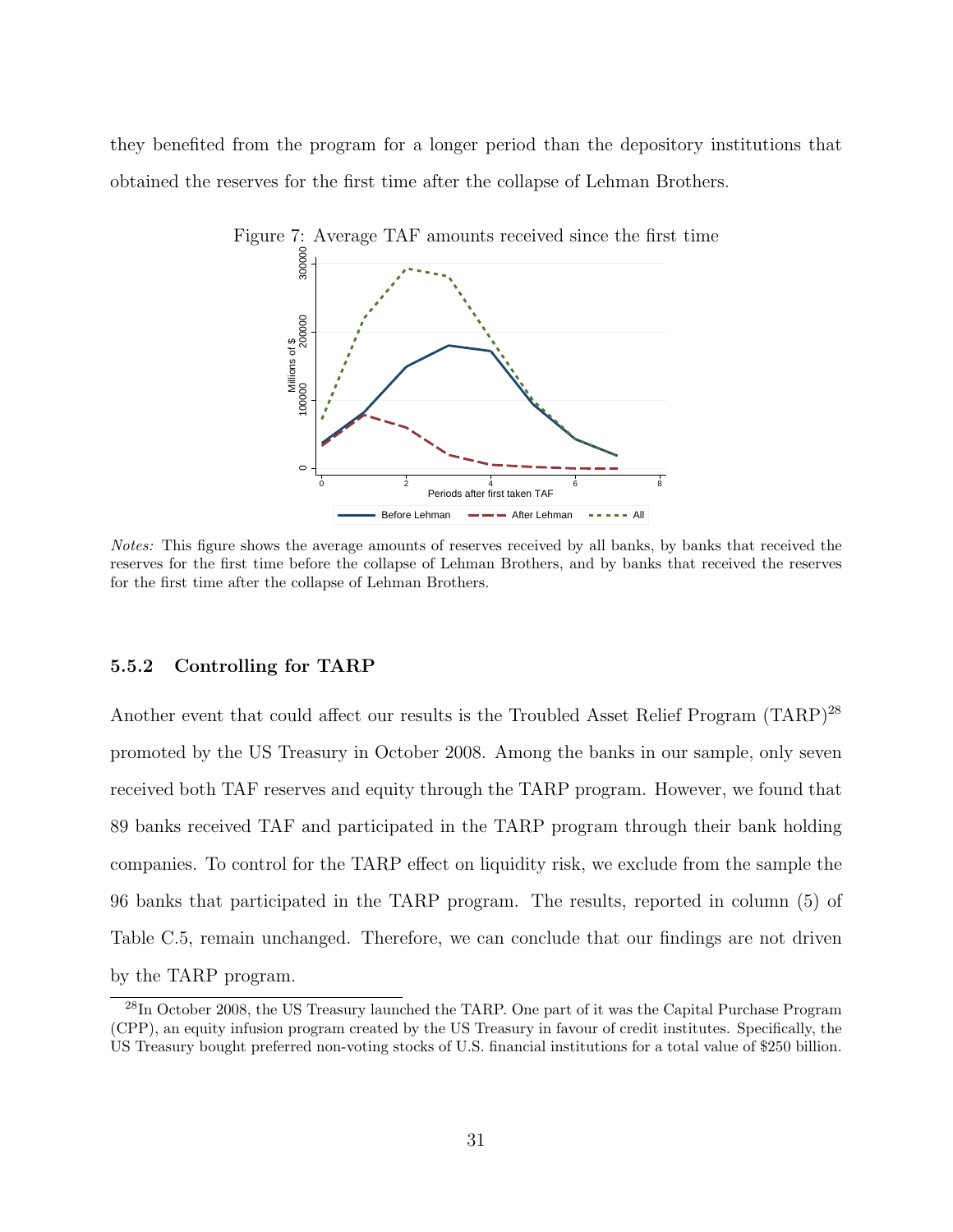#### 5.5.3 Higher levels of liquidity distress

The TAF banks display higher levels of liquidity risk. It follows that, in extreme cases, TAF banks should have adjusted their exposure more quickly. If this was the case, what the TAF dummy captures is not an effect of the TAF program but, rather, a feature of the TAF banks. We control for this potential issue by implementing propensity score matching with three neighbours and matching TAF and NO TAF banks with respect to liquidity risk measures such as short-term liabilities over short-term assets, short-term liabilities over total liabilities, short-term net liabilities, short-term liabilities over risk-free assets, short-term liabilities and short-term assets. We measure the variables in 2007:Q3. The results reported in column (7) of Table C.5 confirm the main findings: TAF participation is still significant and has the expected negative sign.

#### 5.5.4 Sample heterogeneity

Since our sample includes all commercial banks that submitted Call Reports, and only a small fraction of those banks received TAF funding, we face a potential problem where the uneven distribution of the number of banks between the two groups could drive the main results. More precisely, only 265 out of 7591 banks (3.49%) received the TAF reserves. To alleviate this potential problem, we run a bootstrapping exercise, repeated 1000 times, to generate sub-samples of banks. The sub-samples include all banks that participated in the program and a randomly chosen subset of banks that did not receive TAF funding. Each estimation is based on 1000 observations. In this way, it is possible to construct a distribution based on 1000 estimations for each estimate.<sup>29</sup> As column (6) of Table C.5 shows, the results are largely unchanged compared to our benchmark case, even if the TAF effect is now greater than in the results for the baseline model. Figure B.1 shows the distribution of the estimate of the TAF variable obtained from the bootstrapping exercise, as well as the bounds of the

 $^{29}$ More details about the bootstrapping exercise are provided in Appendix B.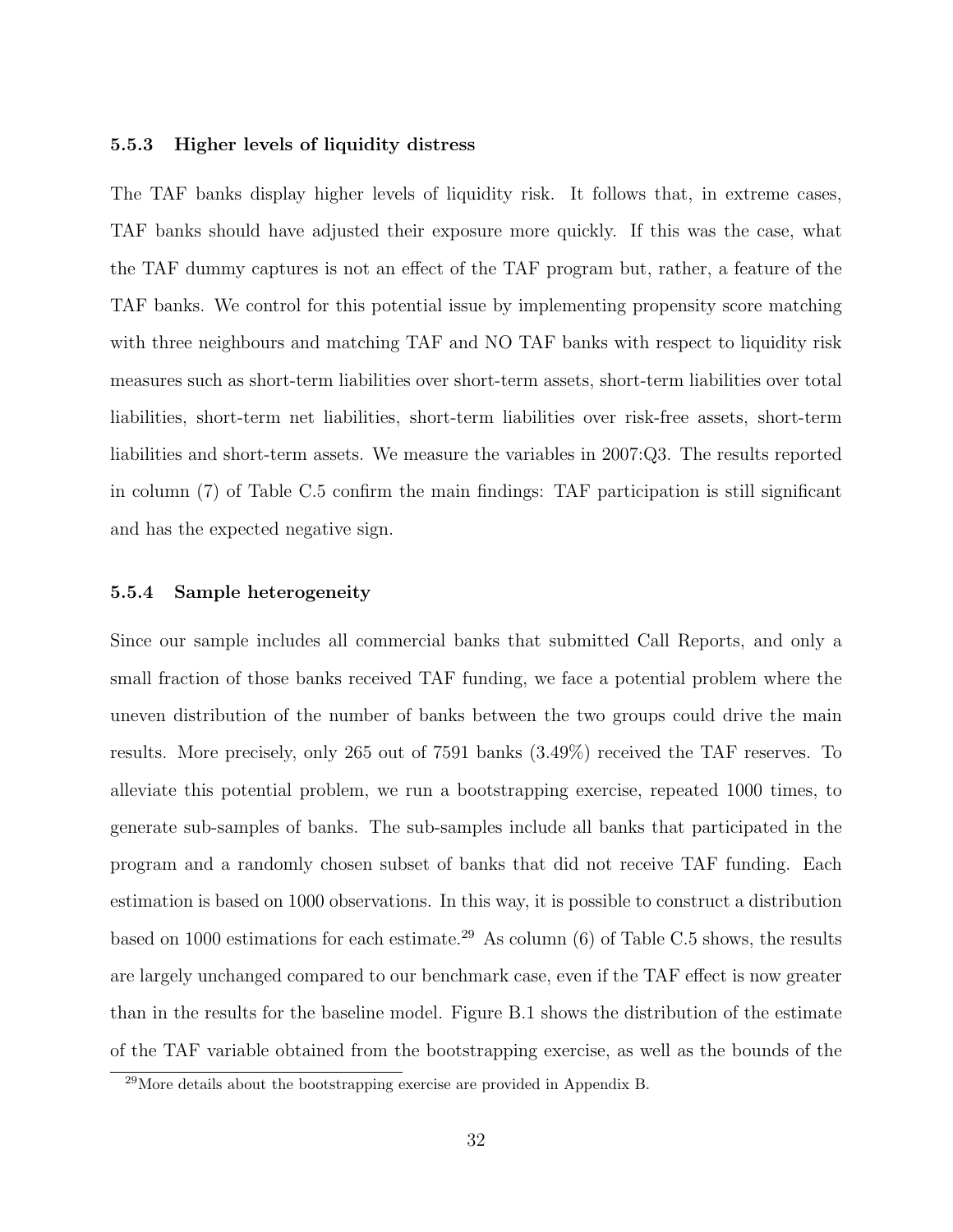95% confidence interval.

Alternatively, we balance the sample by employing a matching exercise. We use propensity score matching with three neighbours and match TAF and NO TAF banks with respect to LIQ. RISK, CAPBUFFER, PF RISK, ROA, SIZE, CASH and LIQUIDITY. We estimate the model by including all TAF banks and 705 matched (with replacement) NO TAF banks. As shown in column (4) of Table C.5, the direction of the TAF effect is the same, even if the magnitude of the impact has increased.

#### 5.5.5 Sample period and alternative dependent variables

To check whether the results are robust to the sample period chosen before the beginning of the program, in column (3) of Table C.5 we measure the variables in 2006:Q3 instead of in 2007:Q3, that is, two years before the beginning of the program. The results do not differ with respect to those of the baseline model: The larger value of the estimate is compensated by the longer period considered. Rescaling the estimate appropriately and dividing it by 16 periods we obtain a value of 5.46 percentage points, in line with the baseline results.

Throughout the paper we have used short-term liabilities over short-term assets as the measure for bank liquidity riskiness. The literature suggests other measures of liquidity risk, which include short-term net liabilities, short-term liabilities over total liabilities, and shortterm liabilities over risk-free assets. Table C.7 compares the estimation results for different measures of liquidity risk. Column (1) reports the baseline results using the ratio of shortterm liabilities to short-term assets as a proxy for liquidity risk, while columns (2) to (4) report the results referring to the above-mentioned measures of funding liquidity risk. The estimation results for the  $TAF$  dummy in the outcome equation are negative and statistically significant, confirming the baseline findings.

Since the main variable for measuring liquidity risk is a ratio, we are also interested in assessing the impact of the TAF program on short-term liabilities and short-term assets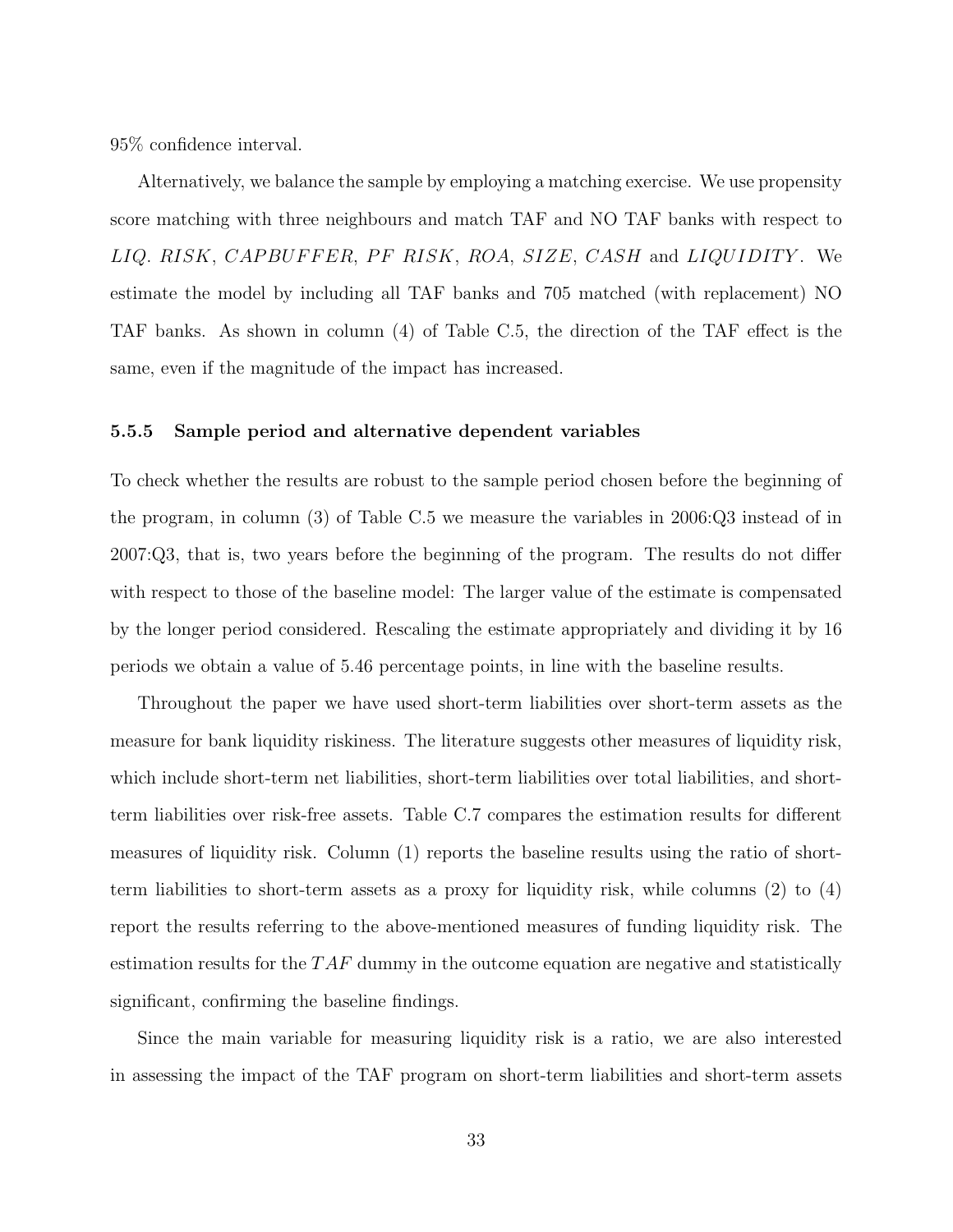separately. Columns (5) and (6) of Table C.7 show that TAF affects negatively both shortterm liabilities and short-term assets. However, the contraction is larger (more than double) for short-term liabilities.

#### 5.5.6 Too big to fail and solvent banks

During the last financial crisis, systemically important commercial banks were not allowed to fail. Being too big to fail might lead to a moral hazard problem, $30$  a potential source of attenuation bias in our findings. To assess the too big to fail effect on the impact of the TAF program on liquidity risk, we focus on the 75th, 90th and 95th percentiles in terms of size. The results of TAF program participation on the change in liquidity risk are confirmed. In particular, the larger the bank, the greater the TAF effect.

Finally, throughout the paper we focused on liquidity issues disregarding solvency aspects related to bank participation in the TAF program. In particular, it could be that banks participated in the TAF program because of solvency problems instead of maturity mismatches. We address this issue by adopting the following strategy. First, we calculate the median of the variables *CAPBUFFER*, PF RISK, *CASH*, and *ST LIAB*/*RISK FREE* assets of those banks that participated in the TAF program, but failed nevertheless. Since these banks had access to liquidity, it is highly likely that these banks failed due to solvency problems. Second, we consider only banks that had better fundamentals by considering the aforementioned variables. The new sample includes 67 TAF banks and 3568 NO TAF banks. As reported in column (5) of Table C.6, the results are consistent with those of the benchmark.

<sup>30</sup>If banks internalize that they will always be bailed out with taxpayer money, they might adopt riskier strategies.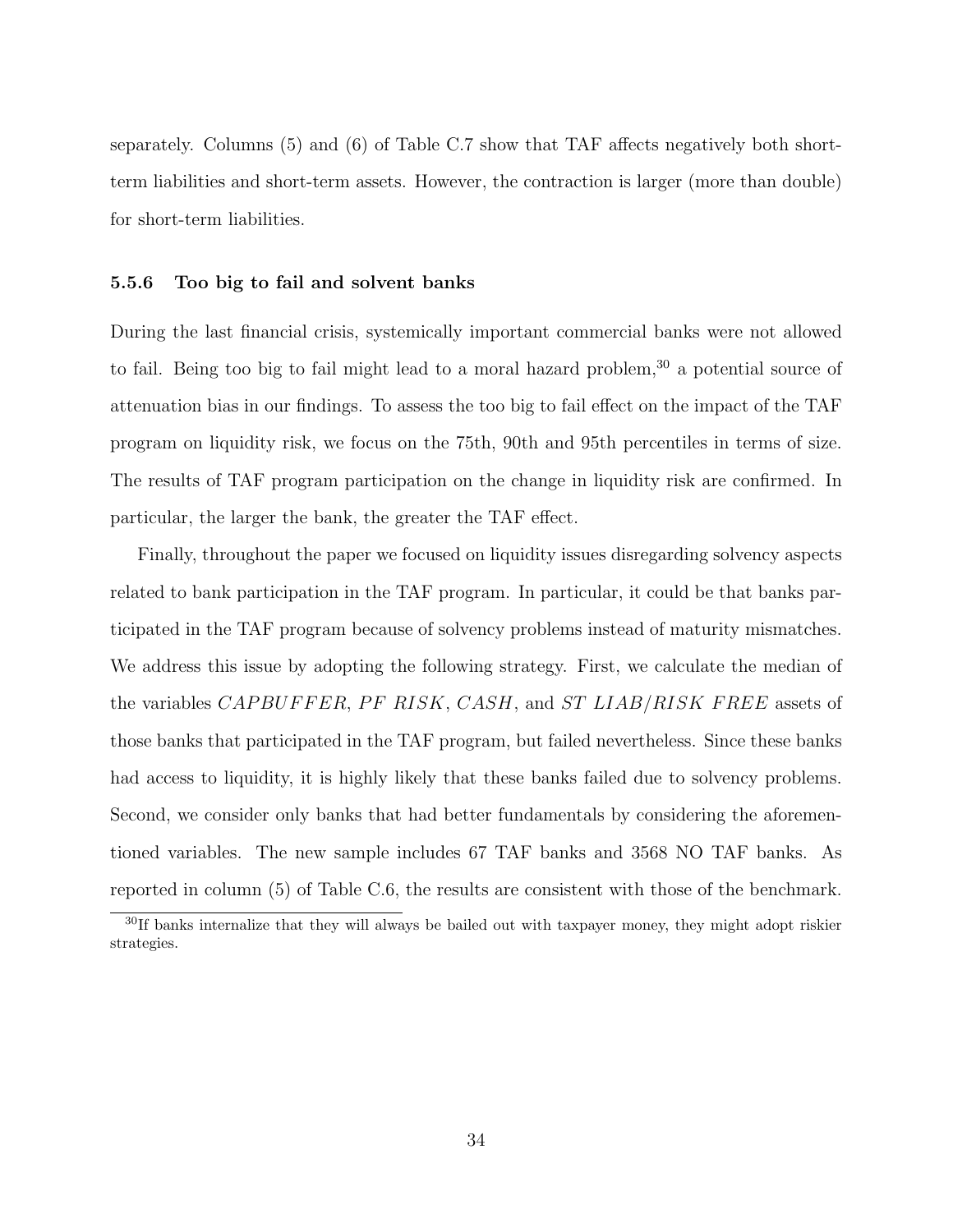# 6 Conclusion

During the last financial crisis the Federal Reserve promoted several extraordinary actions, including the creation of a number of new facilities for auctioning short-term credit, with the general aim of supporting the financial sector and ensuring that financial institutions had adequate access to liquidity. One of these programs was the Term Auction Facility (TAF). Using a unique dataset and taking an alternative perspective with respect to previous contributions on this topic, which focus on the impact of the TAF program on aggregate spreads, we concentrate on the impact of the TAF program on the specific behaviours of banks. More precisely, the goals of this paper are to assess which type of bank benefited from the program and to quantitatively determine whether banks that received TAF funds reduced their liquidity risk positions.

We show that banks in major funding liquidity distress benefited from the reserves auctioned in the context of the TAF program. Moreover, we find that the TAF program had an impact on the reduction of funding liquidity risk. The higher the amount of reserves received, the stronger the impact. These results contradict the moral hazard hypothesis that can arise in lender of last resort-like interventions. A possible reason is that TAF banks might have considered themselves under scrutiny and might have reacted accordingly to look better when reassessed later on, although they were not subject to additional controls by the Federal Reserve. Moreover, we find that banks located in US states that experienced an important increase in housing prices during the period 2002:Q1–2006:Q3 are more likely to have participated in the program. This is due to the fact that, in these US states, the number of non-performing loans increased considerably during the crisis, and therefore banks located there were most exposed to the freezing of the interbank market and unable to roll over their short-term liabilities during the crisis. For these banks the TAF reserves were crucial to reduce their exposure and control their funding liquidity risk. Moreover, our findings support the opinion that TAF-like programs are appropriate during situations similar to the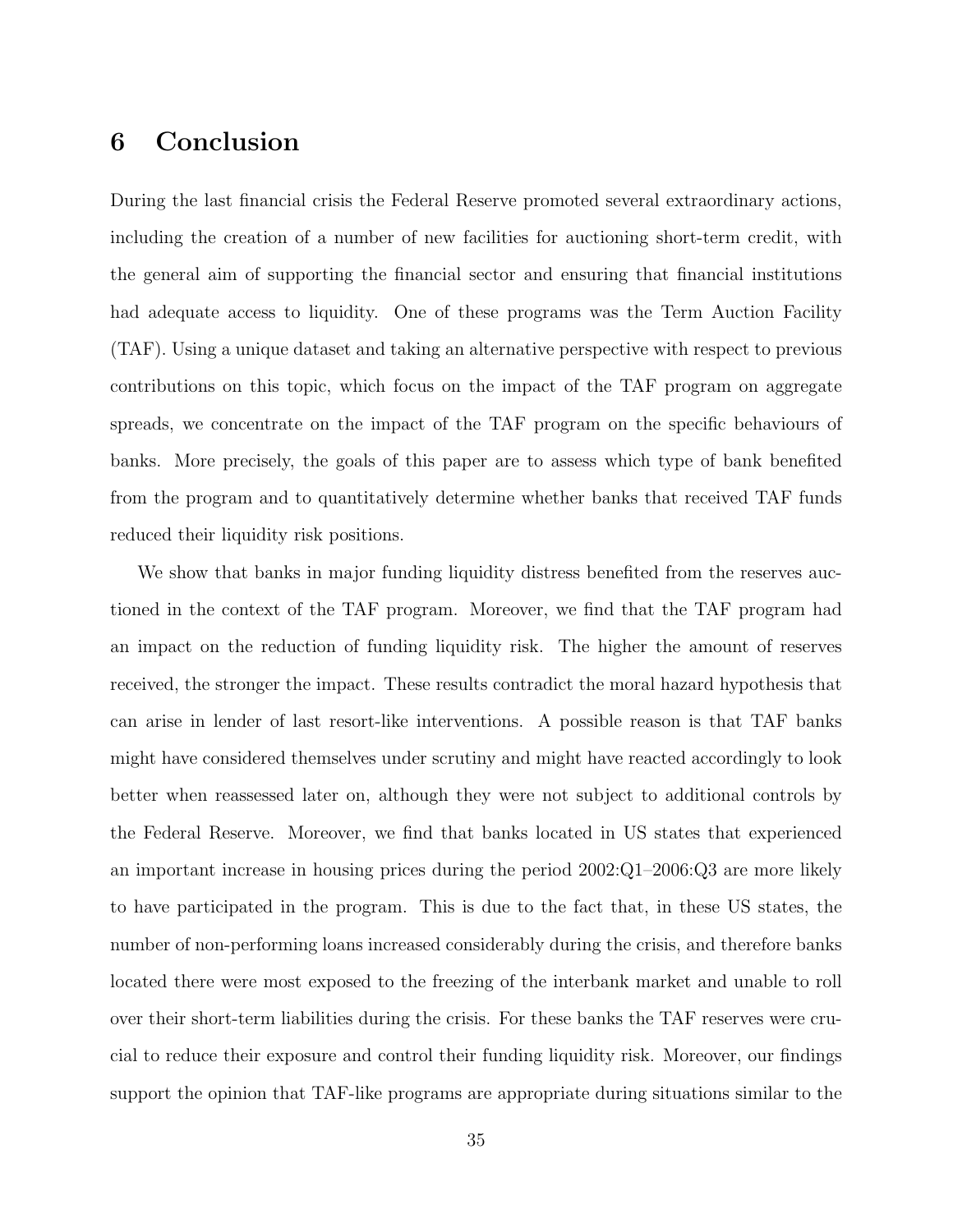last crisis. In particular, our results support the view of those who consider the TAF program an additional countercyclical monetary policy instrument useful in mitigating bank liquidity concerns during economic busts (e.g. Rochet and Vives, 2004)).

Our study stresses the importance of banking liability term structure as a source of banking soundness. From this perspective, our contribution provides empirical justification to those arguments in favour of the introduction of liquidity risk measures in international financial regulations. In particular, the new measures, implemented in Basel III, such as the liquidity coverage ratio and the net stable funding ratio, go in the right direction of focusing on liquidity management for the proper functioning of the banking sector and financial markets.

Finally, our results shed light on the behaviour of a particular group of banks. Specifically, we document that only banks in funding liquidity distress obtained loans through TAF. This was the case even if TAF loans were provided at favourable conditions (with the minimum bid rate below the primary credit discount rate and participation in TAF program kept private) and despite the fact that all bids were accepted after the Lehman Brothers collapse. This result raises the question of why the good banks decided not to participate in the TAF auctions. One potential explanation is that, even if the information about the participation was, at least theoretically, private, they were still concerned about the stigma effect.

In this contribution we focused on the effect of the program on the liabilities side of banks' balance sheets. It could also be interesting to assess how banks modified their portfolio risk depending on whether they received reserves associated with the TAF program. Before the last financial crisis, the two concepts of liquidity and solvency were clear, but since 2007 this has no longer been the case. It could be relevant to analyse these two concepts by assessing the behaviours of banks that benefited from the TAF program designed to solve liquidity mismatches and of those that benefited from TARP funds, which were oriented more toward solvency issues.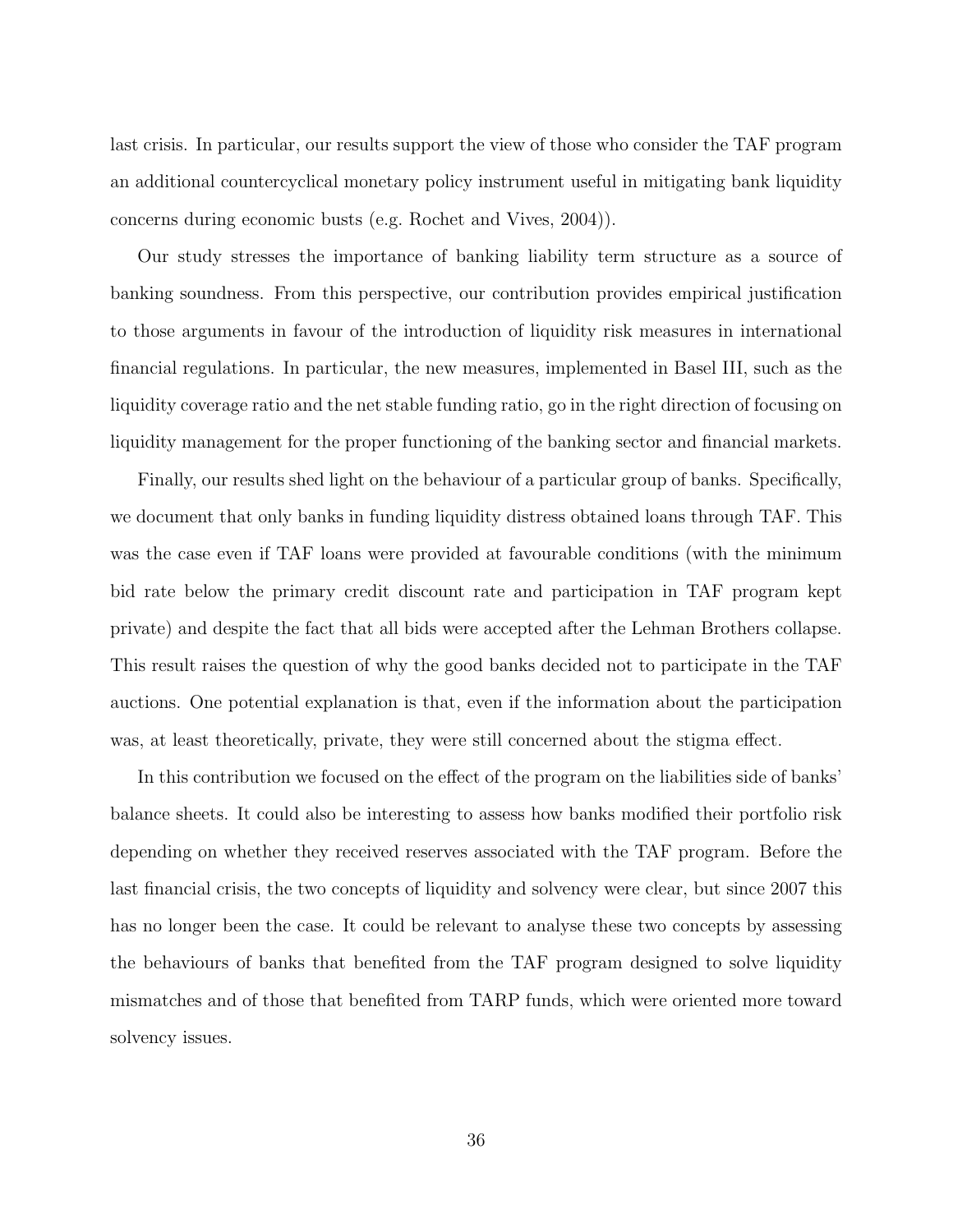# References

- Abrantes-Metz, R., Kraten, M., Metz, A., and Seow, G. (2012). LIBOR manipulation? Journal of Banking & Finance,  $36(1):136-150$ .
- Acharya, V., Gale, D., and Yorulmazer, T. (2011). Rollover risk and market freezes. Journal of Finance, 66(4):1177–1209.
- Allen, F., Babus, A., and Carletti, E. (2010). Financial connections and systemic risk. NBER Working Papers 16177, National Bureau of Economic Research.
- Angelini, P., Nobili, A., and Picillo, C. (2011). The interbank market after august 2007: What has changed, and why? Journal of Money, Credit and Banking, 43(5):923–958.
- Armantier, O., Ghysels, E., Sarkar, A., and Shrader, J. (2011). Stigma in financial markets: Evidence from liquidity auctions and discount window borrowing during the crisis. FRB of New York Staff Report, 483.
- Armantier, O., Krieger, S., and McAndrews, J. (2008). The Federal Reserve's Term Auction Facility. Current Issues in Economics and Finance, 14(5).
- Ashcraft, A., Bech, M. L., and Frame, W. S. (2010). The federal home loan bank system: The lender of next-to-last resort? Journal of Money, Credit and Banking, 42(4):551–583.
- Bera, A. K., Jarque, C. M., and Lee, L.-F. (1984). Testing the normality assumption in limited dependent variable models. International Economic Review, 25(3):563–78.
- Brunnermeier, M. K. and Pedersen, L. H. (2009). Market liquidity and funding liquidity. Review of Financial Studies, 22(6):2201–2238.
- Doms, M., Furlong, F., and Krainer, J. (2007). House prices and subprime mortgage delinquencies. FRBSF Economic Letter, 33.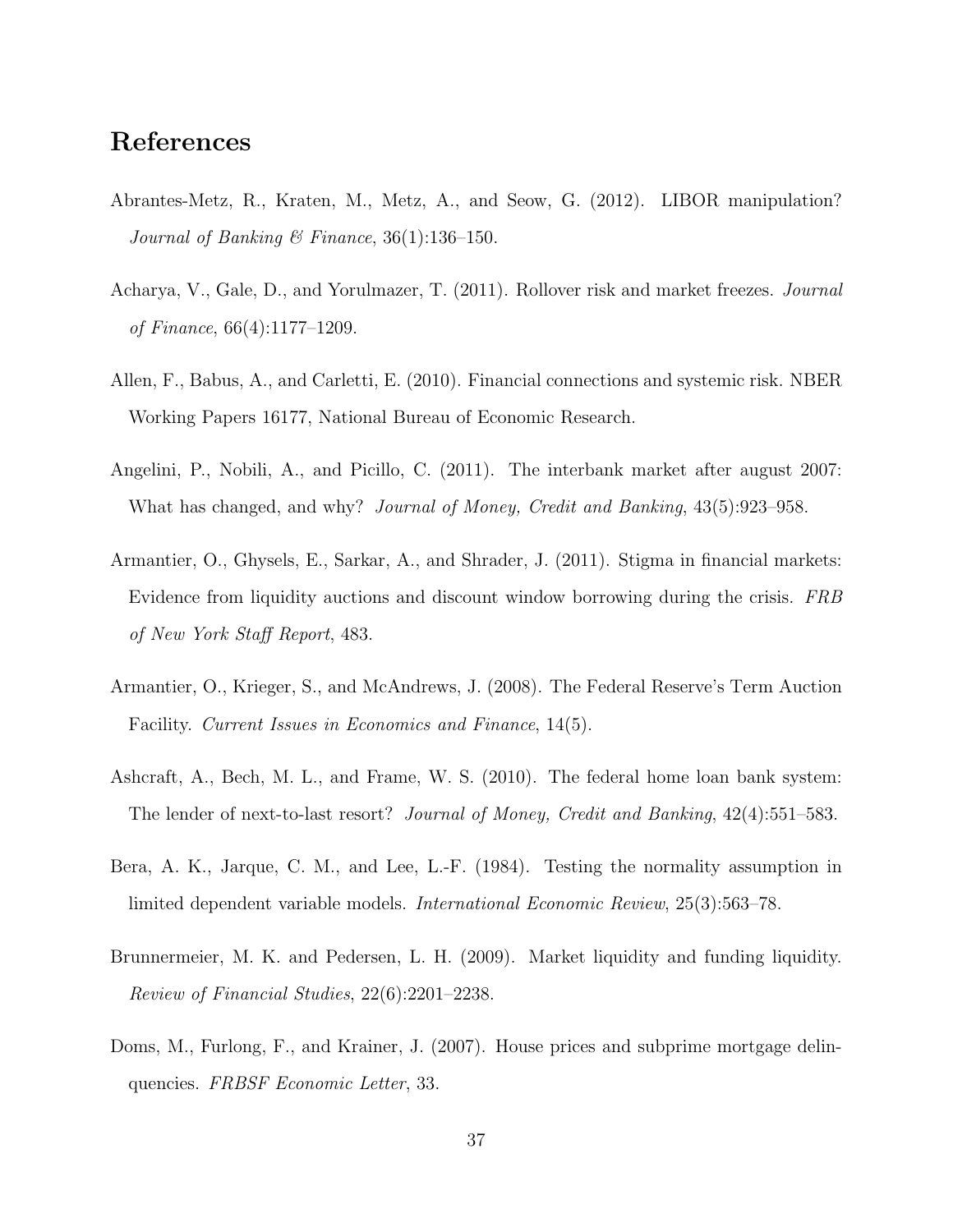- Drehmann, M. and Nikolaou, K. (2012). Funding liquidity risk: definition and measurement. Journal of Banking & Finance, 37(7):2173–2182.
- Fontaine, J. and Garcia, R. (2012). Bond liquidity premia. Review of Financial Studies, 25(4):1207–1254.
- Gallant, A. R. and Nychka, D. W. (1987). Semi-nonparametric Maximum Likelihood estimation. Econometrica, 55(2):363–90.
- Gertler, M. (2010). Macroeconomics in the wake of the financial crisis. *Journal of Money*, Credit and Banking,  $42(\text{s}1):217-219$ .
- In, F., Cui, J., and Maharaj, A. (2012). The impact of a new term auction facility on liborois spreads and volatility transmission between money and mortgage markets. Journal of International Money and Finance, 31(15):1106–1125.
- Ivashina, V. and Scharfstein, D. (2010). Bank lending during the financial crisis of 2008. Journal of Financial Economics, 97(3):319–338.
- Lee, L.-F. (1984). Tests for the bivariate normal distribution in econometric models with selectivity. Econometrica, 52(4):843–863.
- McAndrews, J., Sarkar, A., and Wang, Z. (2008). The effect of the Term Auction Facility on the London Inter-Bank Offered Rate. FRB of New York Staff Report, 335.
- Michaud, F. and Upper, C. (2008). What drives interbank rates? evidence from the libor panel. BIS Quarterly Review, March, pages 47–58.
- Pagan, A. and Vella, F. (1989). Diagnostic tests for models based on individual data: A survey. Journal of Applied Econometrics, 4(S1):S29–S59.
- Rochet, J. and Vives, X. (2004). Coordination failures and the lender of last resort: was bagehot right after all? Journal of the European Economic Association, 2(6):1116–1147.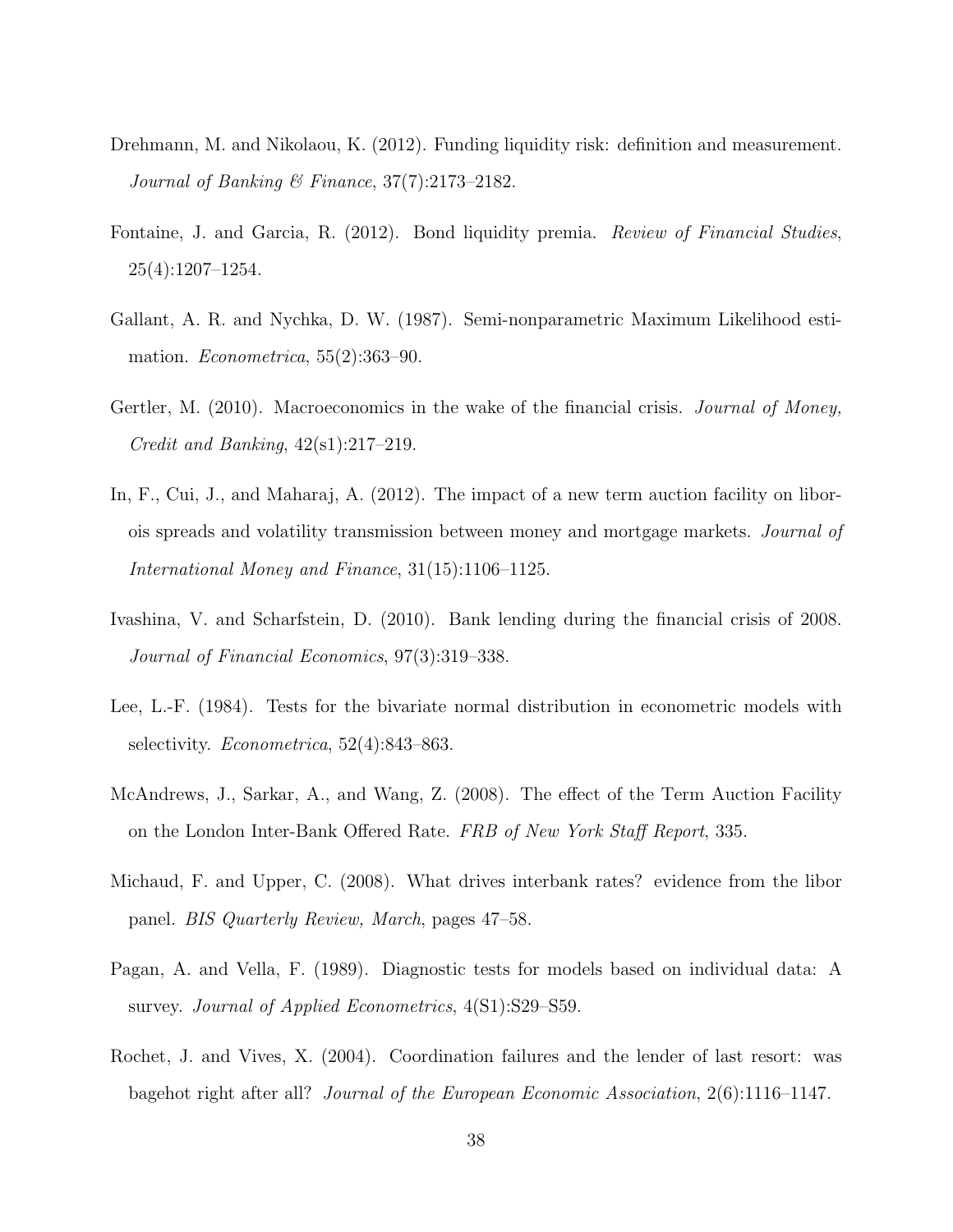Sarkar, A. and Shrader, J. (2010). Financial amplification mechanisms and the federal reserve's supply of liquidity during the crisis. Economic Policy Review, 16(1):55–74.

Segura, A. and Suarez, J. (2012). Dynamic maturity transformation. mimeo.

- Taylor, J. (2009). Getting off track: How government actions and interventions caused, prolonged, and worsened the financial crisis, volume 570. Hoover Institution Press.
- Taylor, J. (2010). Macroeconomic lessons from the great deviation. *NBER Macroeconomics* Annual, 25(1):387–395.
- Taylor, J. B. (2012). Monetary policy rules work and discretion doesn't: A tale of two eras. Journal of Money, Credit and Banking, 44(6):1017–1032.
- Taylor, J. B. and Williams, J. C. (2008). Further results on a black swan in the money market. Discussion Papers 07-046, Stanford Institute for Economic Policy Research.
- Taylor, J. B. and Williams, J. C. (2009). A black swan in the money market. American Economic Journal: Macroeconomics, 1(1):58–83.
- Wu, T. (2008). On the effectiveness of the federal reserve's new liquidity facilities. Federal Reserve Bank of Dallas Working Paper, 2008-08.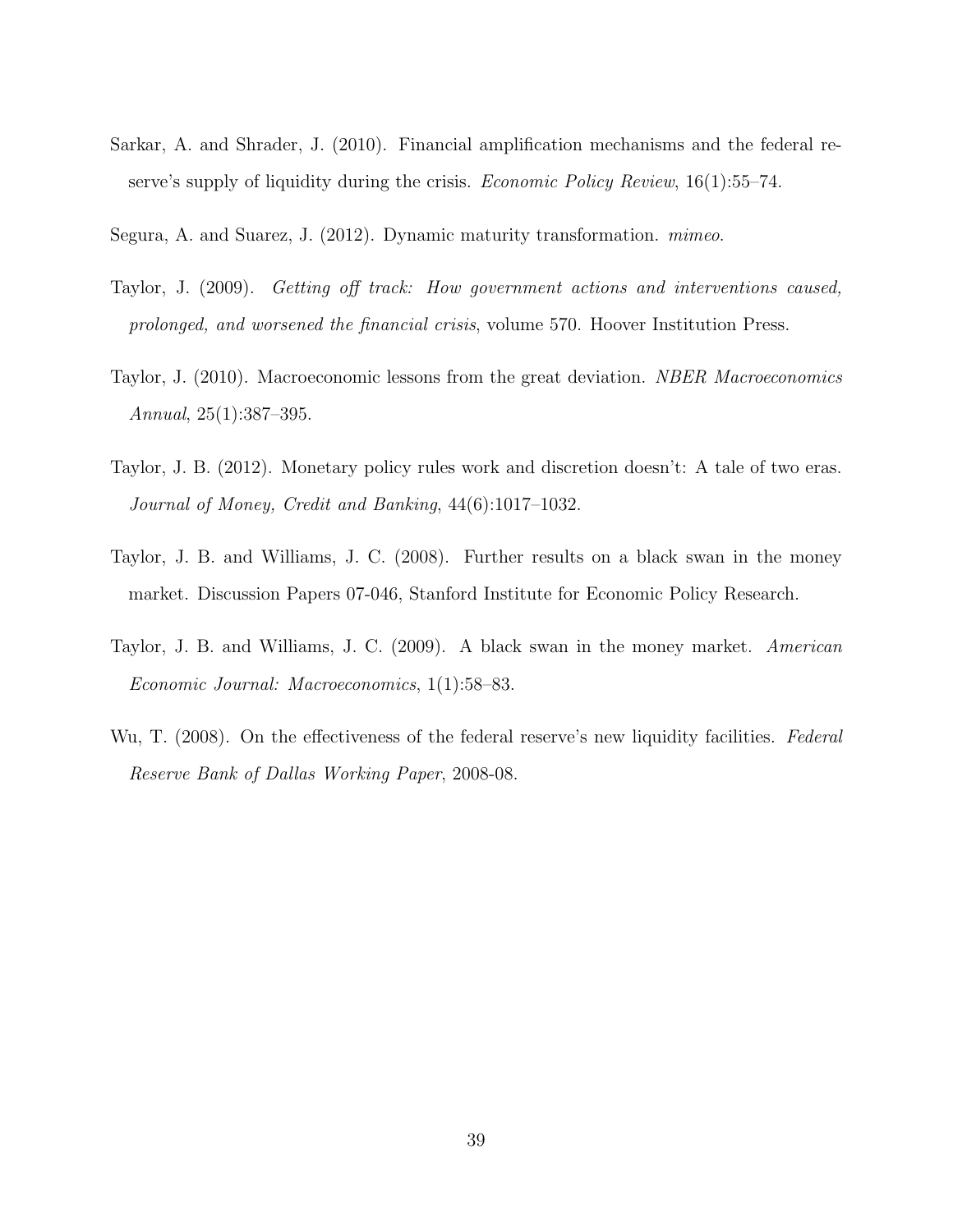# Appendices

## A Other facilities launched by the Federal Reserve

Since 2003, depository institutions have had access to primary credit, secondary credit, and seasonal credit, three types of discount window (DW) facilities. As for the TAF program, all regular DW loans had to be fully collateralized with an appropriate haircut applied to the collateral such that the collateral had to exceed the value of the loan. Before the crisis, the primary credit maturity was overnight. With the strengthening of the crisis the maturity was extended up to 90 days. In February 2010, the maturity was again reduced to overnight. Those depository institutions that are not eligible for primary credit can request a secondary credit DW at the cost of being restricted in the uses of the credit received, a higher haircut applied to the value of the collateral, and closer monitoring activity. Usually, the secondary credit's maturity is overnight. Finally, the seasonal credit DW was conceived for small depository institutions with significant seasonal swings in their loans and deposits. To be eligible for this type of DW, depository institutions have to be located in agricultural or tourist areas.<sup>31</sup>

In March 2008 two additional programs were launched by the Federal Reserve. The first was the Term Securities Lending Facility (TSLF), a weekly loan facility, with the aim of promoting the functioning of financial markets, by offering "Treasury general collateral (GC) to the Federal Reserve Bank of New York's primary dealers in exchange for other program-eligible collateral."<sup>32</sup> Its maturity term was 28 days. The main difference between the TSLF and the TAF lies in the fact that the former offered Treasury GC to the New York Federal Reserve's primary dealers in exchange for other program-eligible collateral, while the latter offered short-term funding to depository institutions. Both programs were based on

<sup>31</sup>See http://www.federalreserve.gov/monetarypolicy/bst lendingdepository.htm

<sup>32</sup>See http://www.newyorkfed.org/markets/tslf faq.html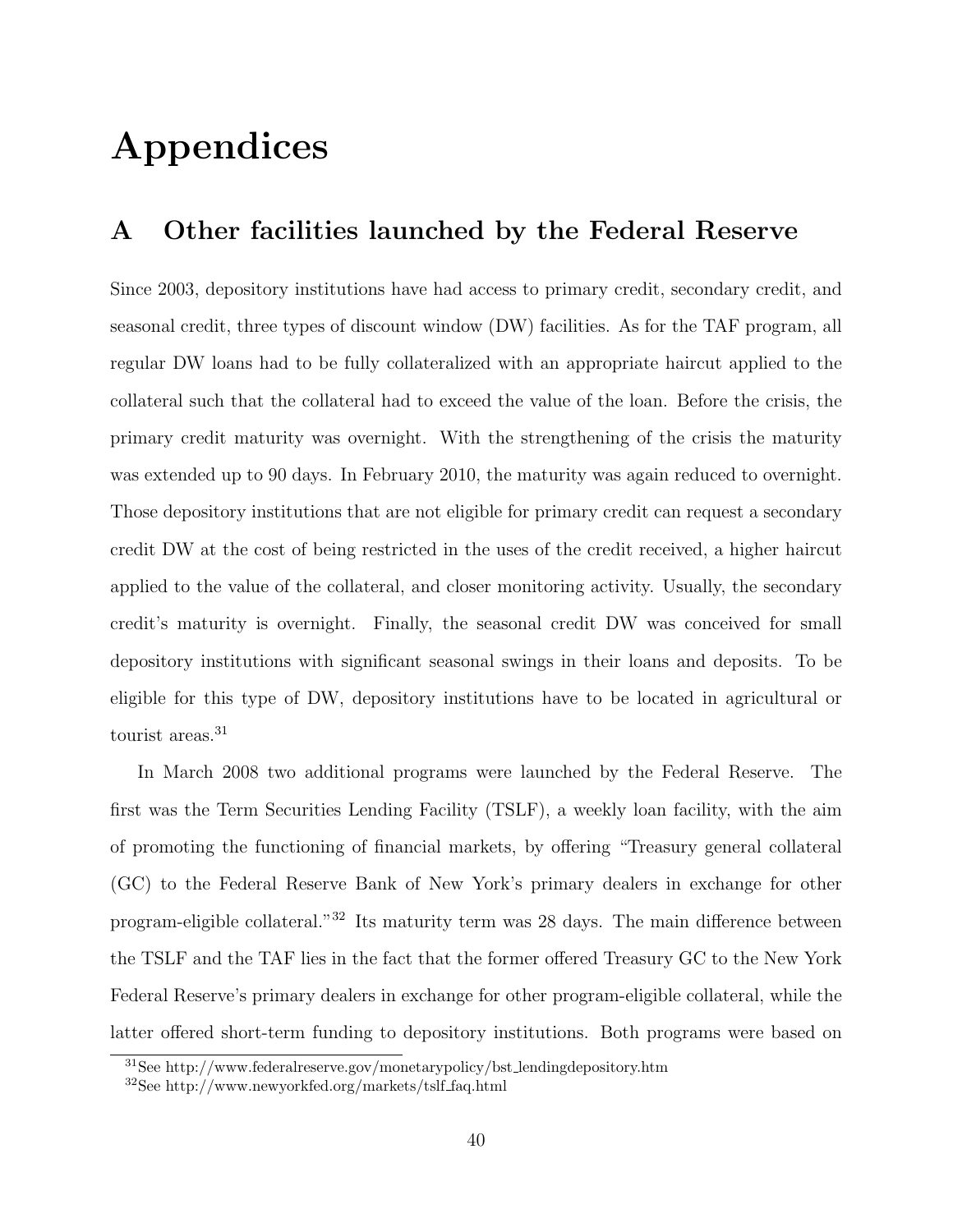an auction system.

The second program opened in March 2008 was the Primary Dealer Credit Facility (PDCF). As with the previous program its goal was to promote the functioning of financial markets by providing funding to the primary dealer through overnight loan facilities in exchange for any tri-party-eligible collateral. The difference of the PDCF program with respect to the TAF program involves the institutions that benefited from the program (primary dealers versus depository institutions), the maturity terms of the loans (overnight versus 28 days or 84 days), and the type of mechanism employed for allocating the credit (exchange versus auction).

Two other programs were launched by the Federal Reserve between October and November 2008. The Commercial Paper Funding Facility (CPFF) had the goal of "enhancing the liquidity of the commercial paper market by increasing the availability of term commercial paper funding to issuers and by providing greater assurance to both issuers and investors that firms will be able to roll over their maturing commercial paper"<sup>33</sup>. Finally, the Term Asset-Backed Securities Loan Facility (TALF) was designed "to increase credit availability and support economic activity by facilitating renewed issuance of consumer and business asset-backed securities at more normal interest rate spreads. Under the TALF, the New York Federal Reserve will provide non-recourse funding to any eligible borrower owning eligible collateral"<sup>34</sup> .

Table A.1 reports the loan maturities, the periods the program operated, the mechanisms to provide funds, the overall amounts provided, and the types of eligible institutions.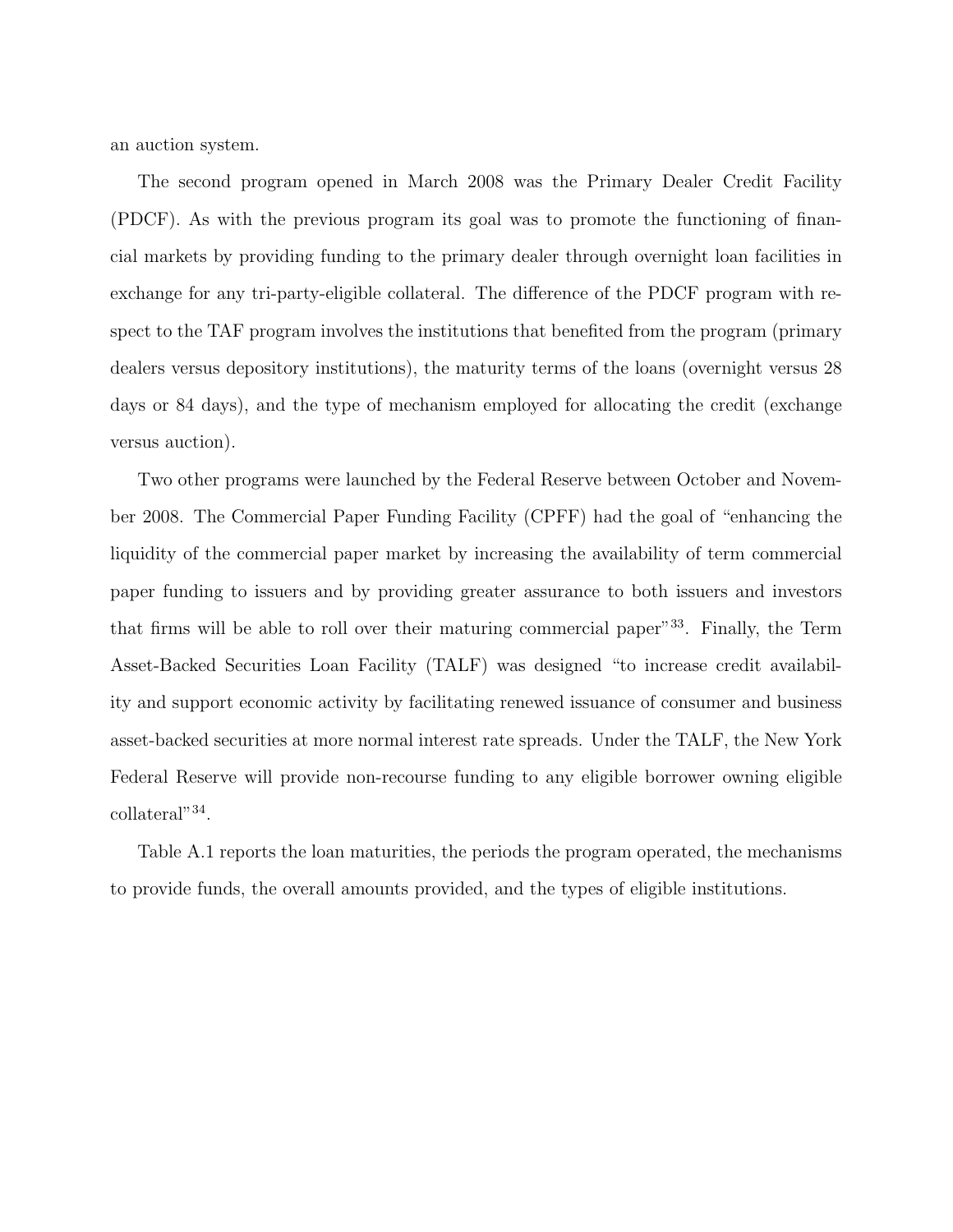| Name of the program                                          | Period                                       | Mechanism<br>and Tools | Maturity                                                | Amounts       | Beneficiary                                  |
|--------------------------------------------------------------|----------------------------------------------|------------------------|---------------------------------------------------------|---------------|----------------------------------------------|
| Facility<br>Term<br>Auction<br>(TAF)                         | 12.2007-03.2010                              | A                      | Between 28 and 84 days                                  |               | \$3.81 trillion Depository Institutions (DI) |
| Term Securities Lending Fa- 03.2008-02.2010<br>cility (TSLF) |                                              | B                      | 28 days                                                 | \$2 trillion  | Primary Dealer                               |
| Primary Dealer Credit Fa- 03.2008-02.2010<br>cility (PDCF)   |                                              | $\mathcal{C}$          | Overnight                                               |               | \$8.95 trillion Primary Dealer               |
| Commercial Paper Funding 10.2008-02.2010<br>Facility (CPFF)  |                                              | D                      | 90 days                                                 | \$738 billion | Commercial paper issuers                     |
| ties Loan Facility (TALF)                                    | Term Asset-Backed Securi-<br>11.2008-06.2010 |                        | \$71 billion<br>Between 3 and 5 years                   |               | Any U.S. company                             |
| Primary Credit                                               | since $2003$                                 |                        | Between 28 and 90 days <sup><math>\ddagger</math></sup> |               | DI                                           |
| Secondary Credit                                             | since $2003$                                 |                        | Overnight                                               |               | $DI^*$                                       |
| Seasonal Credit                                              | since $2003$                                 |                        |                                                         |               | Small $DI^{**}$                              |

Table A.1: Facilities programs operated by the Federal Reserve during the last financial crisis

Notes: To make the programs comparable, one needs to consider both amounts and maturity. ∗ The loans were provided by a limited liability company (LLC), specially created by the Federal Reserve Bank of New York (Fed NY). The LCC was dissolved on August 30, 2010.  $\mp$  Five special-purpose vehicles (SVPs) received senior secured funding from the Fed NY to finance the purchase of certain money market instruments from eligible investors.  $\dagger$  An entity is a US company if it is  $(1)$  a business entity or institution that is organized under the laws of the United States or a political subdivision or territory thereof (US-organized) and conducts significant operations or activities in the United States, including any US-organized subsidiary of such an entity; (2) a US branch or agency of a foreign bank (other than a foreign central bank) that maintains reserves with a Federal Reserve Bank; (3) a US insured depository institution; or (4) an investment fund that is US-organized and managed by an investment manager whose principal place of business is in the United States.‡ Before and after the crisis the loans had an overnight maturity. \* Depositary institutions eligible for secondary credit are not eligible for primary credit. \*\* Depositary institutions with significant seasonal swings. A, auctioned loans; B, auctioned treasury GC; C, loans available in exchange of collateral; D, loans available in exchange of commercial papers; E, loans available in exchange for collateral.

# B Bootstrapping approach

To alleviate the potential problem of the uneven distribution of TAF and NO TAF banks,

we run a bootstrapping exercise. In each iteration, the sample includes all TAF banks and a

<sup>33</sup>See http://www.newyorkfed.org/markets/cpff faq.html. During this period the Money Market Investor Funding Facility (MMIFF) was also created to complement the CPFF program, but no loans were made under the MMIFF.

<sup>34</sup>http://www.newyorkfed.org/markets/talf faq.html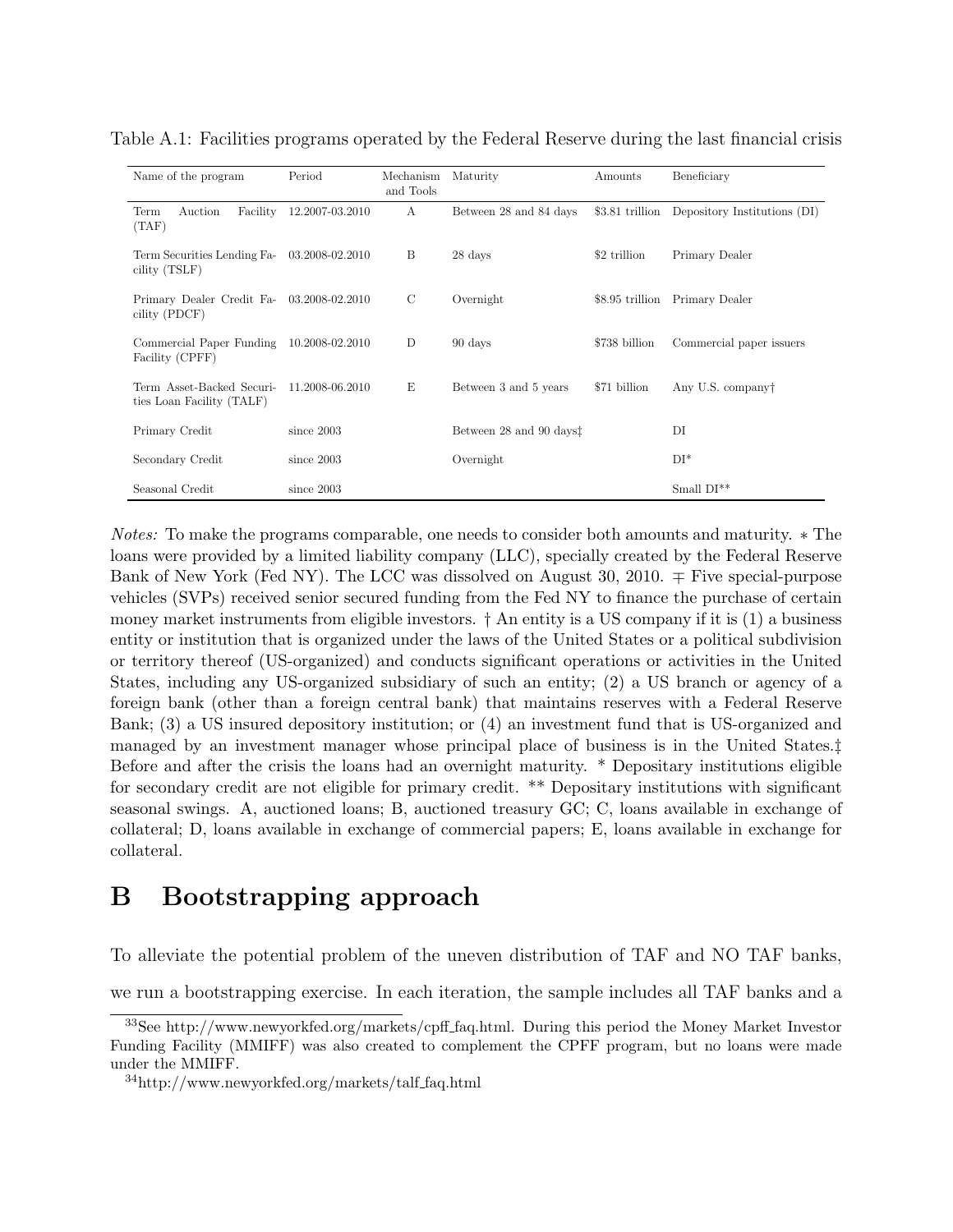

Figure B.1: TAF estimated coefficient obtained by a bootstrapping approach

randomly chosen subset of NO TAF banks.

The graph in Figure B.1 shows the distribution of the estimate of TAF reserves as well as the bounds of the corresponding confidence interval at 95%, obtained by repeating the estimation 1000 times and by using a sample of around 1000 random observations. Before the estimation we check whether the mean of all the variables used of the chosen sub-sample are within a narrow band around the mean of the entire sample (we use 0.2 times the standard deviation as a threshold).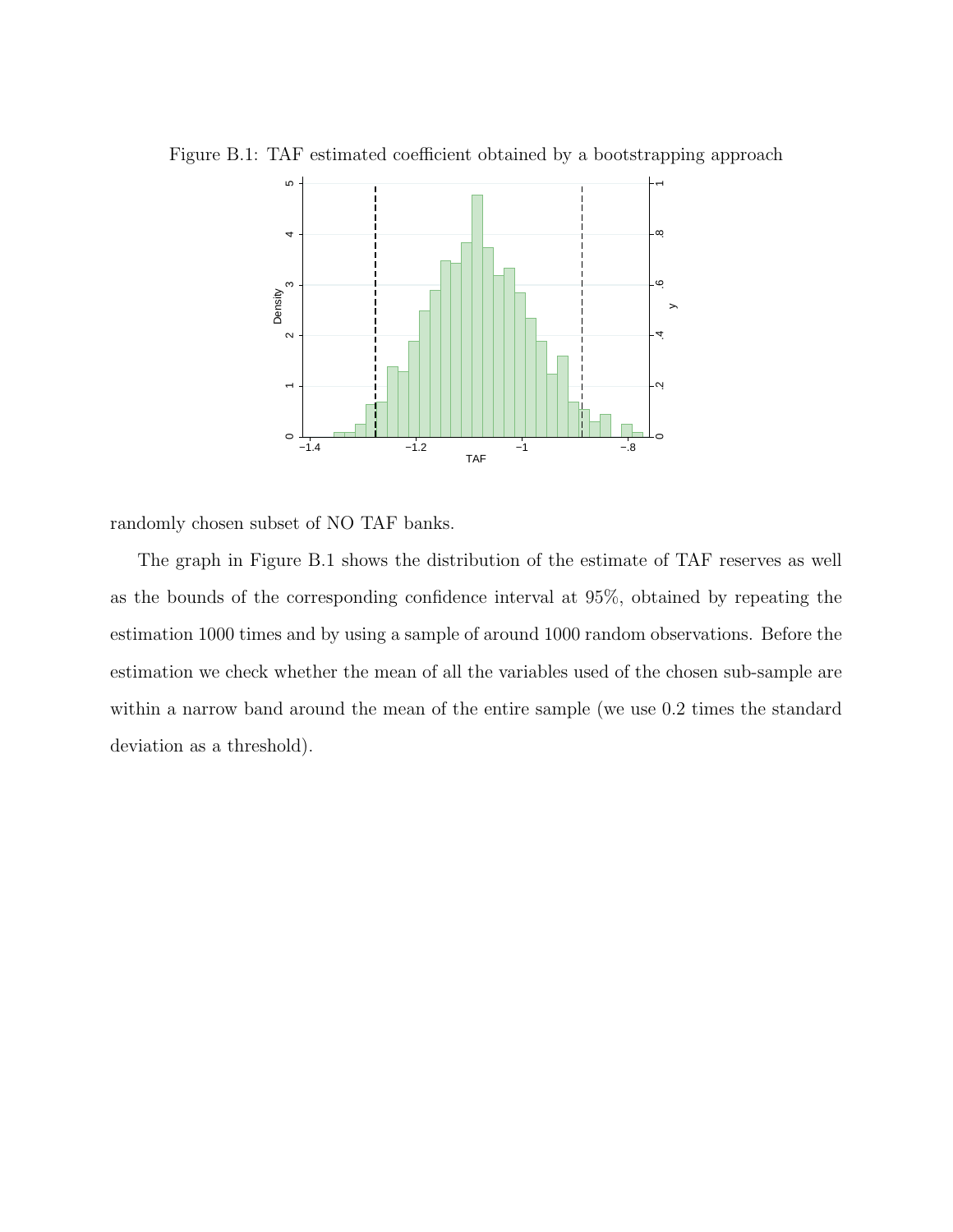# C Tables

|                       | (1)      | (2)    | (3)        | (4)    | (5)      | (6)    | (7)      | (8)    | (9)        | (10)  | (11)     | (12)   |
|-----------------------|----------|--------|------------|--------|----------|--------|----------|--------|------------|-------|----------|--------|
|                       |          | Before |            |        |          |        | After    |        |            |       |          |        |
|                       | No TAF   |        | <b>TAF</b> |        | Total    |        | No TAF   |        | <b>TAF</b> |       | Total    |        |
|                       | mean     | sd     | mean       | sd     | mean     | sd     | mean     | sd     | mean       | sd    | mean     | sd     |
| ST LIAB / ST ASSET    | $-4.409$ | .751   | $-4.259$   | .856   | $-4.404$ | .755   | $-4.441$ | .682   | $-4.466$   | .812  | $-4.442$ | .687   |
| <b>NET ST LIAB</b>    | 4.214    | 18.14  | 8.059      | 19.21  | 4.354    | 18.19  | 3.278    | 16.03  | 2.485      | 16.26 | 3.250    | 16.04  |
| ST LIAB $/$ PF RISK 0 | $-1.420$ | 1.309  | $-1.192$   | 1.634  | $-1.411$ | 1.322  | $-2.636$ | 1.398  | $-3.014$   | 1.450 | $-2.650$ | 1.401  |
| ST LIAB / TLIAB       | .404     | .131   | .411       | .142   | .404     | .131   | .349     | .126   | .317       | .130  | .348     | .126   |
| ST LIAB / LIQ         | $-3.862$ | 1.105  | $-3.547$   | 1.283  | $-3.850$ | 1.114  | $-3.870$ | 1.281  | $-3.849$   | 1.177 | $-3.869$ | 1.278  |
| <b>ST LIAB</b>        | 6.164    | 1.330  | 8.281      | 2.140  | 6.241    | 1.423  | 6.180    | 1.256  | 8.216      | 1.961 | 6.253    | 1.342  |
| <b>ST ASSET</b>       | 10.57    | 1.255  | 12.54      | 2.037  | 10.64    | 1.343  | 10.62    | 1.272  | 12.68      | 2.048 | 10.69    | 1.362  |
| <b>LIQUIDITY</b>      | .209     | .139   | .156       | .118   | .207     | .139   | .199     | .143   | .162       | .120  | .197     | .143   |
| CASH                  | .0379    | .0398  | .0281      | .0345  | .0375    | .0397  | .0834    | .0790  | .0675      | .0716 | .0829    | .0788  |
| <b>CAPBUFFER</b>      | .0491    | .0592  | .0375      | .0745  | .0486    | .0598  | .0353    | .0429  | .0266      | .0344 | .0350    | .0427  |
| <b>SIZE</b>           | 11.90    | 1.250  | 14.06      | 2.152  | 11.97    | 1.355  | 12.05    | 1.238  | 14.23      | 2.081 | 12.13    | 1.341  |
| <b>ROA</b>            | .00559   | .00716 | .00677     | .00660 | .00564   | .00715 | .00145   | .0120  | $-.00191$  | .0188 | .00133   | .0123  |
| <b>NPTL</b>           | .0238    | .0245  | .0162      | .0144  | .0236    | .0242  | .0512    | .0594  | .0621      | .0545 | .0516    | .0593  |
| <b>PROV</b>           | .000972  | .00274 | .00126     | .00200 | .000982  | .00272 | .00368   | .00793 | .00834     | .0115 | .00385   | .00814 |
| <b>TLOANS</b>         | .647     | .151   | .677       | .146   | .648     | .150   | .625     | .147   | .662       | .138  | .626     | .147   |
| <b>RTESTLOANS</b>     | .684     | .194   | .702       | .202   | .685     | .194   | .712     | .188   | .722       | .213  | .712     | .189   |
| <b>CILOANS</b>        | .148     | .107   | .177       | .131   | .149     | .108   | .134     | .0951  | .158       | .124  | .134     | .0964  |
| <b>INDIVLOANS</b>     | .0771    | .0907  | .0705      | .144   | .0769    | .0932  | .0647    | .0853  | .0735      | .175  | .0651    | .0901  |
| <b>AGRILOANS</b>      | .0740    | .126   | .0177      | .0547  | .0719    | .125   | .0715    | .124   | .0173      | .0544 | .0696    | .123   |
| PF RISK               | .692     | .125   | .761       | .115   | .695     | .126   | .666     | .119   | .716       | .111  | .668     | .119   |
| PF RISK 0             | .0259    | .0483  | .0249      | .0620  | .0259    | .0489  | .0732    | .0820  | .0859      | .0926 | .0737    | .0825  |
| PF RISK 20            | .251     | .143   | .186       | .117   | .249     | .143   | .221     | .142   | .164       | .103  | .219     | .141   |
| PF RISK 50            | .162     | .120   | .131       | .0961  | .160     | .119   | .169     | .116   | .133       | .0856 | .167     | .115   |
| PF RISK 100           | .561     | .170   | .658       | .153   | .565     | .170   | .538     | .160   | .617       | .138  | .540     | .160   |
| Obs                   | 7326     |        |            | 265    | 7591     |        | 7326     |        | 265        |       | 7591     |        |

Table C.1: Summary statistics

Notes: We can distinguish along two dimensions. On the one hand, columns (5) and (11) refer to the average values of the variables measured in 2007:Q3 (before), just before the beginning of the program, and in 2010:Q3, two quarters after the program's conclusion (after). On the other hand, columns (1), (3), (7), and (9) report the average values of the variables by distinguishing between banks that received TAF program reserves and the other banks in each of the two periods.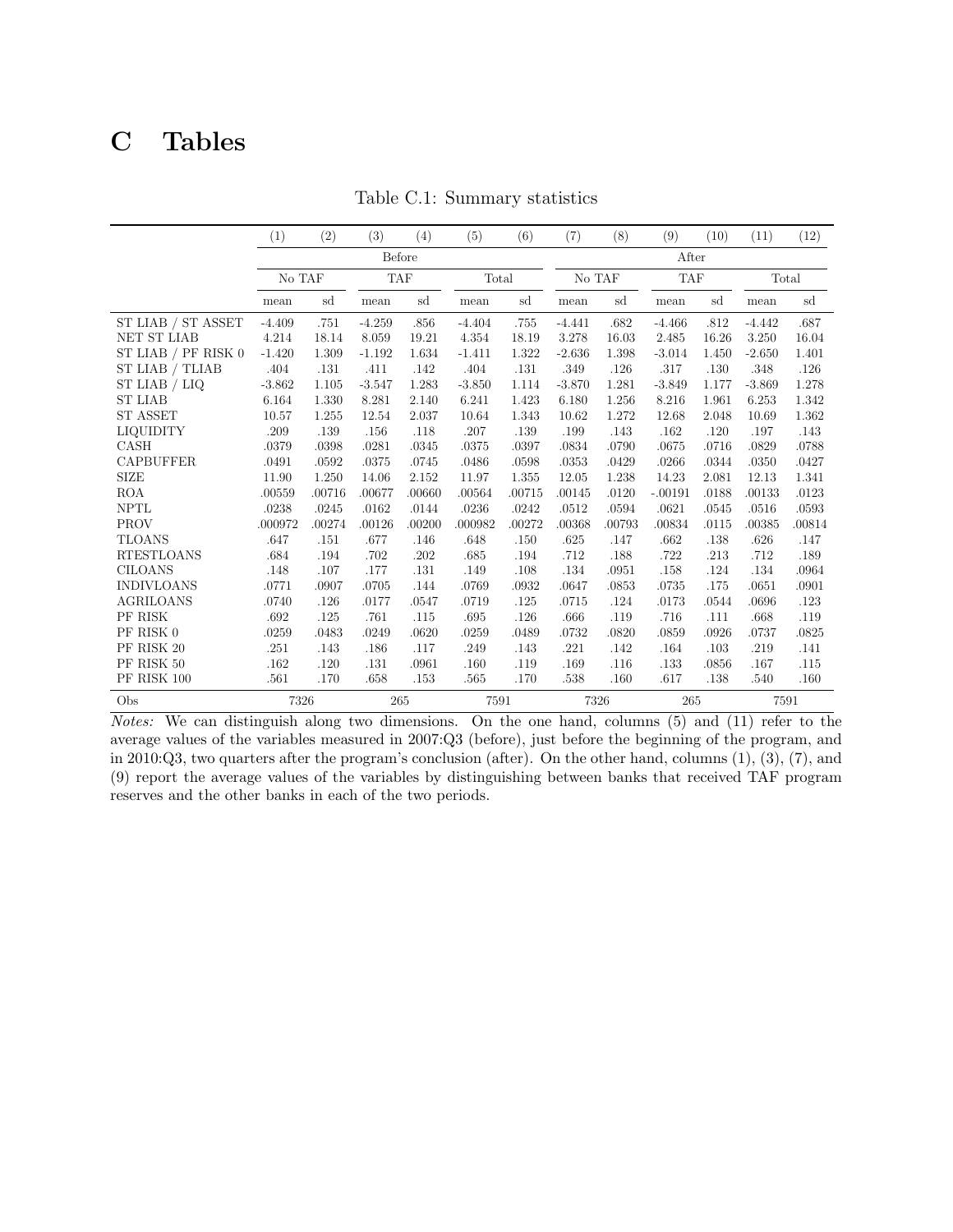| Variable              | <b>Before</b> | After       | No TAF      | <b>TAF</b>  | Diff in Diff |
|-----------------------|---------------|-------------|-------------|-------------|--------------|
| ST LIAB / ST ASSET    | $0.203***$    | $-0.018$    | $-0.006$    | $-0.227***$ | $-0.221***$  |
|                       | (0.058)       | (0.051)     | (0.013)     | (0.076)     | (0.077)      |
| NET ST LIAB           | $4.641***$    | $-0.629$    | $-0.344$    | $-5.614***$ | $-5.270***$  |
|                       | (1.211)       | (1.017)     | (0.298)     | (1.553)     | (1.581)      |
| ST LIAB $/$ PF RISK 0 | $0.228**$     | $-0.377***$ | $-1.217***$ | $-1.822***$ | $-0.605***$  |
|                       | (0.102)       | (0.091)     | (0.023)     | (0.135)     | (0.137)      |
| ST LIAB / TLIAB       | 0.010         | $-0.033***$ | $-0.054***$ | $-0.097***$ | $-0.043***$  |
|                       | (0.009)       | (0.008)     | (0.002)     | (0.012)     | (0.012)      |
| $ST$ LIAB $/$ LIQ     | $0.323***$    | 0.025       | $-0.007$    | $-0.304***$ | $-0.298***$  |
|                       | (0.080)       | (0.074)     | (0.020)     | (0.107)     | (0.109)      |
| <b>ST LIAB</b>        | $2.148***$    | $2.067***$  | $0.063***$  | $-0.018$    | $-0.081$     |
|                       | (0.133)       | (0.121)     | (0.022)     | (0.179)     | (0.180)      |
| <b>ST ASSET</b>       | 1.945***      | $2.085***$  | $0.069***$  | 0.210       | 0.140        |
|                       | (0.129)       | (0.127)     | (0.021)     | (0.179)     | (0.180)      |
| <b>LIQUIDITY</b>      | $-0.051***$   | $-0.034***$ | $-0.007***$ | 0.009       | 0.017        |
|                       | (0.007)       | (0.008)     | (0.002)     | (0.010)     | (0.011)      |
| CASH                  | $-0.008**$    | $-0.017***$ | $0.046***$  | $0.037***$  | $-0.009$     |
|                       | (0.004)       | (0.005)     | (0.001)     | (0.006)     | (0.006)      |

Table C.2: Average difference tests, before and after

Notes: Columns (1) and (2) test whether, on average, a difference exists within groups across time (with 2007:Q3 as the before period and 2010:Q3 as the after period). Columns (3) and (4) test whether, on average, a difference exists within time across groups (TAF and NO TAF). Finally, column (5) tests whether there are differences in differences.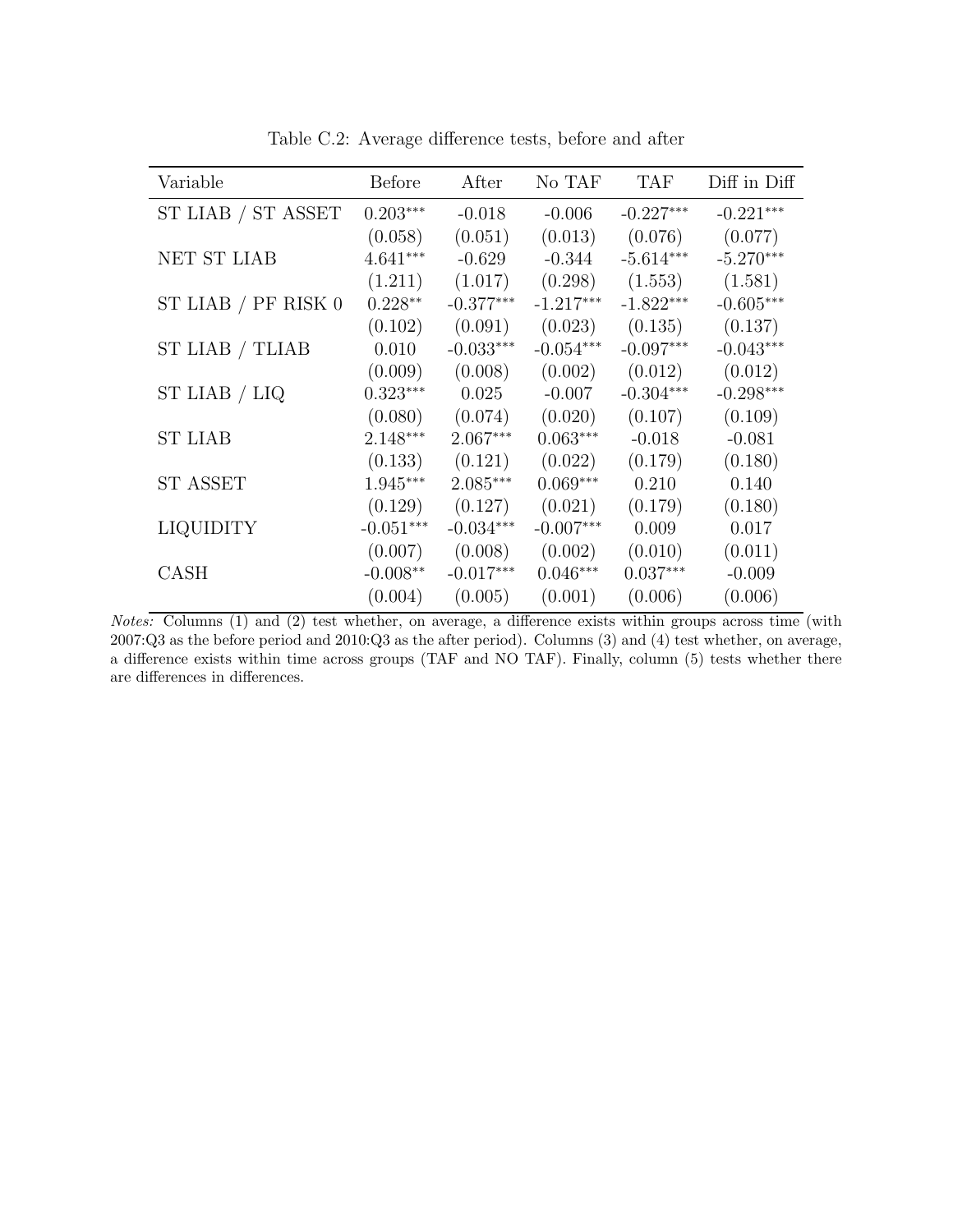|                        | (1)                  | (2)                  | (3)                  | (4)                  | (5)                  | (6)                   |
|------------------------|----------------------|----------------------|----------------------|----------------------|----------------------|-----------------------|
| Outcome equation       |                      |                      |                      |                      |                      |                       |
| Dependent variable:    |                      |                      |                      | $\Delta$ ST LIAB ASS |                      |                       |
|                        | $-.771***$           | $-.476***$           |                      | $-1.063***$          |                      |                       |
| LIQUIDITY              | (.154)               | (.133)               | $-.191**$<br>(.075)  | (.176)               | $-.253***$<br>(.072) | -.771***<br>(.077)    |
| <b>CAPBUFFER</b>       | $2.702***$           | $3.015***$           | $3.330***$           | $2.475***$           | $3.282***$           | $2.702***$            |
| ROA                    | (.286)<br>$-4.273**$ | (.285)<br>$-4.374**$ | (.289)<br>$-1.715$   | (.287)<br>$-4.093*$  | (.306)<br>$-2.804$   | (.110)<br>$-4.274***$ |
|                        | (2.107)              | (2.050)              | (2.884)              | (2.151)              | (3.134)              | (.712)                |
| <b>SIZE</b>            | $-.036***$           | $-.037***$           | $-.044***$           | $-.045***$           | $-.038***$           | $-.036***$            |
| PF RISK 0              | (.008)<br>$1.116***$ | (.008)               | (.011)               | (.008)               | (.008)               | (.006)<br>$1.117***$  |
|                        | (.317)               |                      |                      |                      |                      | (.176)                |
| PF RISK 20             | .995***              |                      |                      |                      |                      | $.995***$             |
| PF RISK 50             | (.172)<br>$-.042$    |                      |                      |                      |                      | (.096)<br>$-.042$     |
|                        | (.126)               |                      |                      |                      |                      | (.089)                |
| PF RISK 100            | $.297***$<br>(.106)  |                      |                      |                      |                      | $.297***$<br>(.078)   |
| HPI 2007:Q3-2010:Q3    | $-.050***$           | $-.058***$           | $-.046***$           | $-.053***$           | $-.054***$           | $-.050***$            |
| TAF                    | (.012)<br>$-.786***$ | (.012)<br>$-.834***$ | (.012)<br>$-.770***$ | (.011)<br>$-.828***$ | (.011)<br>$-.807***$ | (.013)<br>$-.785***$  |
|                        | (.111)               | (.105)               | (.106)               | (.106)               | (.104)               | (.064)                |
| PF RISK                |                      | $-.439***$           |                      |                      |                      |                       |
| <b>CILOANS</b>         |                      | (.155)               | $.996**$             |                      |                      |                       |
|                        |                      |                      | (.447)               |                      |                      |                       |
| <b>RTESTLOANS</b>      |                      |                      | $.759*$              |                      |                      |                       |
| <b>INDIVLOANS</b>      |                      |                      | (.417)<br>.615       |                      |                      |                       |
|                        |                      |                      | (.492)               |                      |                      |                       |
| <b>AGRILOANS</b>       |                      |                      | .559<br>(.441)       |                      |                      |                       |
| <b>TLOANS</b>          |                      |                      |                      | $-1.013***$          |                      |                       |
|                        |                      |                      |                      | (.177)               |                      |                       |
| <b>PROV</b>            |                      |                      |                      |                      | $-5.262$<br>(5.168)  |                       |
| <b>NPTL</b>            |                      |                      |                      |                      | $.641**$             |                       |
|                        |                      |                      |                      |                      | (.318)               |                       |
| HPI 2002:Q1-2006:Q3    |                      |                      |                      |                      |                      | $-.001$<br>(.014)     |
| Constant               |                      | $.675***$            | $-.391$              | 1.269***             | $.309***$            |                       |
|                        |                      | (.171)               | (.486)               | (.191)               | (.103)               |                       |
| Participation equation |                      |                      |                      |                      |                      |                       |
| CASH                   | $-.017$              | $-.015$              | $-268$               | .194                 | $-.268$              | $-.017$               |
|                        | (1.547)              | (1.493)              | (1.541)              | (1.466)              | (1.517)              | (.660)                |
| ST LIAB / ST ASSET     | $.384***$            | $429***$             | 402***               | $.404***$            | $420***$             | $.384***$             |
| MBSO                   | (.067)<br>2.322      | (.068)<br>2.125      | (.067)<br>2.372      | (.066)<br>2.345      | (.067)<br>2.158      | (.037)<br>$2.323*$    |
|                        | (1.929)              | (1.964)              | (1.897)              | (2.002)              | (1.926)              | (1.187)               |
| ABS                    | 17.270***            | 17.398***<br>(3.156) | 17.294***<br>(3.192) | $18.059***$          | 17.556***<br>(3.182) | 17.269***<br>(2.884)  |
| HPI 2002:Q1-2006:Q3    | (3.280)<br>$.115***$ | $.104***$            | $.111***$            | (3.354)<br>$.108***$ | $.107***$            | $.115***$             |
|                        | (.034)               | (.034)               | (.034)               | (.034)               | (.034)               | (.033)                |
| Constant               | $-302$<br>(.315)     | $-.073$<br>(.320)    | $-.205$<br>(.320)    | $-.204$<br>(.311)    | $-.115$<br>(.319)    | $-.302*$<br>(.174)    |
| Obs.                   | 7591                 | 7591                 | 7570                 | 7591                 | 7570                 | 7591                  |
| $\rho$                 | .480                 | .520                 | .481                 | .508                 | .505                 | .480                  |
| $\lambda$              | .311                 | .342                 | .307                 | .331                 | .325                 | .311                  |
| $\chi^2$               | (.0473)<br>36.53     | (.0454)<br>45.52     | (.0447)<br>40.21     | (.0455)<br>43.32     | (.0440)<br>45.04     | (.0238)<br>61.34      |

Table C.3: Baseline model

Notes: This table shows the joint estimation of the treatment effects model with the binary dependent variable TAF, using ML. Robust standard errors are in parentheses. \*\*\* =  $p < 0.01$ , \*\* =  $p < 0.05$ , \* =  $p < 0.1.$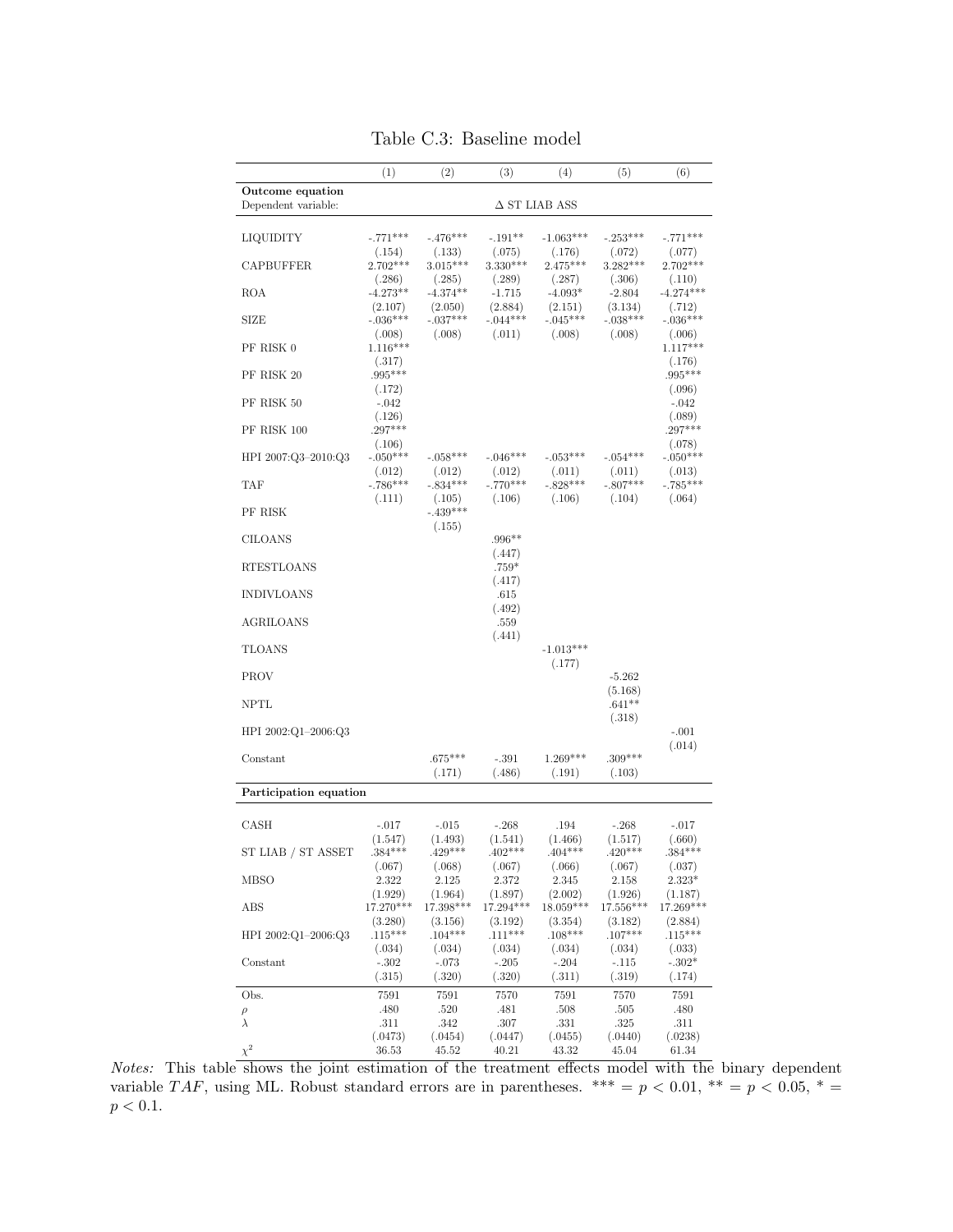|                        | (1)                  | (2)                  | (3)                  | (4)                    | (5)                    | (6)                                                                                                              |
|------------------------|----------------------|----------------------|----------------------|------------------------|------------------------|------------------------------------------------------------------------------------------------------------------|
| Outcome equation       |                      |                      |                      |                        |                        |                                                                                                                  |
| Dependent variable:    | $\Delta$ ST LIAB ASS |                      |                      |                        |                        | $\Delta$ ST LIAB ASS $\Delta$ ST LIAB ASS $\Delta$ ST LIAB/TLIAB $\Delta$ NET ST LIAB $\Delta$ ST LIAB/PF RISK 0 |
|                        |                      |                      |                      |                        |                        |                                                                                                                  |
| LIQUIDITY              | $-.798***$           | $-.956***$           | $-.800***$           | $-.044***$             | $-22.713***$           | $.602***$                                                                                                        |
|                        | (.076)               | (.078)               | (.076)               | (.013)                 | (1.777)                | (.176)                                                                                                           |
| <b>CAPBUFFER</b>       | $2.707***$           | $2.766***$           | $2.714***$           | $.063***$              | 53.304***              | $1.746***$                                                                                                       |
|                        | (.110)               | (.115)               | (.110)               | (.019)                 | (2.559)                | (.254)                                                                                                           |
| <b>ROA</b>             | $-4.284***$          | $-.852$              | $-4.264***$          | $.400***$              | $-48.187***$           | 2.499                                                                                                            |
| <b>SIZE</b>            | (.708)<br>$-.033***$ | (.905)<br>$-.030***$ | (.708)<br>$-.031***$ | (.120)<br>$-.008***$   | (16.601)<br>$-.725***$ | (2.005)<br>$-.161***$                                                                                            |
|                        | (.006)               | (.006)               | (.006)               | (.001)                 | (.145)                 | (.014)                                                                                                           |
| PF RISK 0              | $1.105***$           | $.891***$            | $1.082***$           | $.134***$              | 20.574***              | $8.873***$                                                                                                       |
|                        | (.176)               | (.173)               | (.176)               | (.030)                 | (4.081)                | (.379)                                                                                                           |
| PF RISK 20             | $.975***$            | $1.109***$           | $.953***$            | $.099***$              | 24.593***              | $.515***$                                                                                                        |
|                        | (.097)               | (.097)               | (.097)               | (.016)                 | (2.255)                | (.216)                                                                                                           |
| PF RISK 50             | $-.104$              | $-.138$              | $-.126$              | $-.013$                | $-5.923***$            | $1.144***$                                                                                                       |
|                        | (.091)               | (.088)               | (.091)               | (.016)                 | (2.106)                | (.198)                                                                                                           |
| PF RISK 100            | $.261***$            | $.181**$             | $.236***$            | .011                   | $6.159***$             | .198                                                                                                             |
|                        | (.080)               | (.078)               | (.080)               | (.014)                 | (1.848)                | (.174)                                                                                                           |
| HPI 2007:Q3-2010:Q3    | $-.046***$           | $-.050***$           | $-.046***$           | $-.015***$             | $-1.914***$            | $.230***$                                                                                                        |
|                        | (.009)               | (.009)               | (.009)               | (.002)                 | (.215)                 | (.020)                                                                                                           |
| TAF AMOUNT 1           | $-.099***$           |                      |                      | $-.017***$             | $-3.664***$            | $-.072*$                                                                                                         |
|                        | (.012)               |                      |                      | (.003)                 | (.232)                 | (.041)                                                                                                           |
| TAF AMOUNT 2           |                      | $-.035***$           |                      |                        |                        |                                                                                                                  |
|                        |                      | (.003)               |                      |                        |                        |                                                                                                                  |
| AVG TAF AMOUNT         |                      |                      | $-.147***$           |                        |                        |                                                                                                                  |
|                        |                      |                      | (.017)               |                        |                        |                                                                                                                  |
| Participation equation |                      |                      |                      |                        |                        |                                                                                                                  |
|                        |                      |                      |                      |                        |                        |                                                                                                                  |
| LIQ. RISK MEASURE      | $3.377***$           | 14.436***            | $2.332***$           | $15.349***$            | $.220***$              | $1.017***$                                                                                                       |
| CASH                   | (.469)<br>$-6.121$   | (1.719)<br>$-6.673$  | (.318)<br>$-4.221$   | (3.286)<br>$-16.091**$ | (.021)<br>1.057        | (.341)<br>$-18.333**$                                                                                            |
|                        | (7.916)              | (27.857)             | (5.423)              | (8.088)                | (6.865)                | (8.385)                                                                                                          |
| <b>MBSO</b>            | 33.929**             | 107.776**            | 23.346**             | 44.136***              | 21.420*                | 51.736***                                                                                                        |
|                        | (13.830)             | (49.867)             | (9.464)              | (14.551)               | (12.589)               | (14.616)                                                                                                         |
| ABS                    | 179.655***           | 687.088***           | 124.212***           | 144.191***             | 177.779***             | $151.735***$                                                                                                     |
|                        | (34.676)             | (125.693)            | (23.672)             | (35.237)               | (32.638)               | (36.426)                                                                                                         |
| HPI 2002:Q1-2006:Q3    | $1.500***$           | $5.092***$           | $1.033***$           | $1.548***$             | $1.175***$             | $1.533***$                                                                                                       |
|                        | (.376)               | (1.382)              | (.258)               | (.384)                 | (.353)                 | (.383)                                                                                                           |
| Constant               | $-7.986***$          | $-20.044***$         | $-5.408***$          | $-29.289***$           | $-22.507***$           | $-21.581***$                                                                                                     |
| Obs.                   | 7591                 | 7570                 | 7591                 | 7591                   | 7591                   | 7310                                                                                                             |
|                        |                      |                      |                      |                        |                        |                                                                                                                  |

Table C.4: Different measures for capturing the TAF program effect

Notes: This table shows the joint estimation of the treatment effects model with left-censored dependent variables (TAF AMOUNT 1, TAF AMOUNT 2, and AVG TAF AMOUNT) using ML. Robust standard errors are in parentheses. \*\*\* =  $p < 0.01$ , \*\* =  $p < 0.05$ , \* =  $p < 0.1$ . The variable TAF AMOUNT 1 is the log of one plus the overall amount of TAF reserves received; TAF AMOUNT 2 is the log of one plus the ratio of the overall amount of TAF reserves received to total loans and  $AVG\ TAF\ AMOUNT$  is the log of one plus the ratio of overall amount of TAF funds received by each bank to the number of times a bank received TAF funds.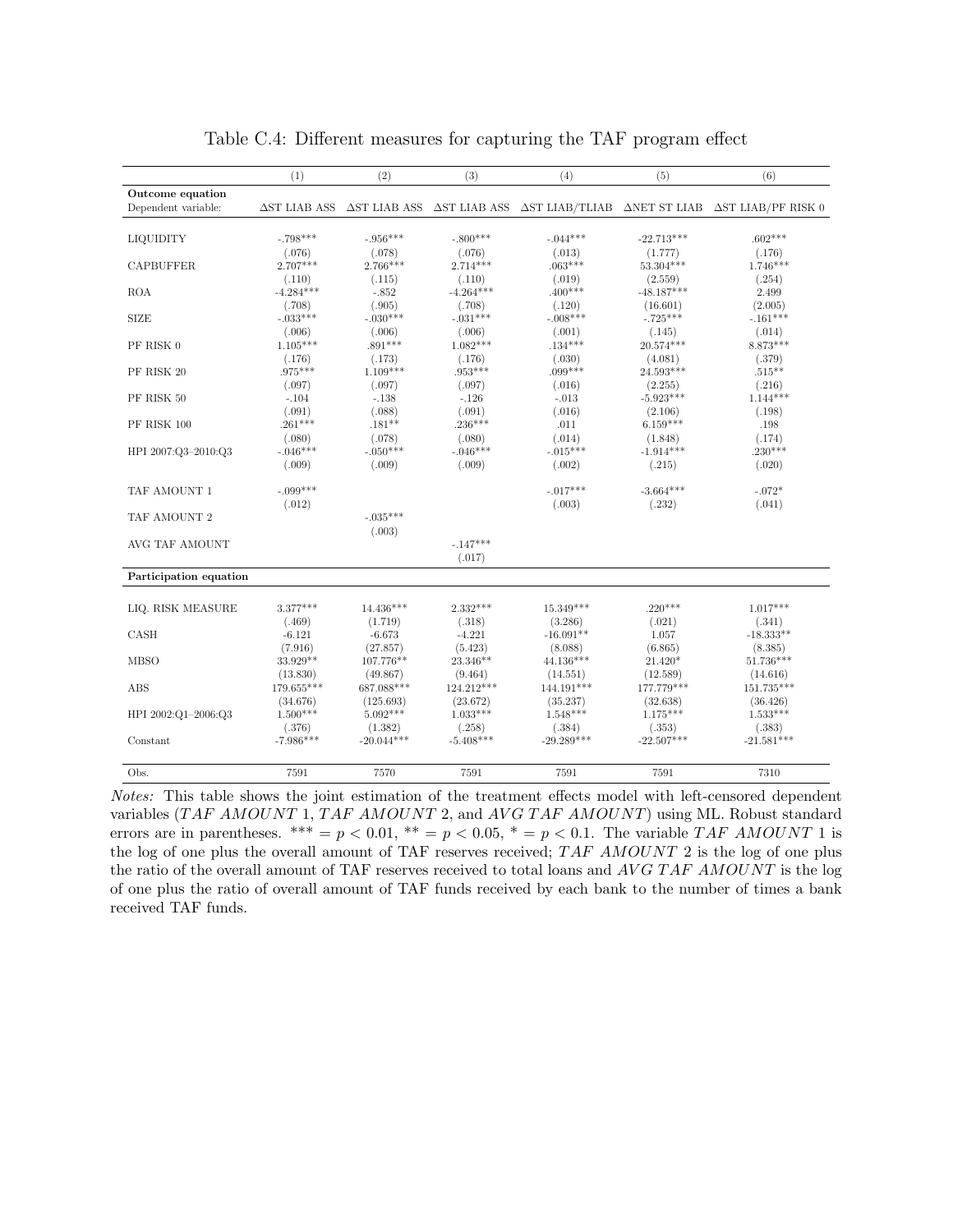|                        | (1)                    | (2)                    | (3)                    | (4)                       | (5)                   | (6)                    | (7)                  |
|------------------------|------------------------|------------------------|------------------------|---------------------------|-----------------------|------------------------|----------------------|
| Outcome equation       |                        |                        |                        |                           |                       |                        |                      |
| Dependent variable:    | MLE                    | Lehman                 | Early                  | Matching I                | W/out TARP            | Bootstrap              | Matching II          |
|                        |                        |                        |                        |                           |                       |                        |                      |
| <b>LIQUIDITY</b>       | $-.771***$             | $-.835***$             | $-1.050***$            | $-.867$                   | $-.931***$            | $-.135$                | $-.033$              |
|                        | (.154)                 | (.155)                 | (.148)                 | (.626)                    | (.131)                | (.430)                 | (.302)               |
| <b>CAPBUFFER</b>       | $2.702***$             | $2.750***$             | 2.408***               | 1.778                     | 2.956***              | $2.021**$              | $3.28***$            |
|                        | (.286)                 | (.285)                 | (.211)                 | (1.478)                   | (.287)                | (.876)                 | (.8037)              |
| <b>ROA</b>             | $-4.273**$             | $-4.054*$              | $-3.808**$             | $-13.325$                 | $-5.495***$           | $-6.975$               | 5.58                 |
|                        | (2.107)                | (2.076)                | (1.832)                | (8.375)                   | (1.717)               | (8.426)                | (5.518)              |
| <b>SIZE</b>            | $-.036***$             | $-.038***$             | $-.033***$             | $-.034$                   | $.002\,$              | $-.029$                | $-.052***$           |
|                        | (.008)                 | (.009)                 | (.008)                 | (.023)                    | (.009)                | (.018)                 | (.013)               |
| PF RISK 0              | $1.116***$             | $1.123***$             | $.865***$              | $1.789***$                | $.950***$             | $1.150*$               | $.92**$              |
|                        | (.317)                 | (.313)                 | (.247)                 | (.681)                    | (.330)                | (.633)                 | (.416)               |
| PF RISK 20             | $.995***$              | $1.031***$             | $1.247***$             | 1.231                     | $.700***$             | $.707\,$               | $.867*$              |
|                        | (.172)                 | (.173)                 | (.183)                 | (.755)                    | (.139)                | (.475)                 | (.319)               |
| PF RISK 50             | $-.042$                | $-.075$                | $-.025$                | .594                      | $-.582***$            | .425                   | $.463\,$             |
|                        | (.126)                 | (.129)                 | (.134)                 | (.403)                    | (.126)                | (.315)                 | (.292)               |
| PF RISK 100            | $.297***$              | $.316***$              | $.313***$              | $.585*$                   | $-.172$               | .353                   | $.645***$            |
|                        | (.106)                 | (.110)                 | (.105)                 | (.305)                    | (.113)                | (.235)                 | (.192)               |
| HPI 2007:Q3-2010:Q3    | $-.050***$             | $-.042***$             | $-.056***$             | $-.038$                   | $-.050***$            | $-.093***$             | $-.067***$           |
|                        | (.012)                 | (.012)                 | (.012)                 | (.031)                    | (.012)                | (.031)                 | (.025)               |
| TAF                    | $-786***$              | $-.562***$             | $-.875***$             | $-1.227***$               | $-.604***$            | $-1.081***$            | $-.993***$           |
|                        | (.111)                 | (.137)                 | (.127)                 | (.138)                    | (.168)                | (.149)                 | (.087)               |
| Participation equation |                        |                        |                        |                           |                       |                        |                      |
|                        |                        |                        |                        |                           |                       |                        |                      |
| ST LIAB / ST ASSET     | $.384***$              | $.237***$              | $.365***$              | $.478***$                 | $.275***$             | $.575***$              | $.47***$             |
|                        |                        |                        |                        |                           |                       |                        |                      |
| CASH                   | (.067)                 | (.071)<br>$-8.271*$    | (.059)<br>$-5.825***$  | (.085)<br>$-.777$         | (.098)                | (.088)<br>.777         | (.091)               |
|                        | $-.017$                |                        |                        |                           | 1.155                 |                        | $-1.25$              |
| <b>MBSO</b>            | (1.547)<br>2.322       | (4.300)<br>3.221       | (2.063)<br>1.121       | (1.503)<br>2.114          | (1.172)<br>$5.141***$ | (1.234)<br>4.864       | (1.57)<br>2.29       |
|                        |                        |                        |                        |                           |                       |                        |                      |
| <b>ABS</b>             | (1.929)<br>$17.270***$ | (2.140)<br>$17.172***$ | (2.416)<br>$13.618***$ | (3.265)<br>28.832***      | (1.845)<br>$7.629**$  | (3.351)<br>$31.407***$ | (3.33)<br>$24.25***$ |
|                        |                        |                        |                        |                           |                       |                        |                      |
|                        | (3.280)<br>$.115***$   | (3.779)<br>$.122**$    | (3.086)<br>$.133***$   | (10.923)                  | (3.445)<br>$.143***$  | (11.320)               | (6.16)               |
| HPI 2002:Q1 - 2006:Q3  |                        |                        |                        | $-.010$                   |                       | .085                   | $-0.36\,$            |
|                        | (.034)<br>$-.302$      | (.054)<br>$-1.338***$  | (.036)                 | (.044)<br>$1.523^{***}\,$ | (.044)<br>$-1.139***$ | (.052)<br>1.747***     | (.045)<br>$1.62***$  |
| Constant               |                        |                        | $-.197$                |                           |                       |                        |                      |
|                        | (.315)                 | (.324)                 | (.293)                 | (.389)                    | (.439)                | (.419)                 | (.399)               |
| Obs.                   | 7591                   | 7388                   | 7416                   | 970                       | 6646                  | 1000                   | 808                  |
| $\rho$                 | .480                   | $.303\,$               | .514                   | .866                      | .295                  | .790                   | .800                 |
| $\lambda$              | .311                   | .191                   | .347                   | .783                      | .181                  | .641                   | .596                 |
|                        | (.0473)                | (.0411)                | (.0564)                | (.107)                    | (.0517)               | (.097)                 | (.0565)              |
| $\chi^2$               | 36.53                  | 19.70                  | 29.70                  | 90.09                     | 11.49                 | 59.419                 | 115.88               |

Table C.5: Methodologies and sub-samples

Notes: This table shows the joint estimation of the treatment effects model with binary dependent variable TAF, using ML. Robust standard errors in parentheses. \*\*\* =  $p < 0.01$ , \*\* =  $p < 0.05$ , \* =  $p < 0.1$ . Column (1) repeats the results of the baseline model using ML estimation. Columns (2) excludes TAF auctions after the collapse of Lehman Brothers; in column (3) the variables before the beginning of the program are measured in 2006:Q3 while in column (4) TAF banks are matched with NO TAF banks, with the variables measured in 2005:Q3. Column (5) excludes banks whose bank holding companies participated in the TARP program. Column (6) reports the result of the bootstrap exercise, while in column (7) we report the results of a matched sample. The matching is based on the different measures of liquidity distress, short-term liabilities and short-term assets, measured in 2007:Q3.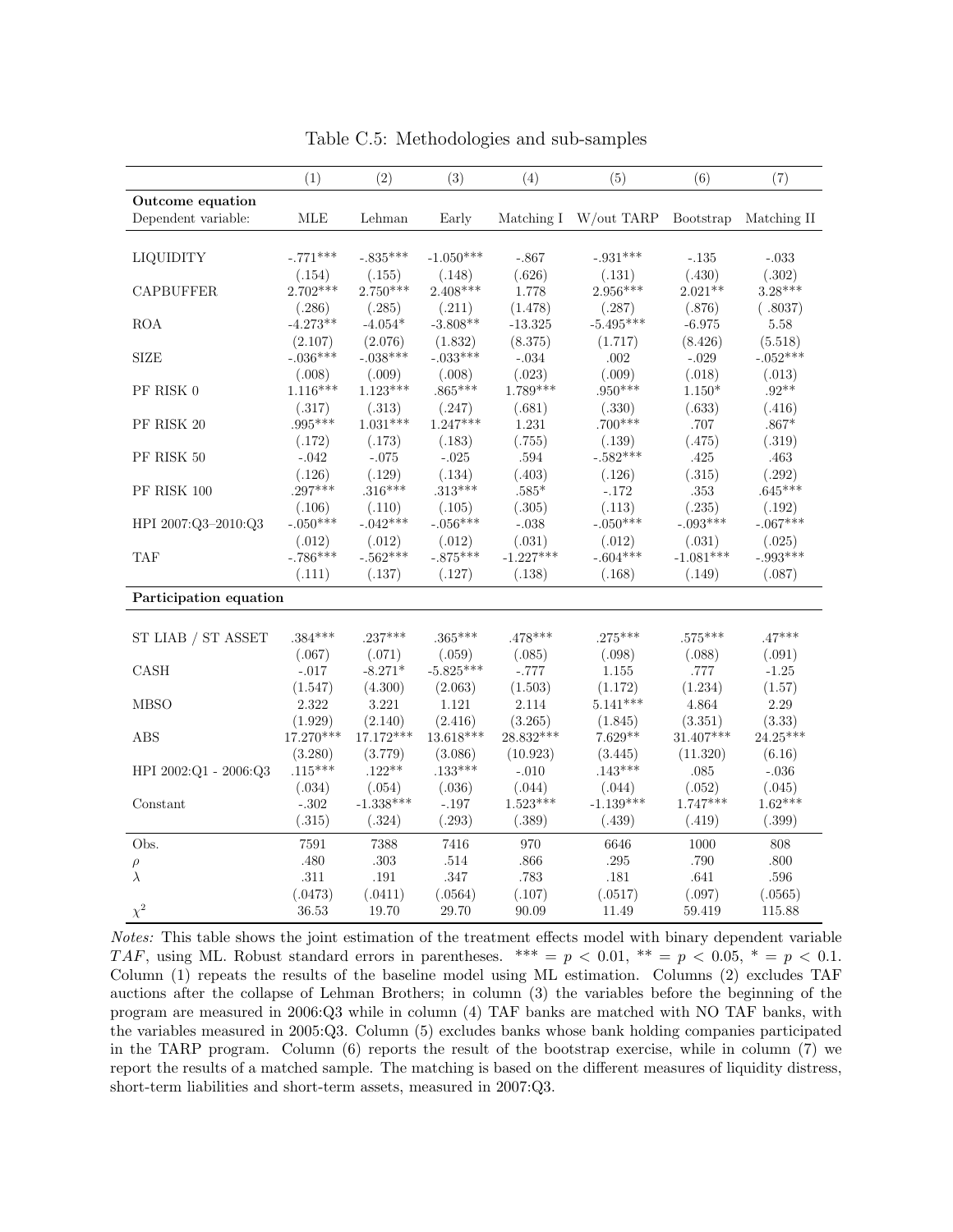|                        | (1)                  | (2)                    | (3)                   | (4)                   | (5)                    |
|------------------------|----------------------|------------------------|-----------------------|-----------------------|------------------------|
|                        | Full                 | 75% perc.              | $90\%$ perc.          | 95% perc.             | Solvent                |
| Outcome equation       |                      |                        | $\Delta$ ST LIAB ASS  |                       |                        |
|                        |                      |                        |                       |                       |                        |
| LIQUIDITY              | $-.773***$           | $-.310$                | $-.965$               | $-1.356$              | $-.804***$             |
|                        | (.156)               | (.485)                 | (.751)                | (1.145)               | (.170)                 |
| <b>CAPBUFFER</b>       | $2.876***$           | 2.993***               | $4.971***$            | $5.629***$            | $3.409***$             |
|                        | (.270)               | (1.023)                | (1.030)               | (1.031)               | (.436)                 |
| <b>ROA</b>             | $-4.571**$           | $-11.130$              | $-16.173$             | 10.043                | $-3.137$               |
|                        | (2.098)              | (8.952)                | (12.970)              | (9.812)               | (4.964)                |
| PF RISK 0              | $.646**$             | $-.148$                | .163                  | .380                  | .430                   |
|                        | (.288)               | (.326)                 | (.392)                | (.524)                | (.325)                 |
| PF RISK 20             | $.598***$            | $.025\,$               | $.639\,$              | 1.295                 | $.753***$              |
|                        | (.147)               | (.473)                 | (.711)                | (1.046)               | (.169)                 |
| PF RISK 50             | $-.468***$           | $-.422**$              | $-.021$               | .309                  | $-.571***$             |
|                        | (.069)               | (.187)                 | (.363)                | (.482)                | (.148)                 |
| PF RISK 100            | $-.144***$           | .045                   | .102                  | $-.203$               | $-.017$                |
|                        | (.034)               | (.108)                 | (.167)                | (.191)                | (.146)                 |
| HPI 2007:Q3-2010:Q3    | $-.040***$           | $-.017$                | .016                  | .056                  | $-.047**$              |
|                        | (.011)               | (.020)                 | (.032)                | (.044)                | (.020)                 |
| <b>TAF</b>             | $-.873***$           | $-1.139***$            | $-1.372***$           | $-1.513***$           | $-.754***$             |
|                        | (.108)               | (.128)                 | (.208)                | (.216)                | (.185)                 |
| <b>SIZE</b>            |                      |                        |                       |                       | $-.010$                |
|                        |                      |                        |                       |                       | (.011)                 |
| Participation equation |                      |                        |                       |                       |                        |
|                        |                      |                        |                       |                       |                        |
| ST LIAB / ST ASSET     | $.394***$            | $.417***$              | $.441***$             | $.380***$             | $.398***$              |
|                        | (.067)               | (.087)                 | (.091)                | (.087)                | (.126)                 |
| CASH                   | $-.054$              | $-3.294$               | $-.138$               | 2.556                 | $2.244*$               |
|                        | (1.577)              | (2.653)                | (2.409)               | (1.965)               | (1.220)                |
| <b>MBSO</b>            | 2.511                | $-.123$                | 1.744                 | 1.951                 | $5.417**$              |
|                        | (1.981)<br>17.697*** | (2.099)<br>$18.059***$ | (2.026)<br>$13.115**$ | (2.063)<br>22.941***  | (2.423)<br>$14.375***$ |
| ABS                    |                      | (3.641)                | (5.332)               |                       |                        |
| HPI 2002:Q1-2006:Q3    | (3.349)<br>$.115***$ | $-.040$                | $-.094*$              | (4.875)<br>$-.155***$ | (5.116)<br>$.126*$     |
|                        | (.034)               | (.042)                 | (.050)                | (.055)                | (.072)                 |
| Constant               | $-.252$              | $.681*$                | $1.156***$            | $1.222***$            | $-.630$                |
|                        | (.316)               | (.385)                 | (.412)                | (.371)                | (.586)                 |
|                        |                      |                        |                       |                       |                        |
| Obs.                   | 7591                 | 1897                   | 759                   | 379                   | 3635                   |
| TAF banks              | 265                  | 183                    | 140                   | $108\,$               | $67\,$                 |
| $\rho$                 | .491                 | .735                   | $.805\,$              | $.894\,$              | .438                   |
| $\lambda$              | .319                 | $.549\,$               | .731                  | $.978\,$              | .261                   |
| $\chi^2$               | (.0471)<br>38.44     | (.0822)<br>44.40       | (.148)                | (.192)                | (.0668)                |
|                        |                      |                        | 32.93                 | 40.33                 | 13.32                  |

Table C.6: Too big to fail and solvency

Notes: This table shows the joint estimation of the treatment effects model with binary dependent variable TAF, using ML. Robust standard errors are in parentheses. \*\*\* =  $p < 0.01$ , \*\* =  $p < 0.05$ , \* =  $p < 0.1$ . Column  $(1)$  repeats the results of the baseline model using ML estimation, excluding  $SIZE$ . Columns  $(2)$ to (4) consider only banks that are larger (in terms of SIZE of all banks) than the 75th, 90th and 95th quantiles. Column (5) includes only banks with all fundamentals  $(CAPBUFFER, PF RISK, CASH, and$ ST LIAB/RISK FREE ASSETS) better than the median of the fundamentals of failed TAF banks.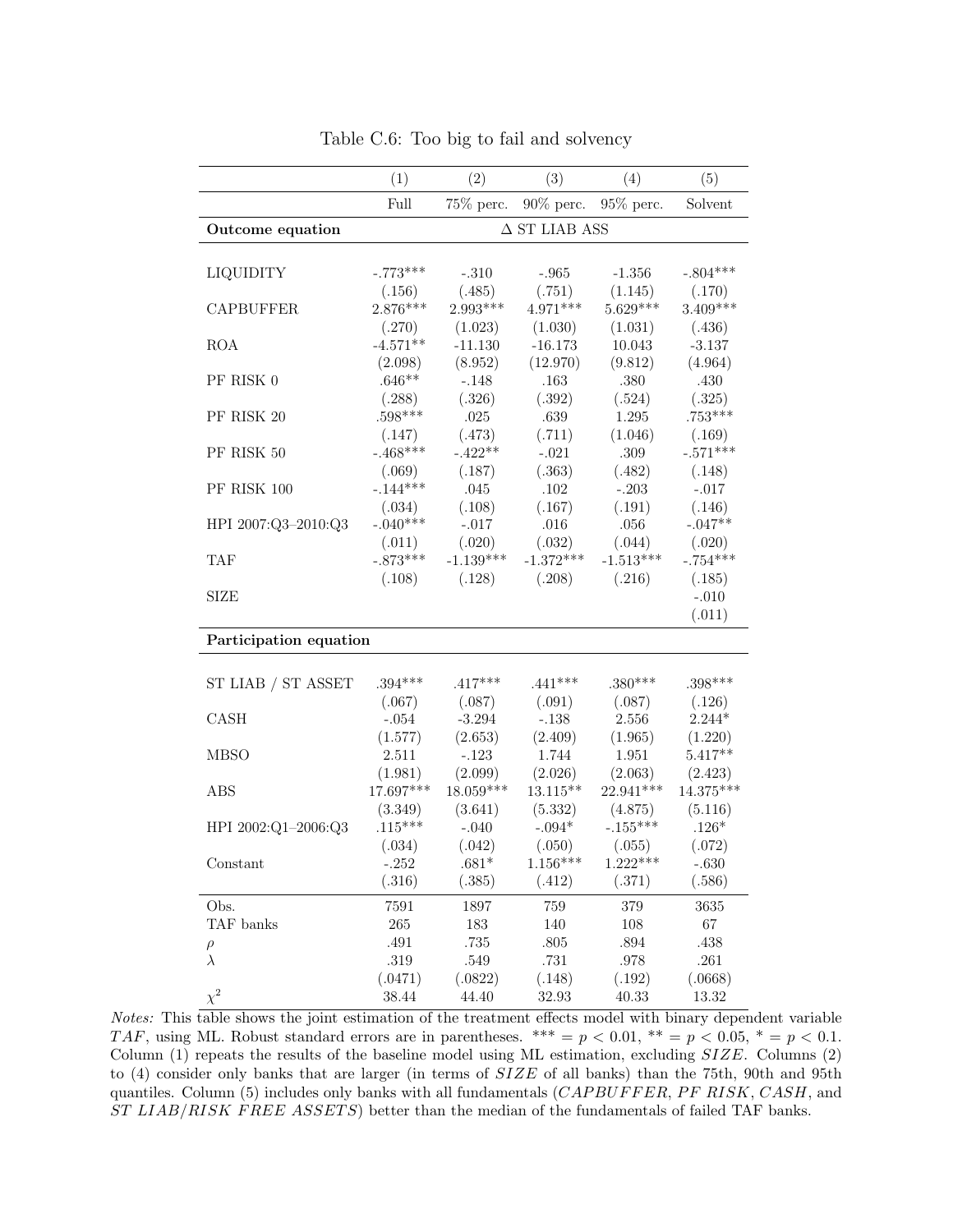|                        | (1)         | (2)                                                                                                        | (3)          | (4)         | (5)         | (6)                                |
|------------------------|-------------|------------------------------------------------------------------------------------------------------------|--------------|-------------|-------------|------------------------------------|
| Outcome equation       |             |                                                                                                            |              |             |             |                                    |
| Dependent variable:    |             | $\triangle$ ST LIAB ASS $\triangle$ ST LIAB TOT LIAB $\triangle$ ST NET LIAB $\triangle$ ST LIAB PF RISK O |              |             |             | $\Delta$ LN LIAB $\Delta$ LN ASSET |
|                        |             |                                                                                                            |              |             |             |                                    |
| LIQUIDITY              | $-.771***$  | $-.042**$                                                                                                  | $-22.063***$ | $.658***$   | $-.549***$  | $.265***$                          |
|                        | (.154)      | (.018)                                                                                                     | (2.573)      | (.241)      | (.123)      | (.111)                             |
| <b>CAPBUFFER</b>       | $2.702***$  | $.064*$                                                                                                    | 52.480***    | $1.823***$  | $4.126***$  | $1.402***$                         |
|                        | (.286)      | (.035)                                                                                                     | (3.983)      | (.440)      | (.267)      | (.171)                             |
| <b>ROA</b>             | $-4.273**$  | $.403*$                                                                                                    | $-48.971$    | 2.910       | $-8.079***$ | $-3.854**$                         |
|                        | (2.107)     | (.216)                                                                                                     | (37.746)     | (3.100)     | (1.850)     | (1.962)                            |
| <b>SIZE</b>            | $-.036***$  | $-.009***$                                                                                                 | $-.878***$   | $-.157***$  | .006        | $.040***$                          |
|                        | (.008)      | (.001)                                                                                                     | (.159)       | (.015)      | (.006)      | (.007)                             |
| PF RISK 0              | $1.116***$  | $.138***$                                                                                                  | $21.378***$  | $8.628***$  | .123        | $-.960***$                         |
|                        | (.317)      | (.030)                                                                                                     | (4.912)      | (.698)      | (.173)      | (.260)                             |
| PF RISK 20             | $.995***$   | $.107***$                                                                                                  | 25.857***    | .440        | $.213*$     | $-.766***$                         |
|                        | (.172)      | (.020)                                                                                                     | (2.875)      | (.275)      | (.127)      | (.134)                             |
| PF RISK 50             | $-.042$     | $-.001$                                                                                                    | $-3.267$     | $1.117***$  | $-.382***$  | $-.274***$                         |
|                        | (.126)      | (.016)                                                                                                     | (2.302)      | (.214)      | (.086)      | (.104)                             |
| PF RISK 100            | $.297***$   | .024                                                                                                       | $8.244***$   | .199        | $-.106$     | $-.377***$                         |
|                        | (.106)      | (.015)                                                                                                     | (2.077)      | (.194)      | (.083)      | (.084)                             |
| HPI 2007:Q3-2010:Q3    | $-.050***$  | $-.016***$                                                                                                 | $-2.031***$  | $.219***$   | $-.004$     | $.040***$                          |
|                        | (.012)      | (.002)                                                                                                     | (.264)       | (.023)      | (.010)      | (.009)                             |
| <b>TAF</b>             | $-.786***$  | $-.146***$                                                                                                 | $-27.306***$ | $-1.575***$ | $-.457***$  | $-.244***$                         |
|                        | (.111)      | (.017)                                                                                                     | (1.307)      | (.216)      | (.051)      | (.086)                             |
| Participation equation |             |                                                                                                            |              |             |             |                                    |
|                        |             |                                                                                                            |              |             |             |                                    |
| LIQ. RISK MEASURE      | $.384***$   | $1.970***$                                                                                                 | $.026***$    | $.169***$   | $.379***$   | $.367***$                          |
|                        | (.067)      | (.309)                                                                                                     | (.002)       | (.035)      | (.021)      | (.022)                             |
| CASH                   | $-.017$     | $-.817$                                                                                                    | .770         | $-1.580$    | 1.779       | .010                               |
|                        | (1.547)     | (1.813)                                                                                                    | (1.240)      | (1.491)     | (1.308)     | (1.145)                            |
| <b>MBSO</b>            | 2.322       | $3.240**$                                                                                                  | 1.140        | $4.069***$  | .711        | 2.225                              |
|                        | (1.929)     | (1.453)                                                                                                    | (1.487)      | (1.484)     | (1.389)     | (1.435)                            |
| ABS                    | $17.270***$ | $12.570***$                                                                                                | 17.227***    | $14.378***$ | $7.811**$   | 1.197                              |
|                        | (3.280)     | (3.759)                                                                                                    | (3.065)      | (3.600)     | (3.130)     | (3.877)                            |
| HPI 2002:Q1-2006:Q3    | $.115***$   | $.103***$                                                                                                  | $.060*$      | $.098***$   | .020        | .050                               |
|                        | (.034)      | (.034)                                                                                                     | (.034)       | (.033)      | (.035)      | (.033)                             |
| Constant               | $-.302$     | $-2.743***$                                                                                                | $-1.990***$  | $-1.684***$ | $-4.485***$ | $-6.003***$                        |
|                        | (.315)      | (.150)                                                                                                     | (.073)       | (.095)      | (.166)      | (.254)                             |
| Obs.                   | 7591        | 7591                                                                                                       | 7591         | 7305        | 7591        | 7591                               |
| $\rho$                 | .480        | .499                                                                                                       | .734         | .480        | .454        | .308                               |
| $\lambda$              | .311        | .0551                                                                                                      | 11.38        | .659        | .227        | .170                               |
|                        | (.0473)     | (.00595)                                                                                                   | (.478)       | (.0842)     | (.0201)     | (.0282)                            |
| $\chi^2$               | 36.53       | 67.78                                                                                                      | 277.0        | 47.74       | 140.1       | 30.29                              |

Table C.7: Different dependent variables

Notes: This table shows the joint estimation of the treatment effects model with binary dependent variable TAF, using ML. Robust standard errors are in parentheses.  $*** = p < 0.01$ ,  $** = p < 0.05$ ,  $* = p < 0.1$ .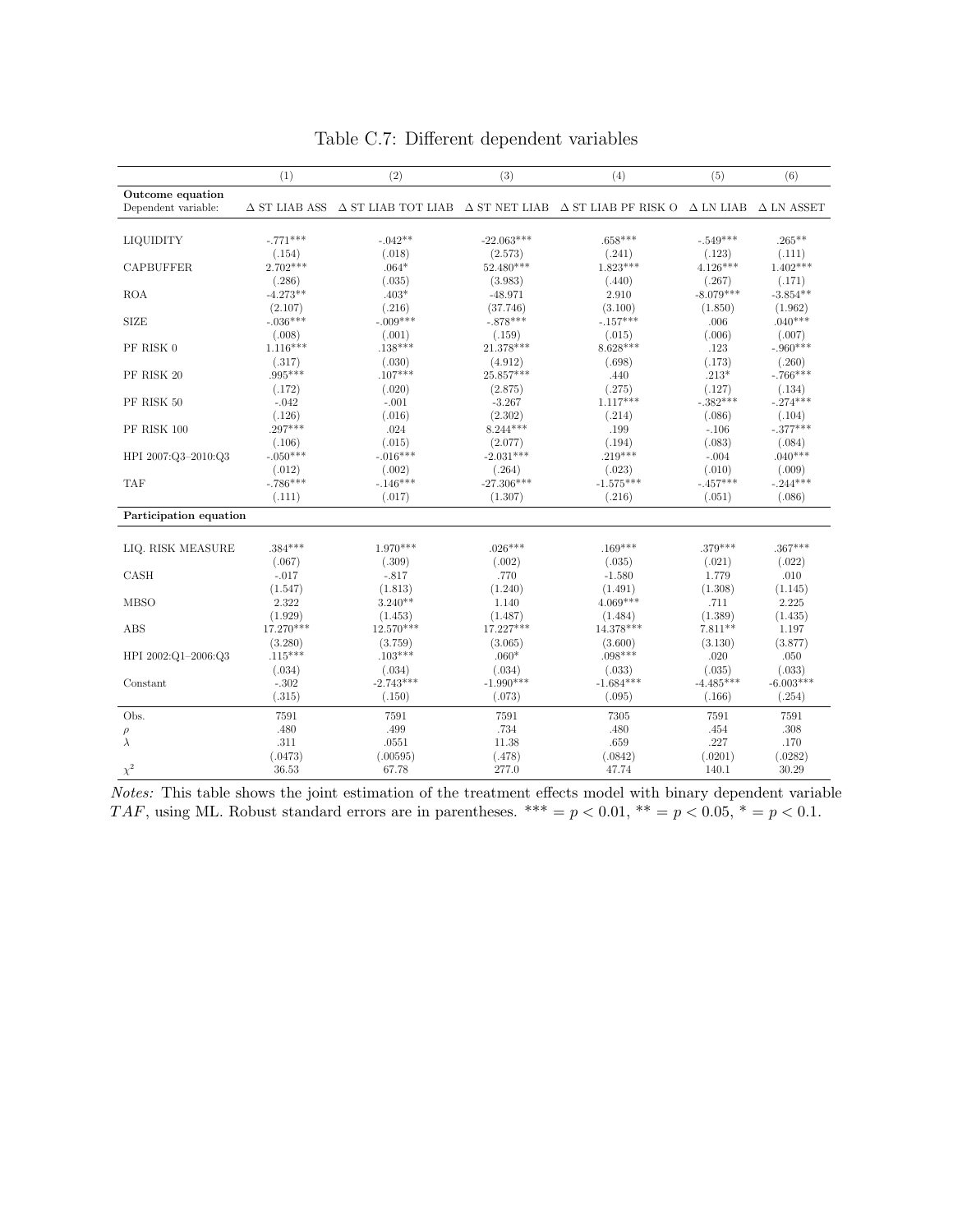## Table C.8: Sources and definitions of the variables

| Variable Label         | Variable definition                                                                              | Chicago Fed Label                                                        | Source                            |
|------------------------|--------------------------------------------------------------------------------------------------|--------------------------------------------------------------------------|-----------------------------------|
| TAF                    | Dummy variable. It takes value 1 if a bank received TAF reserves at least once, and 0 otherwise. |                                                                          | Federal Reserve Board             |
| AMOUNT                 | Overall amount of TAF funds received by each bank.                                               |                                                                          | Federal Reserve Board             |
| <b>NUM</b>             | Number of times a bank received TAF funds.                                                       |                                                                          | Federal Reserve Board             |
| TAF AMOUNT 1           | log of one plus the overall amount of TAF reserves received                                      | $log(1+AMOUNT)$                                                          | Federal Reserve Board             |
| TAF AMOUNT 2           | log of one plus the ratio of the overall amount of TAF reserves received and the total loans     | $log[1+(AMOUNT/TLOANS)]$                                                 | Federal Reserve Board             |
| AVG TAF AMOUNT         | log of one plus the ratio of the average amount received                                         | $log[1+(AMOUNT/NUM)]$                                                    | Federal Reserve Board             |
| <b>ST ASS</b>          | log of Short term assets                                                                         | log(UBPRE583)                                                            | U.S. Call Reports                 |
| <b>TOTAL ASSETS</b>    | On- and Off-Balance Sheet assets                                                                 | $RCFDB644 + RCFDB696 + RCFDB697 + RCFDB698 + RCFDB699$                   | U.S. Call Reports                 |
| TOT ASSETS S.T. RISK W | On- and Off-Balance Sheet assets, subject to risk-weighting                                      | TOTAL ASSETS - RCFDB644                                                  |                                   |
| ST ASS / ST LIAB       | Short term assets over short term liabilities                                                    | UBPR598                                                                  | U.S. Call Reports                 |
| <b>TLIAB</b>           | Total liabilities                                                                                | RCFD2950                                                                 | U.S. Call Reports                 |
| <b>ST LIAB</b>         | log of Short term liabilities                                                                    | log(UBPRE583/UBPR898)                                                    | U.S. Call Reports                 |
| ST LIAB / ST ASS       | log of Short term liabilities over short term assets                                             | log(1 / UBPR598)                                                         | U.S. Call Reports                 |
| ST LIAB / TLIAB        | 100 times Short term liabilities over total liabilities                                          | $100 \times (ST LIAB/RCFD2950)$                                          | U.S. Call Reports                 |
| <b>ST NET LIAB</b>     | Short term liabilities - Short tern assets over Total assets                                     | UBPRE599                                                                 | U.S. Call Reports                 |
| ST LIAB / PF RISK 0    | log of Short term liabilities over Risk Free assets                                              | $log(ST$ LIAB /PF RISK 0)                                                | U.S. Call Reports                 |
| LIQUIDITY              | Liquid assets over total assets                                                                  | $(RCFD3545 + RCFD1773 + RCFD1754)$ /TOTAL ASSETS                         | U.S. Call Reports                 |
| CASH                   | Cash and balances due from depository institutions over total assets                             | RCFD0010/TOTAL ASSETS                                                    | U.S. Call Reports                 |
| PF RISK                | Ratio of the risk-weighted assets to total assets subject to risk-weighting                      | RCFDA223/ TOTAL ASSETS S.T. RISK-W                                       | U.S. Call Reports                 |
| PF RISK 0              | Assets with a risk weight 0% over total assets subject to risk-weighting                         | RCFDB696 / TOTAL ASSETS S.T. RISK-W                                      | U.S. Call Reports                 |
| PF RISK 20             | Assets with a risk weight 20% over total assets subject to risk-weighting                        | RCFDB697 / TOTAL ASSETS S.T. RISK-W                                      | U.S. Call Reports                 |
| PF RISK 50             | Assets with a risk weight 50% over total assets subject to risk-weighting                        | RCFDB698 / TOTAL ASSETS S.T. RISK-W                                      | U.S. Call Reports                 |
| PF RISK 100            | Assets with a risk weight 100% over total assets subject to risk-weighting                       | RCFDB699 / TOT ASSETS S.T. RISK-W                                        | U.S. Call Reports                 |
| <b>TLOANS</b>          | Total loans and Leases, Gross over total assets                                                  | RCFD1400/TOTAL ASSETS                                                    | U.S. Call Reports                 |
| CI LOANS               | Commercial and Industrial Loans over total loans                                                 | RCFD1766/RCFD1400                                                        | U.S. Call Reports                 |
| REST LOANS             | Real Estate Loans over total loans                                                               | RCFD1410/RCFD1400                                                        | U.S. Call Reports                 |
| <b>INDIV LOANS</b>     | Loans to Individuals over total loans                                                            | RCFD1975/RCFD1400                                                        | U.S. Call Reports                 |
| <b>AGRI LOANS</b>      | Agricultural Loans over total loans                                                              | RCFD1590/RCFD1400                                                        | U.S. Call Reports                 |
| ABS                    | Ratio of Asset-Backed Securities* over Total Assets                                              | (RCONC988+RCON027)/TOTAL ASSETS                                          | U.S. Call Reports                 |
| <b>MBS</b>             | Ratio of Mortgage* Backed (pass-through) over Total Assets                                       | (RCON1699+RCON1702+RCON1705+RCON1707+<br>RCON1710+RCON1713)/TOTAL ASSETS | U.S. Call Reports                 |
| MBS OTHER              | Ratio of other type of Mortgage* over Total assets                                               | (RCON1734+RCON1736)/TOTAL ASSETS                                         | U.S. Call Reports                 |
| <b>CAPBUFFER</b>       | Tier 1 capital ratio minus $6\%$ **                                                              | RCFD8274-.06                                                             | U.S. Call Reports                 |
| <b>ROA</b>             | Ratio of the income before income taxes and extraordinary items and                              | RIAD4301/TOTAL ASSETS                                                    | U.S. Call Reports                 |
| <b>SIZE</b>            | other adjustments over total assets<br>Log of banks total asset                                  | log(TOTAL ASSETS)                                                        | U.S. Call Reports                 |
| <b>NPL</b>             |                                                                                                  |                                                                          |                                   |
|                        | Loans that are past due at least 30 days or are on non-accrual basis over total loans            | $(RCFD1403 + RCFD1406 + RCFD1407)/RCFD1400$                              | U.S. Call Reports                 |
| PROV                   | Ratio of loan loss provision over total loans                                                    | RIAD4230/RCFD1400                                                        | U.S. Call Reports                 |
| HPI                    | Quarterly percentage change in housing prices at state level                                     |                                                                          | Federal Housing<br>Finance Agency |
|                        |                                                                                                  |                                                                          |                                   |

Notes: \* Securities held to maturity or available-for-sale at their fair value. \*\* The minimum requirement established by the banking authorities.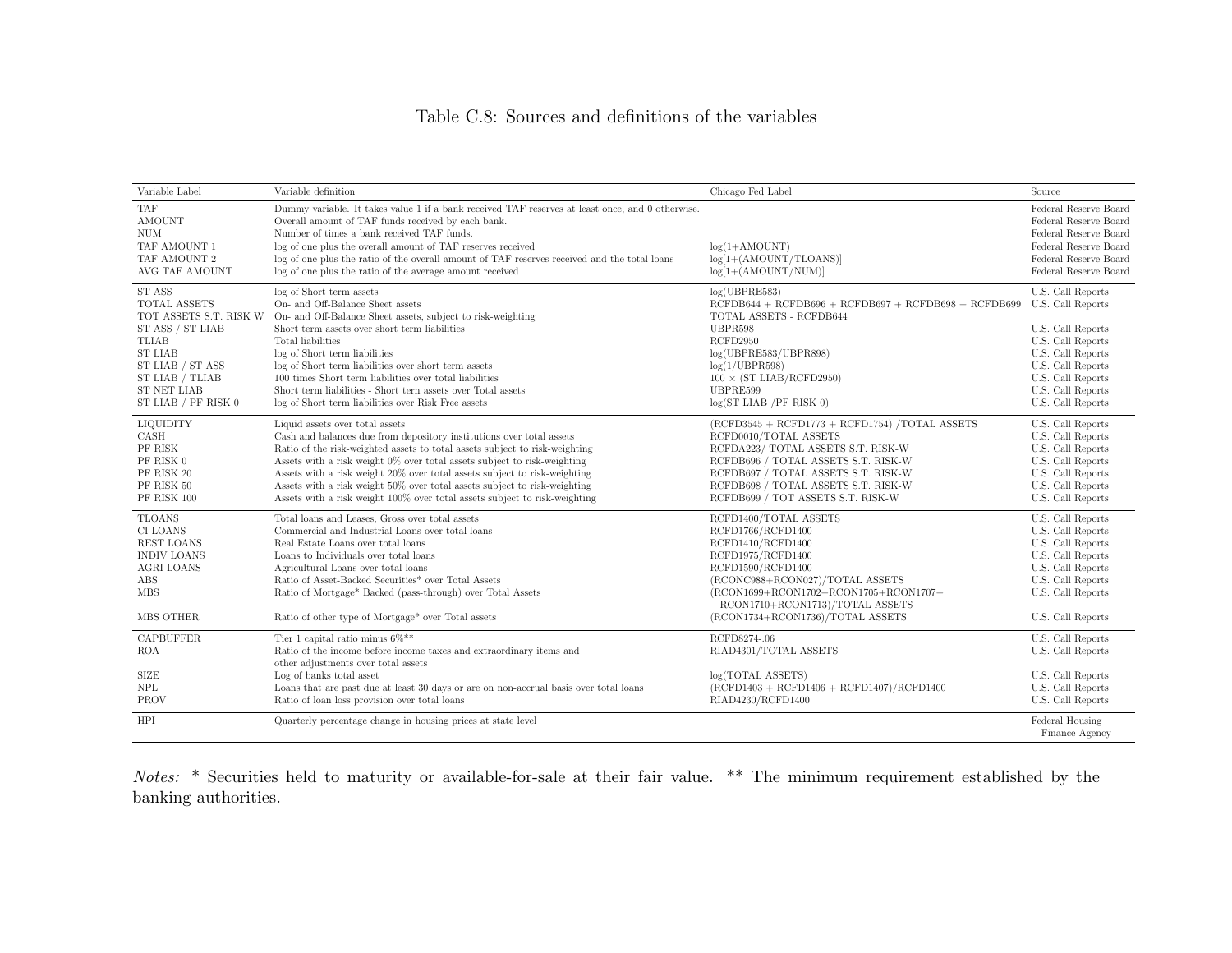# D Figures and maps



Figure D.1: Liquidity risk measures, by percentile

(c) ST Net Liabilities / Total Assets

(d) ST Liabilities / PF Risk 0%

Notes: For the four measures of liquidity risk employed in this paper (ST LIAB/ST ASS, ST LIAB/TLIAB, STNETLIAB, and ST LIAB/PF RISK ZERO), Figure D.1 documents the bygroup behaviour of the 25th, 50th and 75th percentiles by group. The period when the TAF program was operating is denoted in gray.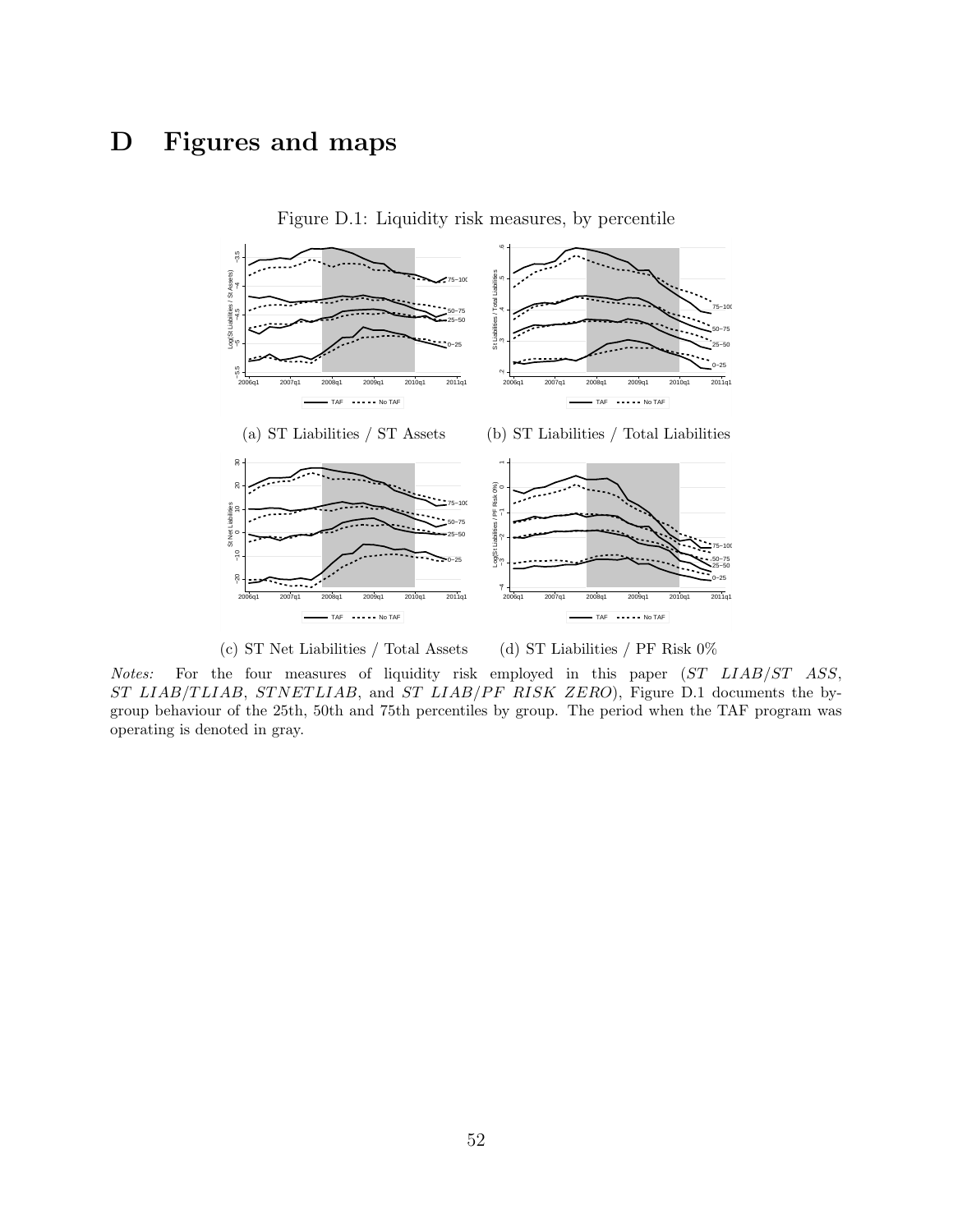Figure D.2: Average bank liquidity risk behaviour per quarter, excluding 2008:Q4 and 2009:Q1



Notes: For TAF banks only, excluding those banks that received TAF support for the first time in 2008:Q4 and 2009:Q1, we document the average behaviour of the following measures of liquidity risk from 15 quarters before to 10 quarters after the first time the banks obtained the reserves: ST LIAB/ST ASS, ST LIAB/TLIAB, ST NET LIAB and ST LIAB/PF RISK ZERO.